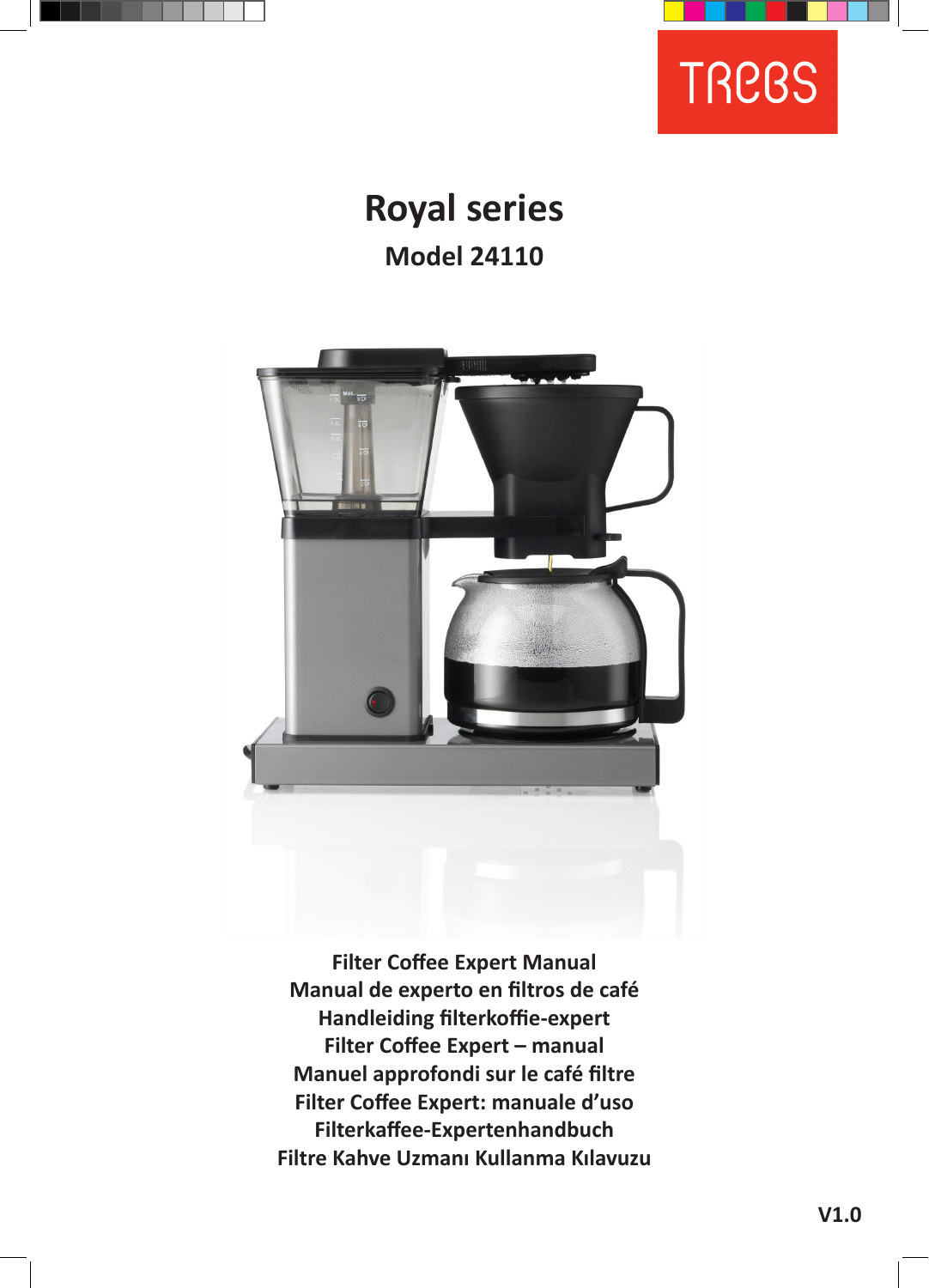



## **Index**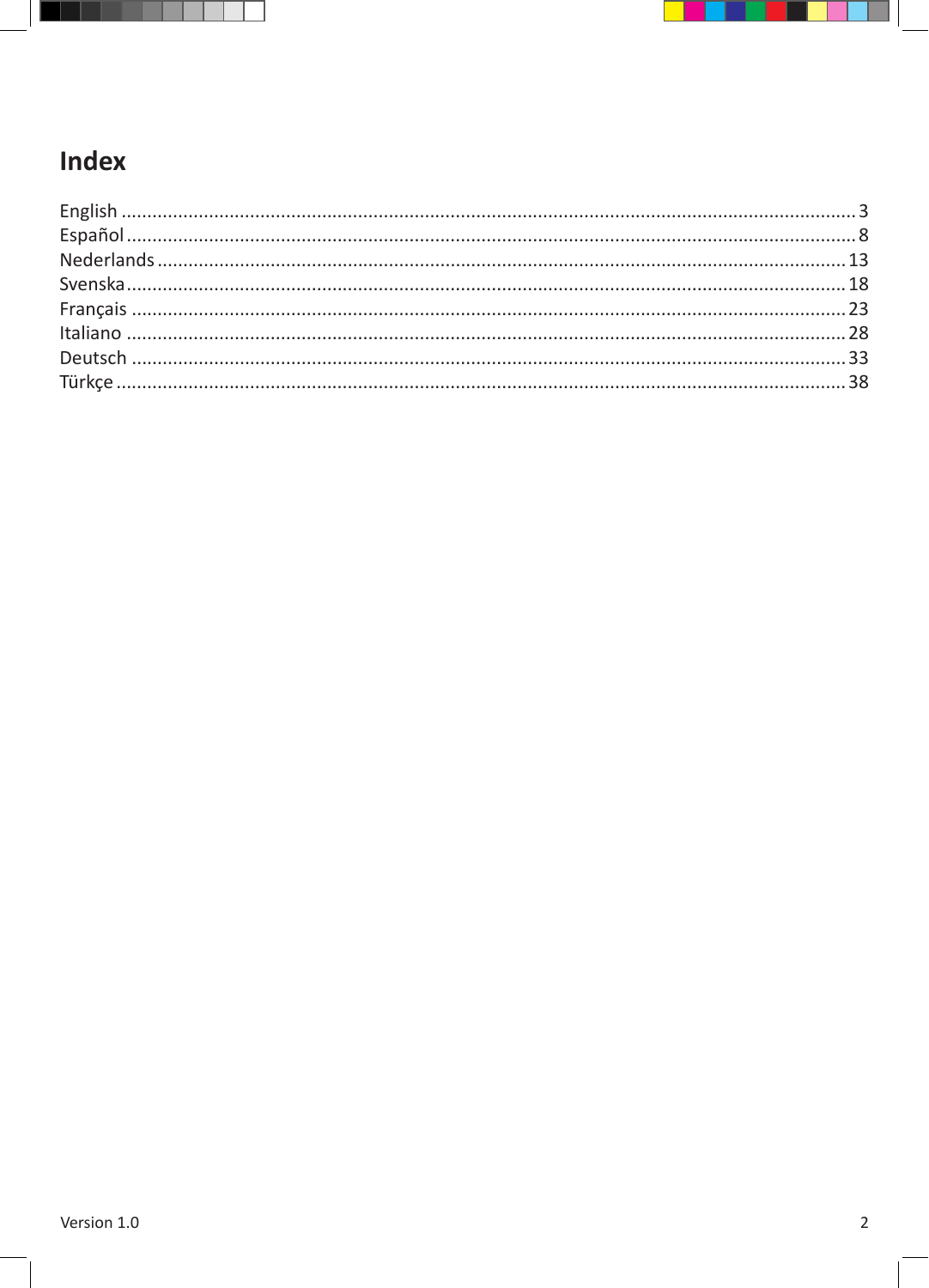



#### **English**

#### **IMPORTANT SAFETY REGULATIONS**

Please read all safety regulations carefully before using the product.

- 1. This appliance is intended for use in households and similar areas, any professional usage is considered to be improper use and may result in personal injury or damage to property. Trebs is not liable for damage caused by improper use.
- 2. Never submerse the appliance in water or any other liquid.
- 3. Check if the voltage indicated on the appliance corresponds to the local mains voltage before you connect the appliance.
- 4. Do not use the appliance if the plug, main cord or the appliance itself is damaged.
- 5. Regularly check the cable for any damage. If the cable is damaged, it must be replaced by the manufacturer or supplier. The cable may only be repaired by a qualified person to prevent dangerous situations.
- 6. No parts of this appliance may be replaced by the user.
- 7. When in operation, or directly afterwards some parts including the water tank may be hot. Steam may erupt when opening the water tank lid. Always allow to device to cool down before re-using the device.
- 8. This product is not suitable for children younger than 8 years old.
- 9. This product is not intended for use by persons (including children) with reduced physical, sensory or mental abilities, or with a lack of knowledge and experience, unless they're under the supervision of or have received instructions regarding the device from a person responsible for their safety.
- 10.Do not place the appliance on a hot surface and do not let the mains cord come into contact with hot surfaces.
- 11. Always unplug the appliance when problems occur and during cleaning.
- 12.Don't use any electrical extension cord for this appliance.
- 13. Always make sure the appliance is positioned safely on a flat surface before operation.
- 14.Do not touch the glass jug, heating plate, water nozzle or filter funnel while in operation, these areas are hot.
- 15.Do not use the glass jug in the microwave or oven.
- 16. Always use cold water to make coffee.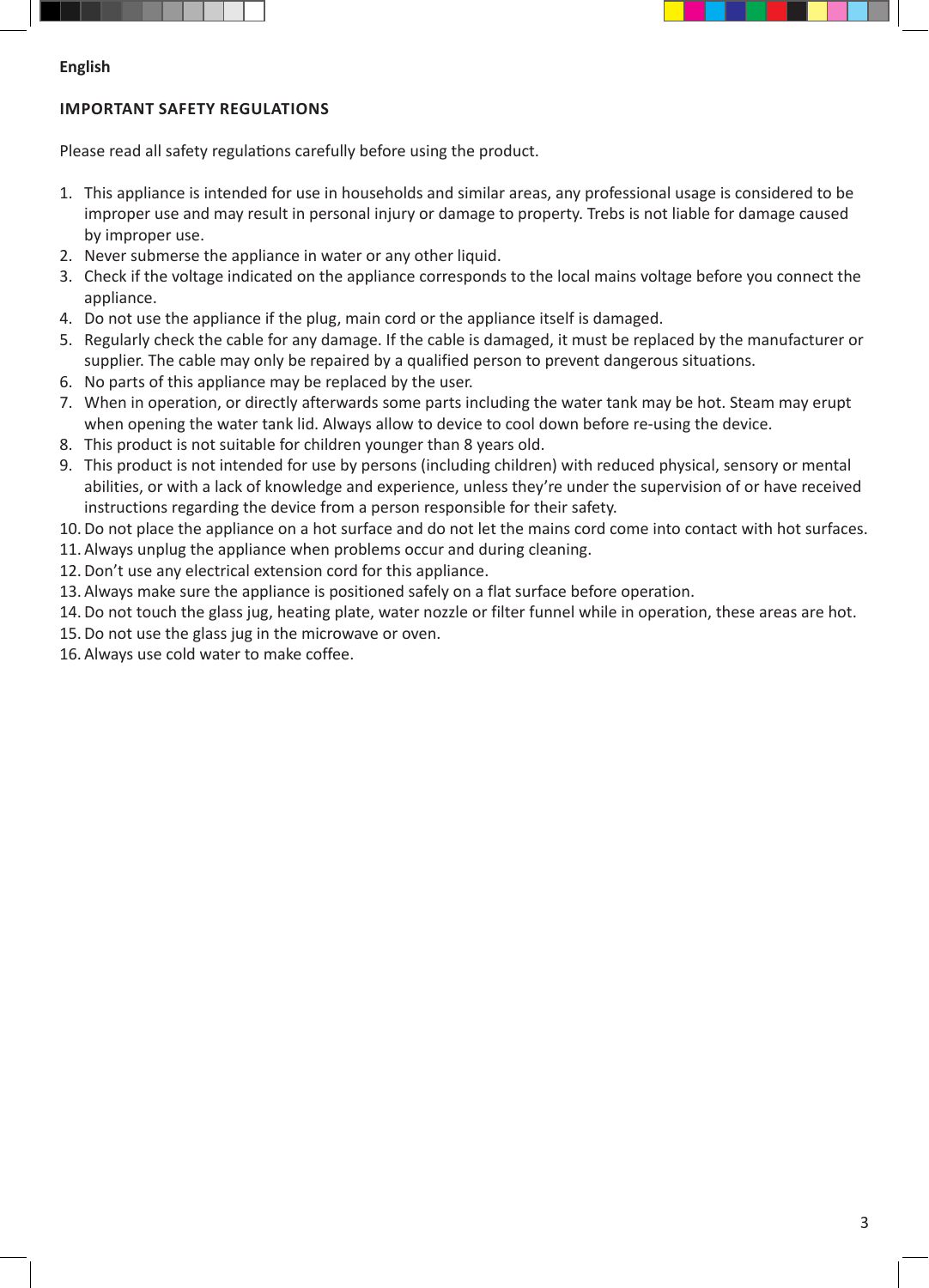



## **COMPONENTS**



| 1.  | Watertank lid                  |
|-----|--------------------------------|
| 2.  | Watertank (1.3L/12 Cups max)   |
| 3.  | Filter holder                  |
| 4.  | On/Off switch                  |
| 5.  | Shower nozzle                  |
| 6.  | Coffee filter lid              |
| 7.  | Removable coffee filter funnel |
| 8.  | Sneak a cup (30 sec)           |
| 9.  | Glass jug lid                  |
| 10. | Glass jug                      |
| 11. | Warming plate                  |
|     |                                |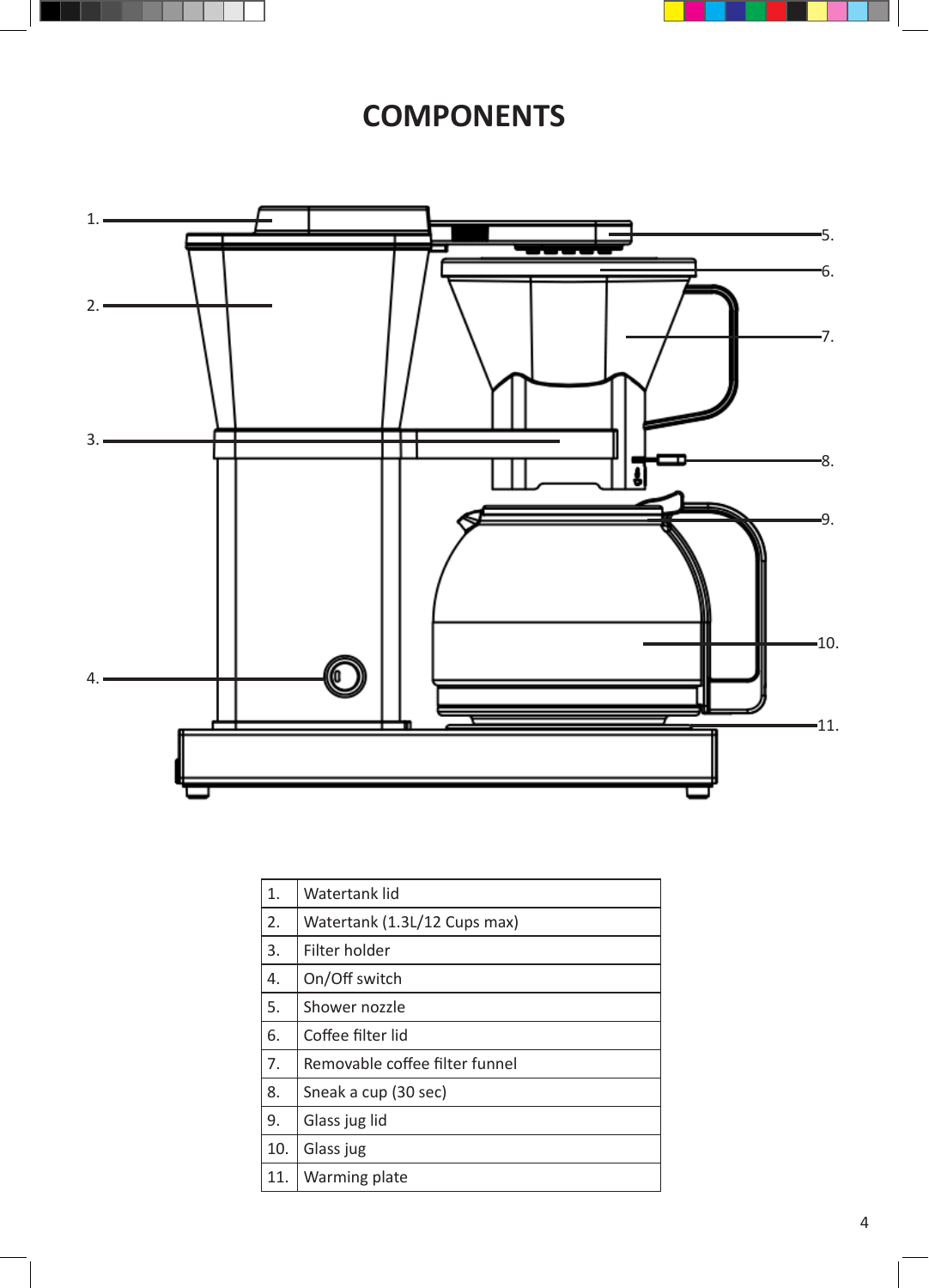



#### **BEFORE FIRST USE**

Check if all accessories are complete and undamaged.

Flush the coffeemaker twice before first use by filling the water tank (2) to 10 cups with cold water, insert the power plug and allow the coffeemaker to operate by pressing the On/Off touch switch (4). This will clear out any remaining debris in the coffeemaker.

#### **OPERATION INSTRUCTIONS**

- 1. Make sure the device is clean, placed on a straight surface, plugged in and the sneak a cup function is set to open (8) disabled.
- 2. Fill the Glass jug (10) with cold water using the cup indication on the glass jug (10).
- 3. Open the water tank lid (1) and pour the needed water from the Glass jug (10) into the water tank (2), while keeping an eye on the Water tank indicator not to exceed MAX.
- 4. Fill the removable coffee filter funnel (7) with a fitting coffee filter (Size #4).
- 5. Add the necessary amount of ground coffee to the removable coffee filter funnel (7).
- 6. Place the coffee filter lid (6) on top on the removable coffee filter funnel (7).
- 7. Make sure the removable coffee filter funnel (7) is placed in the correct position within the filter holder (3), sneak a cup function (8) is set to open, the Water tank lid is closed (1) and the Glass jug (10) is correctly placed on the warming plate (11).
- 8. When ready, push the On/Off switch (4) to start operation.
- 9. After operation, the coffee maker will remain active for 40 minutes before the device is automatically turned off. During this period the warming plate (11) will remain hot.

The coffee maker can also be turned off manually by pressing the On/Off switch (4) once.

#### **SNEAK A CUP FUNCTION - NON DRIP STOP**

The Trebs 24110 Coffeemaker is equipped with the sneak a cup function, which allows the user to pour a cup of coffee while the device is still operational.

Simply switch Non drip stop (8) to close before removing the glass jug (10) from the warming plate (11). This gives an estimated 30sec opportunity to (re)fill your cup.

Always make sure that the Sneak a cup function is returned to its open position to continue the flow of coffee.

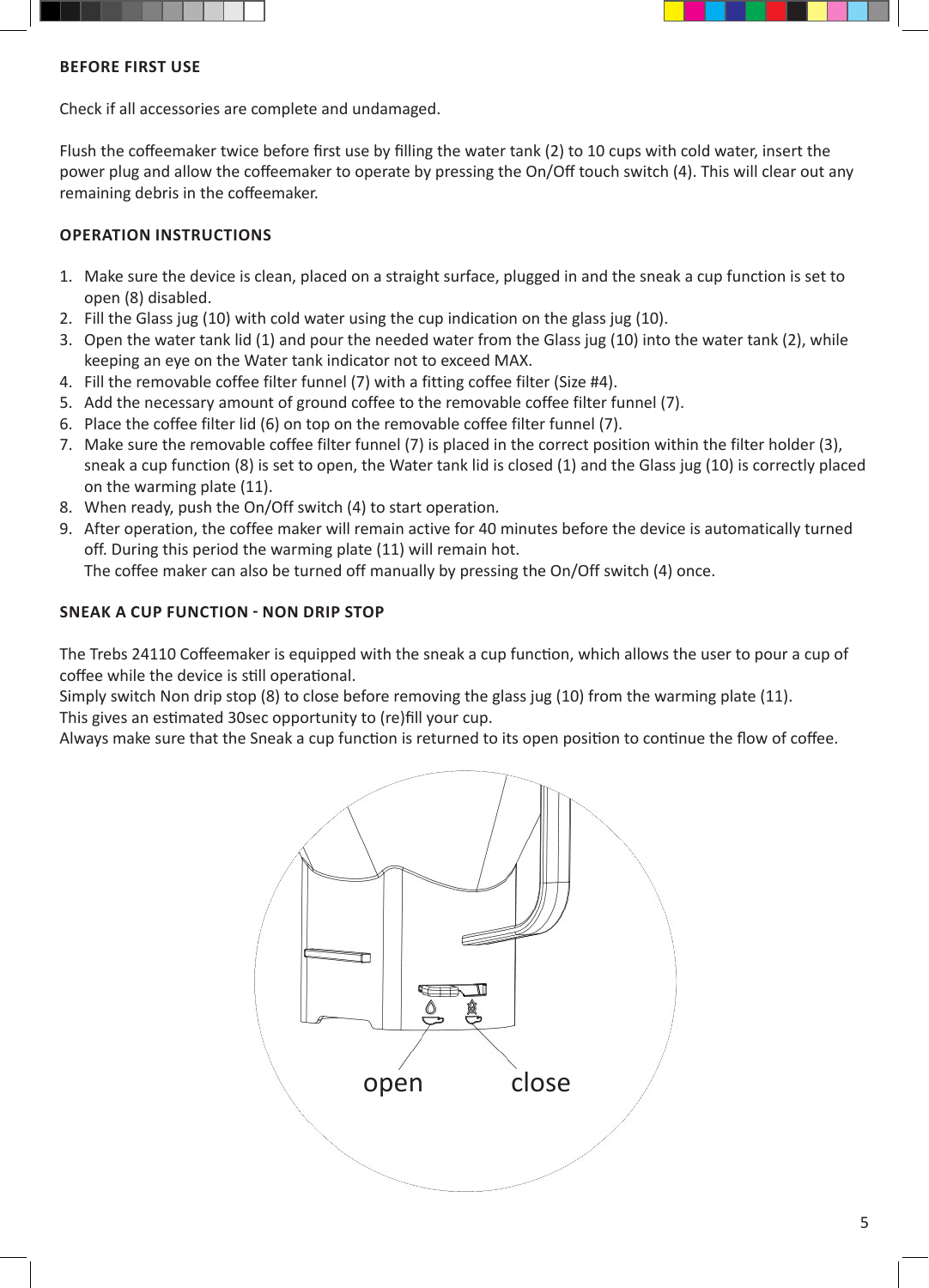



#### **PRE - INFUSION FUNCTION**

The Trebs 24110 coffeemaker is equipped with a pre-infusion function to achieve a better quality brew. The pre-infusion function schedules a short interval in water distribution to allow the dry ground coffee to reach an optimal state of saturation. This makes sure that the coffee aroma is fully extracted into each cup.

Press and hold the On/Off switch (4) five seconds to switch between the default mode and the pre-infusion mode. After five seconds the light will start blinking, indicating that the pre-infusion mode has been activated. Press the On/Off switch (4) once more shortly to begin operation in pre-infusion mode (visible by a blinking On/ Off switch (4))

The device can be switched back to its default mode by pressing the On/Off switch (4) another five seconds. The default mode is indicated by a steady light on the On/Off switch (4).

The chosen mode remains active until manually switched or the device is unplugged, upon start up the default mode will be active.

### **CLEANING AND MAINTENANCE**

Proper periodical cleaning and descaling will ensure years of service from the coffee brewer. Always unplug the device and make sure the device has cooled down before the surface is cleaned. Use a soft damp cloth without abrasive cleansers to clean the outside/warming pad.

To maintain the working efficiency of the Coffee maker and coffee quality, it is necessary to descale the coffee maker periodically. The frequency of descaling depends on the quality of the water used and the amount of mineral built up during usage. Trebs recommends descaling the device every two months.

- 1. Prepare a descaler mixture of water and descaler, suggested ratio is 4:1. Actual ratio depends on the brand and concentration of the descaler used.
- 2. Pour the descaler mixture in the water tank (2) and close the water tank lid (1).
- 3. Make sure the removable coffee filter funnel (7) is placed correctly in the coffee maker and place the glass jug (10) in the correct position in the filter holder (3).
- 4. Start operation by pressing the On/Off switch (4) and allow the coffee maker to run 1 cup of the descaling/ water mixture.
- 5. After 1 cup, turn the coffee maker off by pressing the On/Off button (4).
- 6. Allow the coffee maker to cool off for 15 minutes and repeat step  $4 5$  until the water tank (2) is completely empty.
- 7. After cleaning, it is important to rinse the device thoroughly by operating the device with clean water at least three times.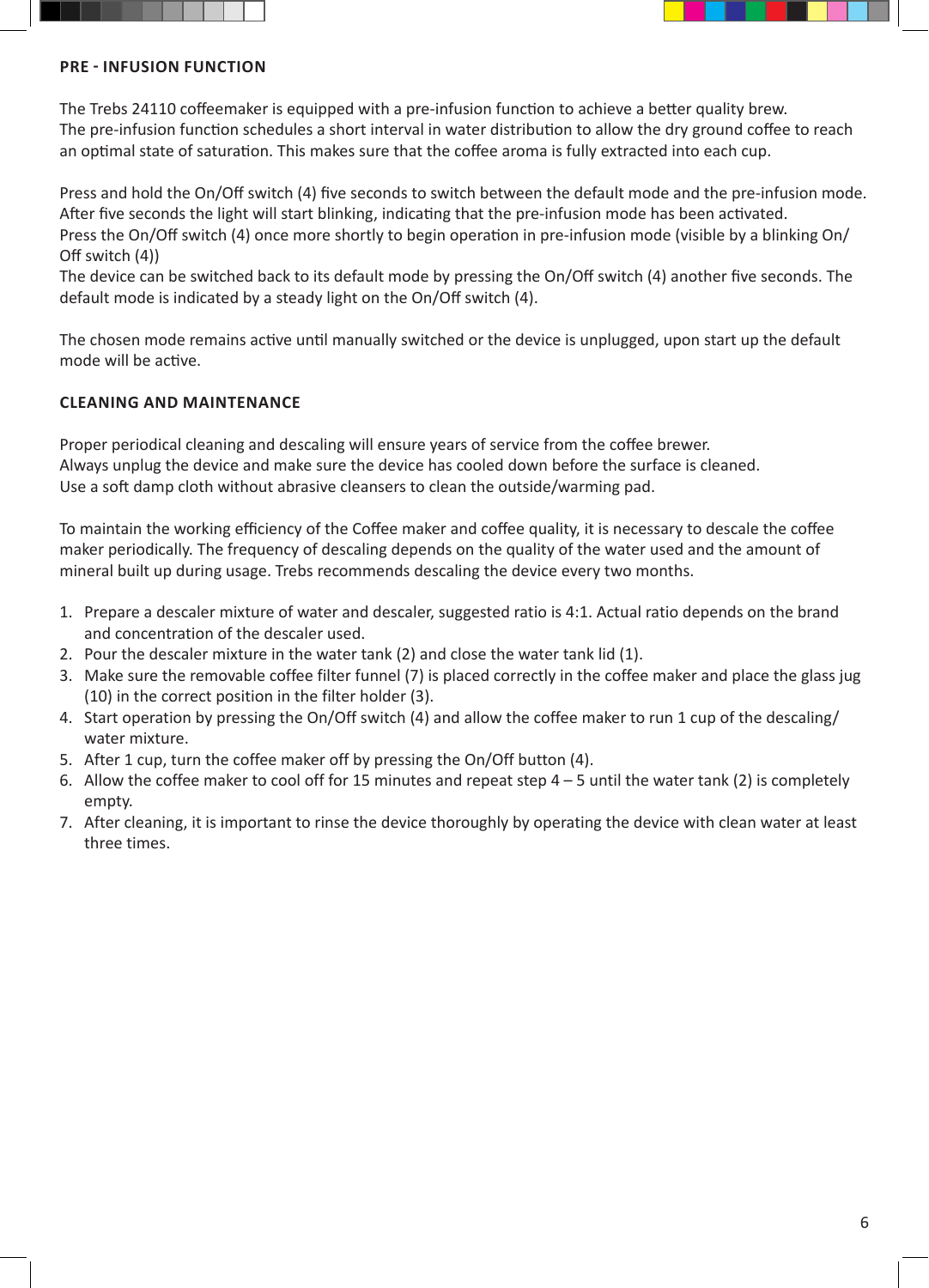

#### **DISCARDING OLD EQUIPMENT**



Old electric and electronic devices often contain valuable materials. However, they also contain harmful substances that were necessary for their functionality and safety. If these are placed with the non-recyclable waste or disposed of incorrectly, they can be harmful to human health and the environment. Never place your device with the non-recyclable waste.

#### **REMARK**

- Use the collection points available in your community and recycle old electric and electronic devices. Contact your town hall, the local waste disposal company or your dealer for more information.
- Make sure that your old device, until it's picked up, is safely stored out of reach of children.

#### **WARRANTY**

- We provide a warranty of 24 months for this product. The warranty starts on the date of purchase and is intended for faults due to production or the used materials.
- Your statutory warranty rights in accordance with § 439 ff. BGB-E will remain unaffected by this.
- The warranty does not apply to damages as a result of improper handling or use, nor to malfunctions that only have a minor effect on the functionality or value of the product. Normal wear and tear, transport damage, to the extent that we are not responsible for this, as well as damages caused by repairs not performed by us, are also excluded from the warrant.
- This device is designed for household use and has the right performance levels.
- Any use in commercial situations is only covered by the warranty if the device is not put under a heavier strain that in a household situation. The device is not intended for additional commercial use.
- In the case of well-founded complaints, we will repair the defective device at our discretion or replace it with a device that shows no problems.

All possible manufacturing faults must be reported within 14 days of delivery. All further claims are excluded.

When invoking the warranty, please contact us first before sending us the product (you must always provide us with proof of purchase).

#### **TECHNICAL DETAILS**

- Model: 24110 Ground coffee maker
- Voltage: 220V-240V; 50Hz
- Power consumption: 1560 W
- Capacity: 1,3 Liters, 10 cups
- Product dimensions: 32.9x15.8x32.9 cm
- $-$  Weight: 3.1 kg

#### **SERVICE**

If you have any further questions regarding the product after having read the user's manual, please contact the Trebs customer service:

#### **CE Regulations**

Hereby, Trebs B.V., Thermiekstraat 1a, 6361 HB Nuth, The Netherlands, declares that this product is in compliance with the essential EU directive requirements.

The declaration of conformity may be consulted via techdoc@commaxxgroup.com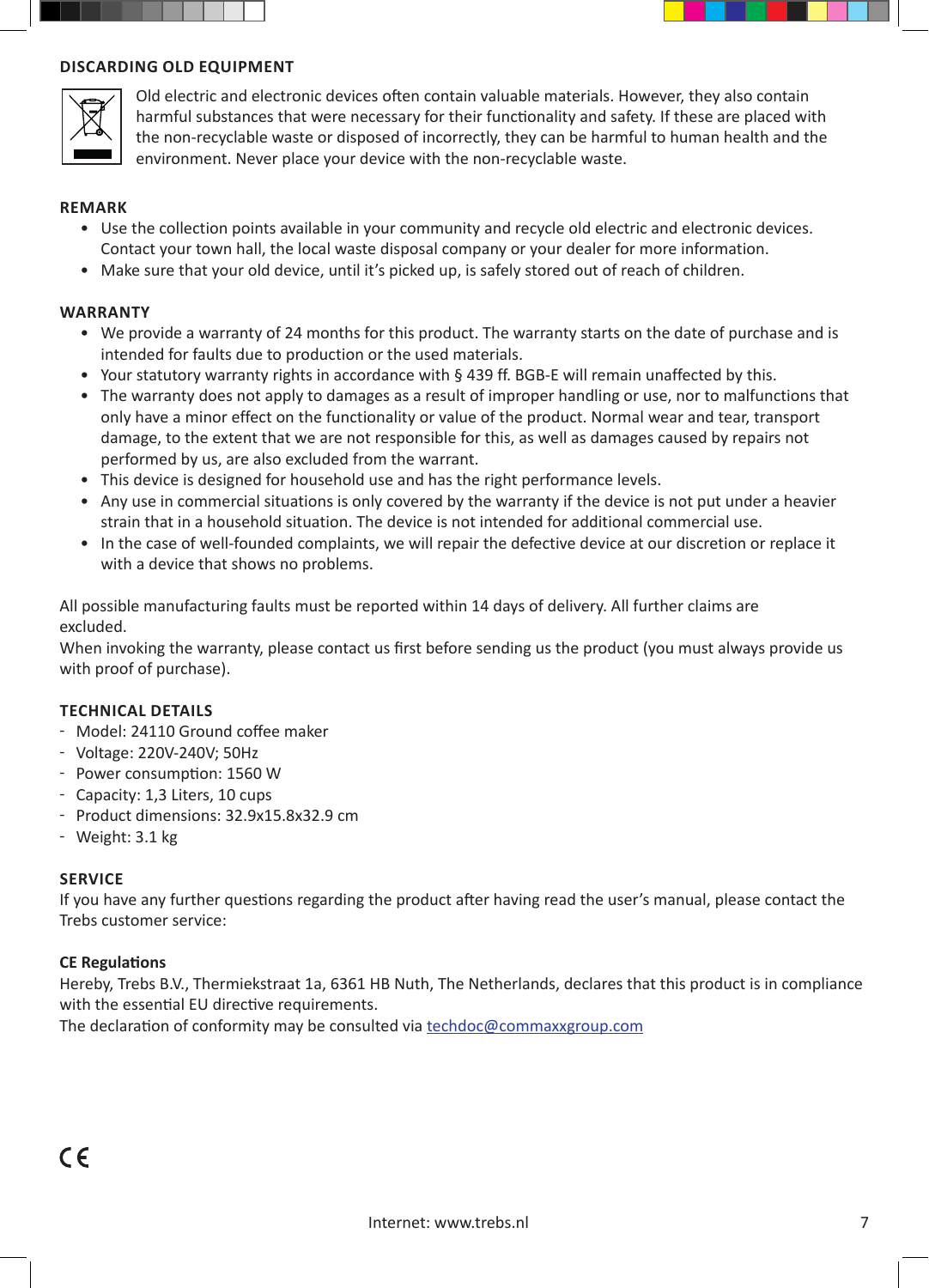



#### **Español**

#### **NORMATIVA IMPORTANTE DE SEGURIDAD**

Lea detenidamente toda la normativa de seguridad antes de usar el producto.

- 1. Este aparato tiene como finalidad usarse en áreas domésticas y similares; cualquier uso profesional se considera inadecuado y puede provocar lesiones personales o daños a la propiedad. Trebs no asume ninguna responsabilidad por los daños causados por un uso inadecuado.
- 2. Nunca sumerja el aparato en agua o en ningún otro líquido.
- 3. Compruebe si la tensión indicada en el aparato se corresponde con la corriente local antes de conectar el aparato.
- 4. No use el aparato si el enchufe, el cable principal o el mismo aparato presentan daños.
- 5. Compruebe regularmente el cable en busca de cualquier daño. Si el cable presenta daños, el fabricante o el proveedor debe sustituirlo. El cable solo puede repararlo una persona cualificada para evitar situaciones de peligro.
- 6. El usuario no debe sustituir ningún componente del aparato.
- 7. Cuando está en funcionamiento, o directamente después, algunas piezas incluyendo el depósito de agua pueden estar calientes. Puede surgir vapor cuando abra la tapa del depósito de agua. Deje siempre que el aparato se enfríe antes de volver a usar el aparato.
- 8. Este producto no es adecuado para niños menores de 8 años de edad.
- 9. Este producto no está diseñado para su uso por parte de personas (incluidos niños) con capacidades físicas, sensoriales y mentales reducidas, o con falta de conocimiento y experiencia salvo que estén bajo la supervisión de o hayan recibido formación respecto al aparato por parte de una persona responsable de su seguridad.
- 10.No coloque el aparato sobre una superficie caliente y no deje que el cable de alimentación entre en contacto con superficies calientes.
- 11.Desenchufe siempre el aparato cuando se produzca algún problema y durante la limpieza.
- 12.No use un cable eléctrico de extensión para este aparato.
- 13. Asegúrese siempre de que el aparato está colocado de forma segura sobre una superficie plana antes de su funcionamiento.
- 14. No toque la jarra de cristal, placa térmica, boquilla del agua o embudo del filtro mientras está en funcionamiento; estas zonas están calientes.
- 15.No use la jarra de cristal en el horno o en el microondas.
- 16. Siempre use agua fría para hacer café.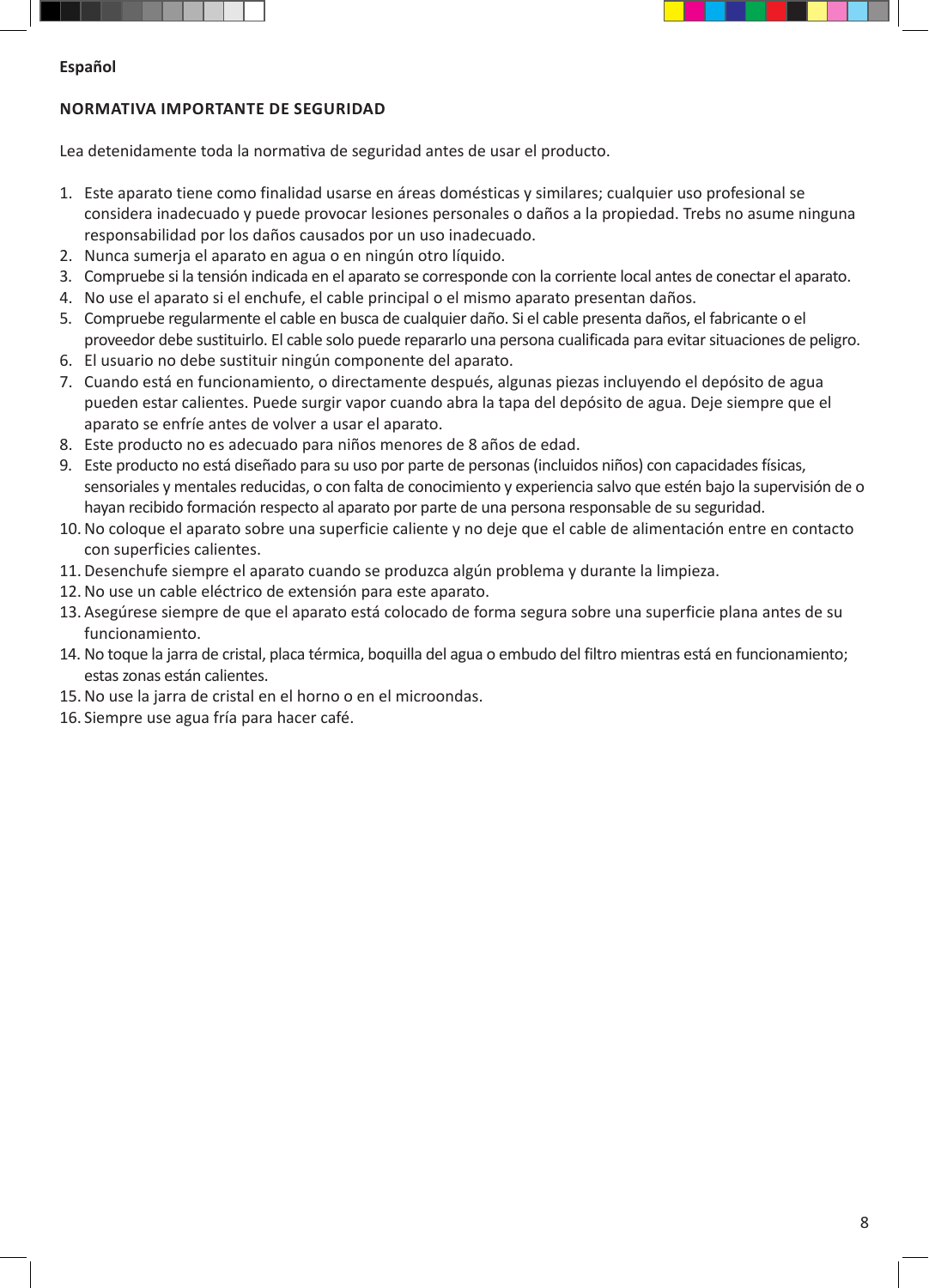



## **COMPONENTES**



| 1.  | Tapa del depósito de agua               |
|-----|-----------------------------------------|
| 2.  | Depósito de agua (1,3L/12 tazas máximo) |
| 3.  | Soporte del filtro                      |
| 4.  | Interruptor On/Off                      |
| 5.  | Boquilla de la alcachofa                |
| 6.  | Tapa del filtro del café                |
| 7.  | Embudo de filtro de café extraíble      |
| 8.  | Tomarse una taza (30 segundos)          |
| 9.  | Tapa de la taza de cristal              |
| 10. | Jarra de cristal                        |
| 11. | Placa térmica                           |
|     |                                         |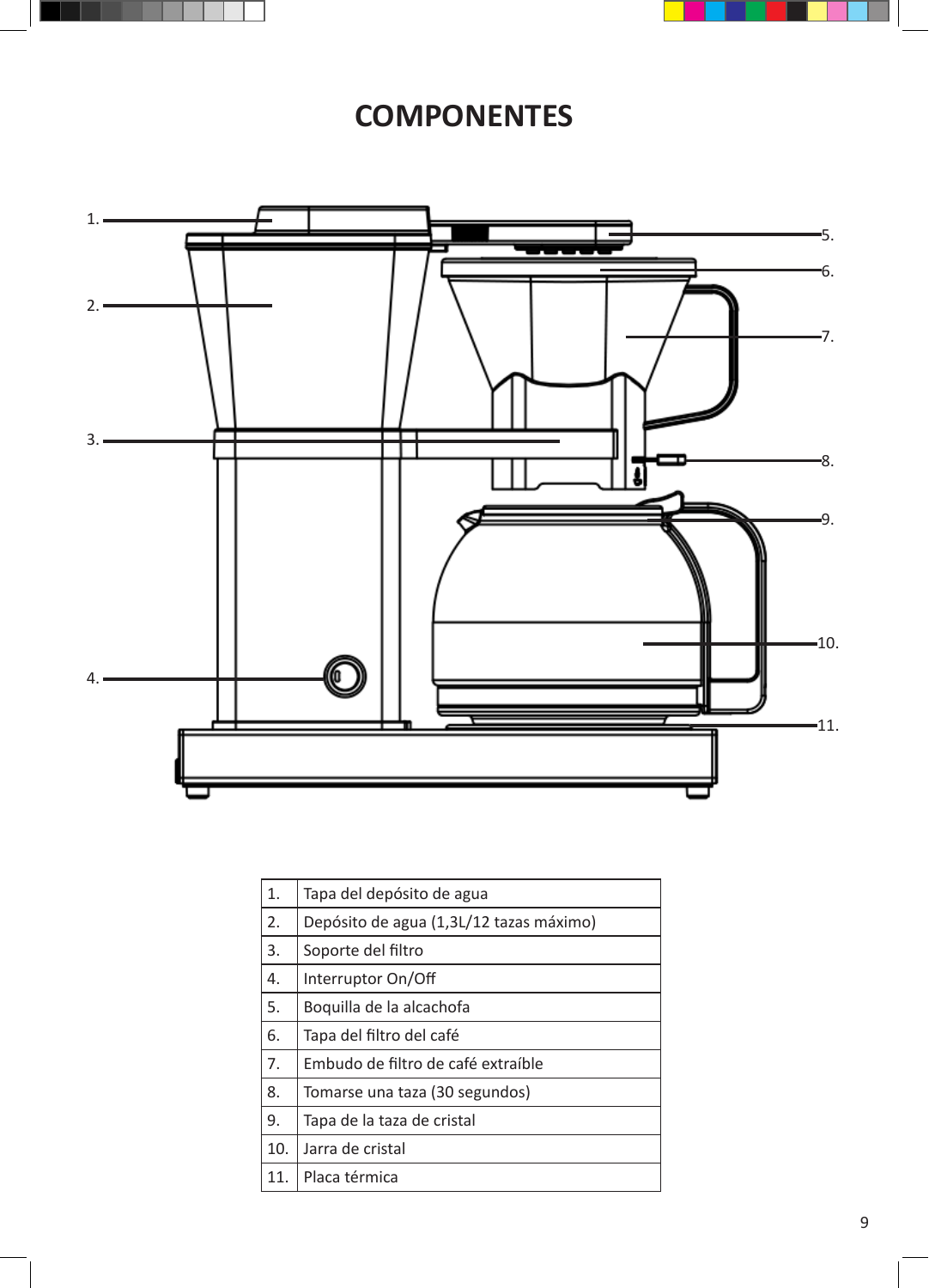



### **ANTES DEL PRIMER USO**

Compruebe si están completos todos los accesorios y no presentan daños.

Irrigue dos veces la cafetera antes del primer uso llenando el depósito de agua (2) hasta 10 tazas con agua fría, inserte el enchufe y deje que la cafetera opera pulsando el interruptor táctil On/Off (4). Esto eliminará cualquier residuo que quede en la cafetera.

## **INSTRUCCIONES DE FUNCIONAMIENTO**

- 1. Asegúrese de que el aparato está limpio, está colocado sobre una superficie recta, enchufado y que si la función tomarse una taza está configurada como abierta (8) se deshabilite.
- 2. Llene la jarra de cristal (10) con agua fría usando la indicación de taza en la jara de cristal (10).
- 3. Abra la tapa del depósito de agua (1) y vierta el agua necesaria de la jarra de cristal (10) en el depósito de agua (2), mientras vigila que el indicador del depósito de agua no supere la marca MAX.
- 4. Llene el embudo de filtro de café extraíble (7) con un filtro de café que se ajuste (Tamaño nº 4).
- 5. Añada la cantidad necesaria de café molido en el embudo de filtro de café extraíble (7).
- 6. Coloque la tapa del filtro de café (6) en la parte superior del embudo de filtro de café extraíble (7).
- 7. Asegúrese de que el embudo de filtro de café extraíble (7) se coloca en la posición correcta dentro del soporte del filtro (3), que la función de tomarse taza (8) está configurada en abierto, que la tapa del depósito de agua está cerrada (1) y que la jarra de cristal (10) está colocada correctamente en la placa térmica (11).
- 8. Cuando esté listo, pulse el interruptor On/Off (4) para iniciar el funcionamiento.
- 9. Tras su funcionamiento, la cafetera permanecerá activa durante 40 minutos antes de que el aparato se apague automáticamente. Durante este periodo la placa térmica (11) permanecerá caliente. La cafetera también puede apagarse manualmente pulsando una vez el interruptor On/Off (4).

## **FUNCIÓN TOMAR UNA TAZA – PARADA SI GOTEO**

La cafetera Trebs 24110 está equipada con la función tomar una taza que permite al usuario verter una taza de café mientras el aparato todavía está operativo.

Simplemente cambie a parada sin goteo (8) para cerrarlo antes de retirar la jarra de cristal (10) de la placa térmica (11). Esto brinda una oportunidad estimada de 30 segundos para rellenar la taza.

Asegúrese siempre de que la función tomar una taza s vuelve a su posición abierta para continuar con el flujo de café.

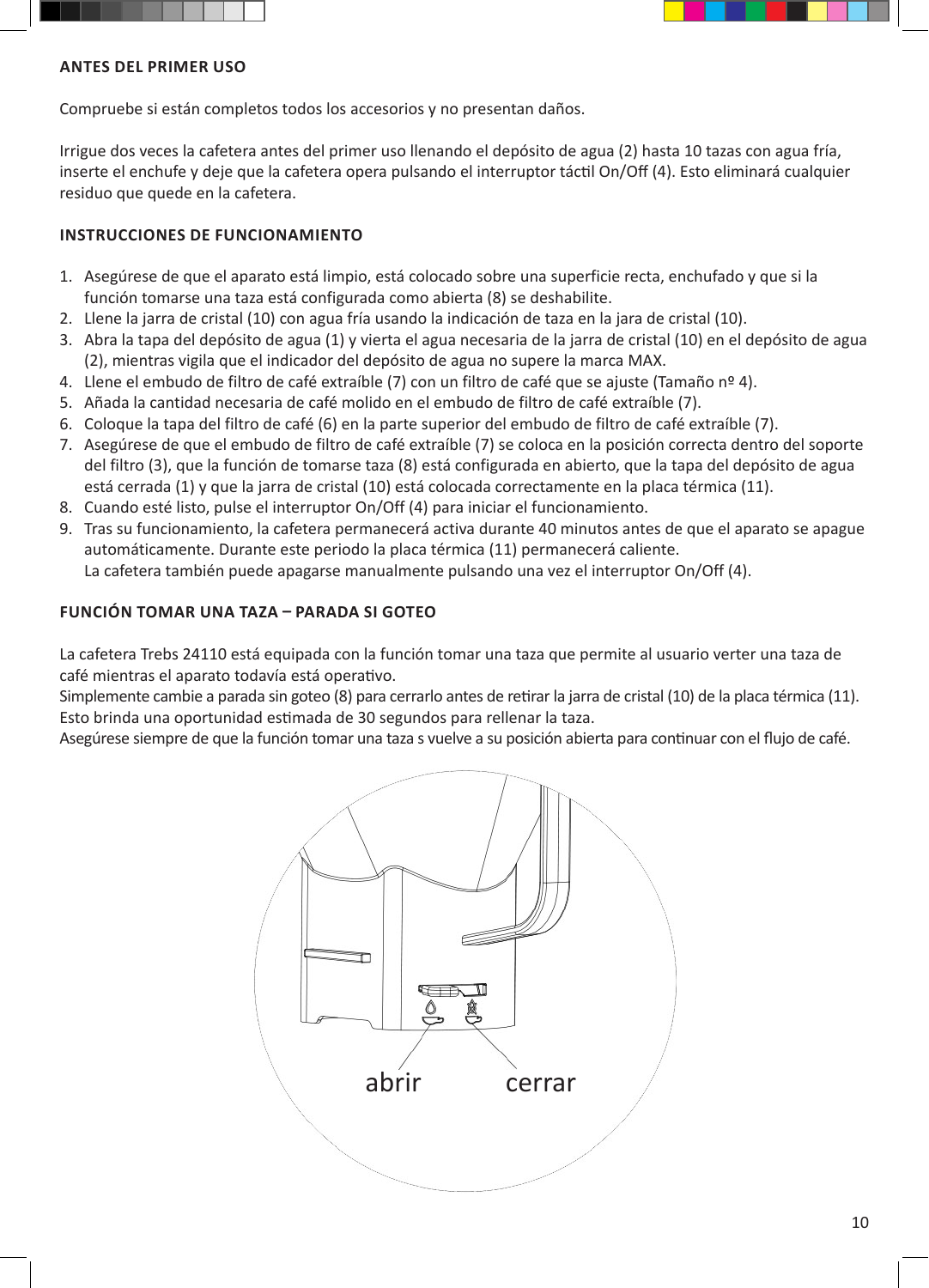



## **FUNCIÓN PREINFUSIÓN**

La cafetera Trebs 24110 está equipada con una función de preinfusión para conseguir una bebida de mejor calidad. La función de preinfusión programa un breve intervalo en la distribución del agua para permitir que el café molido seco alcance un estado óptimo de saturación. Esto asegura que el aroma del café se extrae completamente en cada taza.

Mantenga pulsado el interruptor On/Off (4) cinco segundos para cambiar entre el modo predeterminado y el modo preinfusión.

Después de cinco segundos la luz empezará a parpadear, lo que indica que se ha activado el modo preinfusión. Pulse una vez más brevemente el interruptor On/Off (4) para empezar el funcionamiento en el modo preinfusión (visible mediante un interruptor On/Off que parpadea (4))

El aparato puede volver a cambiarse al modo predeterminado pulsado el interruptor On/Off (4) otros cinco segundos. El modo predeterminado se indica mediante el interruptor On/Off con una luz constante (4).

El modo elegido permanece activo hasta que se cambia manualmente o se desconecta el aparato; tras el inicio, el modo predeterminado estará activo.

#### **LIMPIEZA Y MANTENIMIENTO**

Una limpieza periódica adecuada y su descalcificación asegurarán años de servicio de la cafetera. Desenchufe siempre el dispositivo y asegúrese de que el dispositivo se ha enfriado antes de limpiar la superficie. Use un paño suave y húmedo sin limpiadores abrasivos para limpiar la almohadilla exterior / térmica.

Para mantener la eficiencia de funcionamiento de la cafetera y la calidad del café, es necesario descalcificar la cafetera periódicamente. La frecuencia de la descalcificación depende de la calidad del agua usada y de la cantidad de minerales acumulada durante el uso. Trebs recomienda descalcificar el aparato cada dos meses.

- 1. Prepare una mezcla de descalcificador de agua y descalcificador; la ratio sugerida es de 4:1. La ratio real depende de la marca y de la concentración de descalcificador empleada.
- 2. Vierta la mezcla de descalcificador en el depósito de agua (2) y cierre la tapa del depósito de agua (1).
- 3. Asegúrese de que el embudo de filtro de café extraíble (7) se coloca correctamente en la cafetera y coloque la jarra de cristal (10) en la posición correcta en el soporte del filtro (3).
- 4. Inicie el funcionamiento pulsando el interruptor On/Off (4) y deje que la cafetera funcione con 1 taza de la mezcla de descalcificador / agua.
- 5. Después de 1 taza, apague la cafetera pulsando el botón On/Off (4).
- 6. Deje que la cafetera se enfríe durante 15 minutos y repita los pasos 4 5 hasta que el depósito de agua (2) esté completamente vacío.
- 7. Tras limpiarla, es importante aclarar bien el aparato operando el mismo con agua limpia al menos tres veces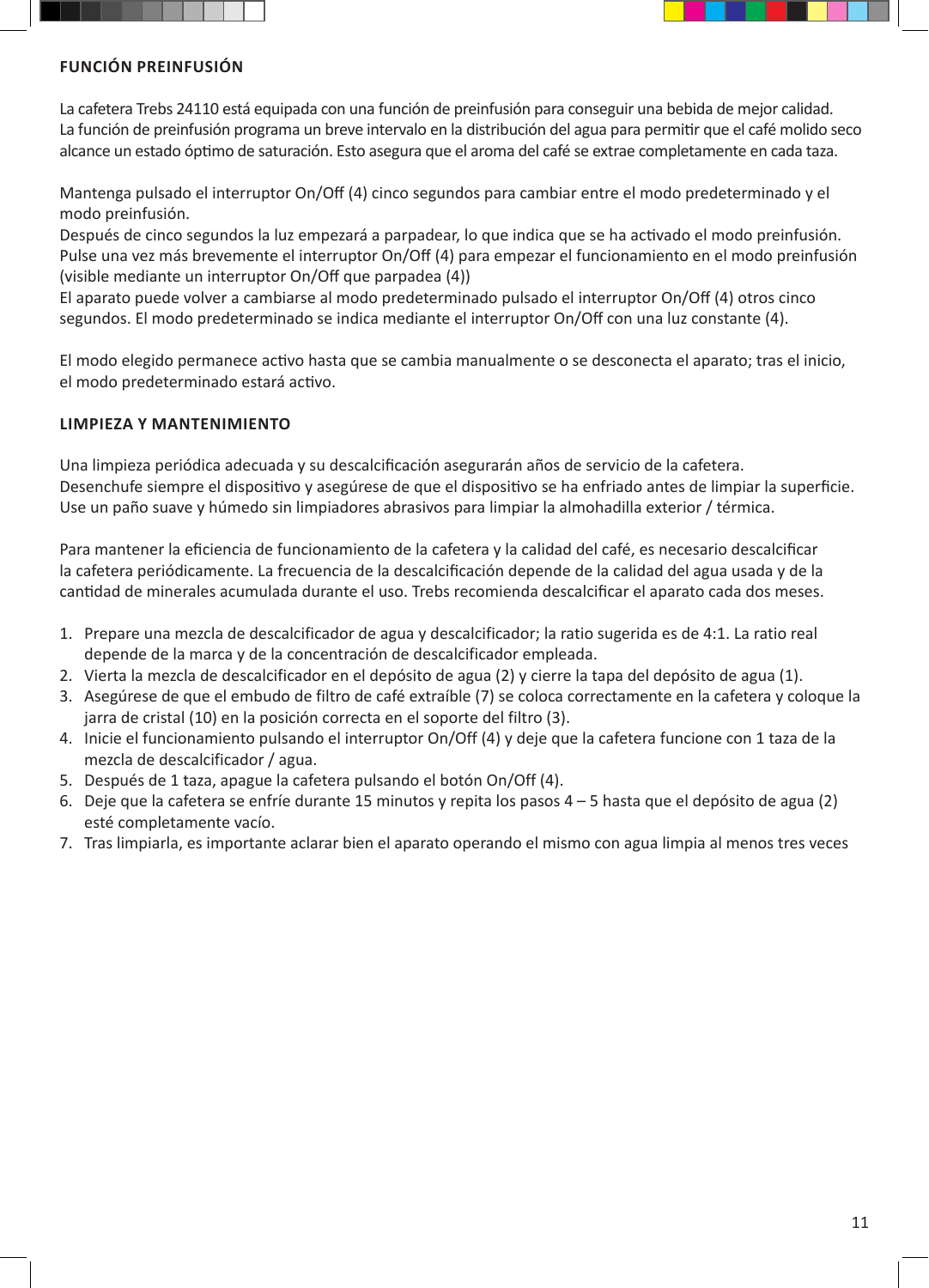



Los dispositivos eléctricos y electrónicos antiguos a menudo contienen materiales valiosos. Sin embargo, también contienen sustancias nocivas que eran necesarias para su funcionalidad y seguridad. Si se colocan con los residuos no reciclables o se eliminan de forma incorrecta, pueden ser nocivos para la salud humana y el medioambiente. Nunca coloque el aparato con los residuos no reciclables.

#### **OBSERVACIONES**

- Use los puntos de recogida disponibles en la comunidad y recicles los dispositivos eléctricos y electrónicos antiguos. Póngase en contacto con su ayuntamiento, la empresa de eliminación de residuos local, o su distribuidor para obtener más información.
- Asegúrese de que su antiguo aparato, hasta que se recoja, se guarda con seguridad fuera del alcance de los niños.

#### **GARANTÍA**

- Ofrecemos una garantía de 24 meses para este producto. La garantía se inicia el día de la fecha de compra y está indicada para defectos debidos a la producción o de los materiales usados.
- Derechos estatutarios de la garantía conforme a § 439 ff. BGB-E no se verá afectado por esto.
- La presente garantía no se aplica a aquellos daños que se deriven de un manejo o uso incorrectos ni a un funcionamiento incorrecto que tenga un efecto mínimo en la funcionalidad o el valor del producto. También queda excluido de la garantía el desgaste normal, los daños por transporte, hasta el punto que no asumamos ninguna responsabilidad por los mismos, así como los daños causados por reparaciones que no hayamos realizado nosotros.
- Este aparato está diseñado para un uso doméstico y presenta los niveles de funcionamiento correctos.
- Cualquier uso en situaciones comerciales solo lo cubre la garantía en caso de que el aparato no esté sometido a un esfuerzo superior al de la situación doméstica. Este dispositivo no está diseñado para un uso comercial adicional.
- En el caso de que se produzcan quejas bien fundamentadas, repararemos el aparato defectuoso a nuestra discreción o lo sustituiremos para un aparato que no muestre problemas.

Se debe informar de todos los posibles defectos de fabricación en un plazo de 14 días tras la entrega. Queda excluida cualquier reclamación posterior.

Cuando se invoque la garantía, póngase primero en contacto con nosotros antes de enviarnos el producto (siempre debe proporcionarnos la prueba de compra).

#### **DETALLES TÉCNICOS**

- Modelo: Cafetera en grano 24110
- Tensión: 220V-240V; 50 Hz
- Consumo de energía: 1560 W
- Capacidad: 1,3 Litros, 10 tazas
- Dimensiones del producto: 32,9x15,8x32,9 cm
- $-$  Peso:  $3,1$  kg

#### **SERVICIO TÉCNICO**

Si tiene cualquier otra pregunta respecto al producto tras haber leído el manual de usuario, póngase en contacto con el servicio de atención al cliente de Trebs:

#### **NORMATIVA CE**

Por la presente, Trebs B.V., Thermiekstraat 1a, 6361 HB Nuth, Países Bajos, declara que este productos cumple con las exigencias esenciales de la directiva de la UE.

Se puede consultar la declaración de conformidad a través de techdoc@commaxxgroup.com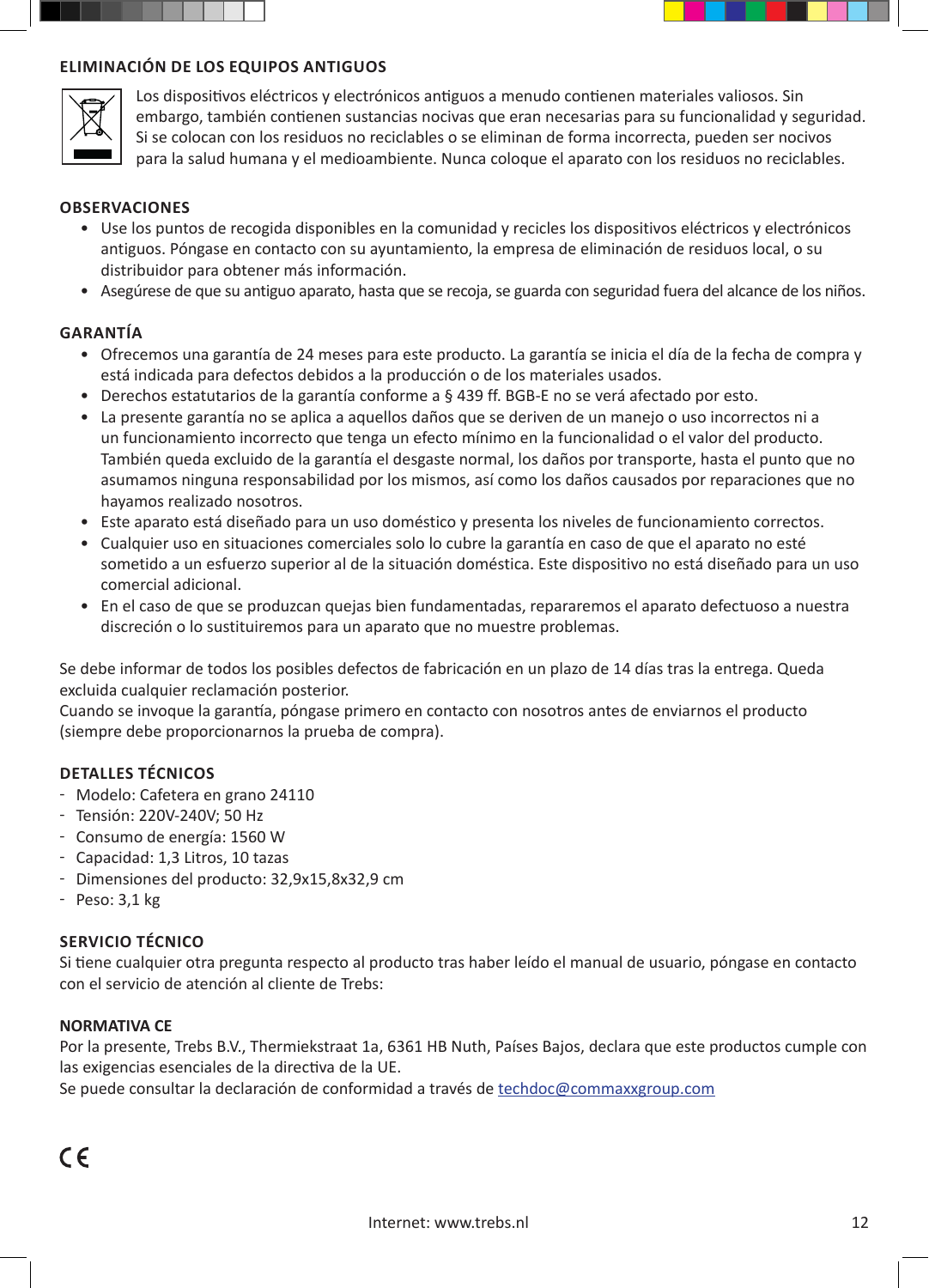



#### **Nederlands**

## **BELANGRIJKE VEILIGHEIDSVOORSCHRIFTEN**

Lees alle veiligheidsvoorschriften a.u.b. zorgvuldig door voordat u het product in gebruik neemt.

- 1. Dit apparaat is bedoeld voor huishoudelijk gebruik en dergelijke, elk professioneel gebruik wordt beschouwd als oneigenlijk gebruik en kan leiden tot persoonlijk letsel of schade aan eigendommen. Trebs kan niet aansprakelijk worden gesteld voor schade veroorzaakt door incorrect gebruik.
- 2. Dompel het apparaat nooit onder in water of andere vloeistoffen.
- 3. Controleer of de spanning aangegeven op het apparaat overeenkomt met uw plaatselijke netspanning voordat u uw apparaat aansluit.
- 4. Gebruik het apparaat niet als de stekker, de voedingskabel of het apparaat zelf beschadigd is.
- 5. Controleer de kabel regelmatig op beschadigingen. Een beschadigde kabel moet worden vervangen door de fabrikant of leverancier. De kabel mag alleen door een bevoegde persoon worden gerepareerd om gevaarlijke situaties te voorkomen.
- 6. Dit apparaat bevat geen onderdelen die door de gebruiker kunnen worden gerepareerd.
- 7. Sommige onderdelen, waaronder het waterreservoir, kunnen tijdens of direct na gebruik heet zijn. Er kan stoom ontsnappen wanneer u het deksel van het waterreservoir opent. Laat het apparaat afkoelen voordat u deze opnieuw gebruikt.
- 8. Dit product is niet geschikt voor kinderen jonger dan 8 jaar.
- 9. Dit product is niet bestemd voor gebruik door personen (waaronder kinderen) met verminderde fysieke, zintuiglijke of mentale capaciteiten, of met een tekort aan kennis en ervaring, tenzij een persoon verantwoordelijk voor hun veiligheid toezicht houdt of instructies heeft gegeven voor het gebruik van het apparaat.
- 10. Plaats het apparaat niet op een heet oppervlak en laat de voedingskabel nooit in contact komen met hete oppervlaktes.
- 11. Koppel het apparaat altijd los voorafgaand aan reiniging of wanneer er problemen optreden.
- 12.Gebruik geen elektrische verlengsnoeren voor dit apparaat.
- 13. Zorg er altijd voor dat het apparaat vóór gebruik veilig op een vlak oppervlak staat.
- 14. Raak de glazen kan, de verwarmingsplaat, de waternozzle of de filtertrechter niet aan terwijl ze in gebruik zijn, deze gebieden zijn heet.
- 15.Gebruik de glazen kan niet in de magnetron of oven.
- 16.Gebruik altijd koud water om koffie te zetten.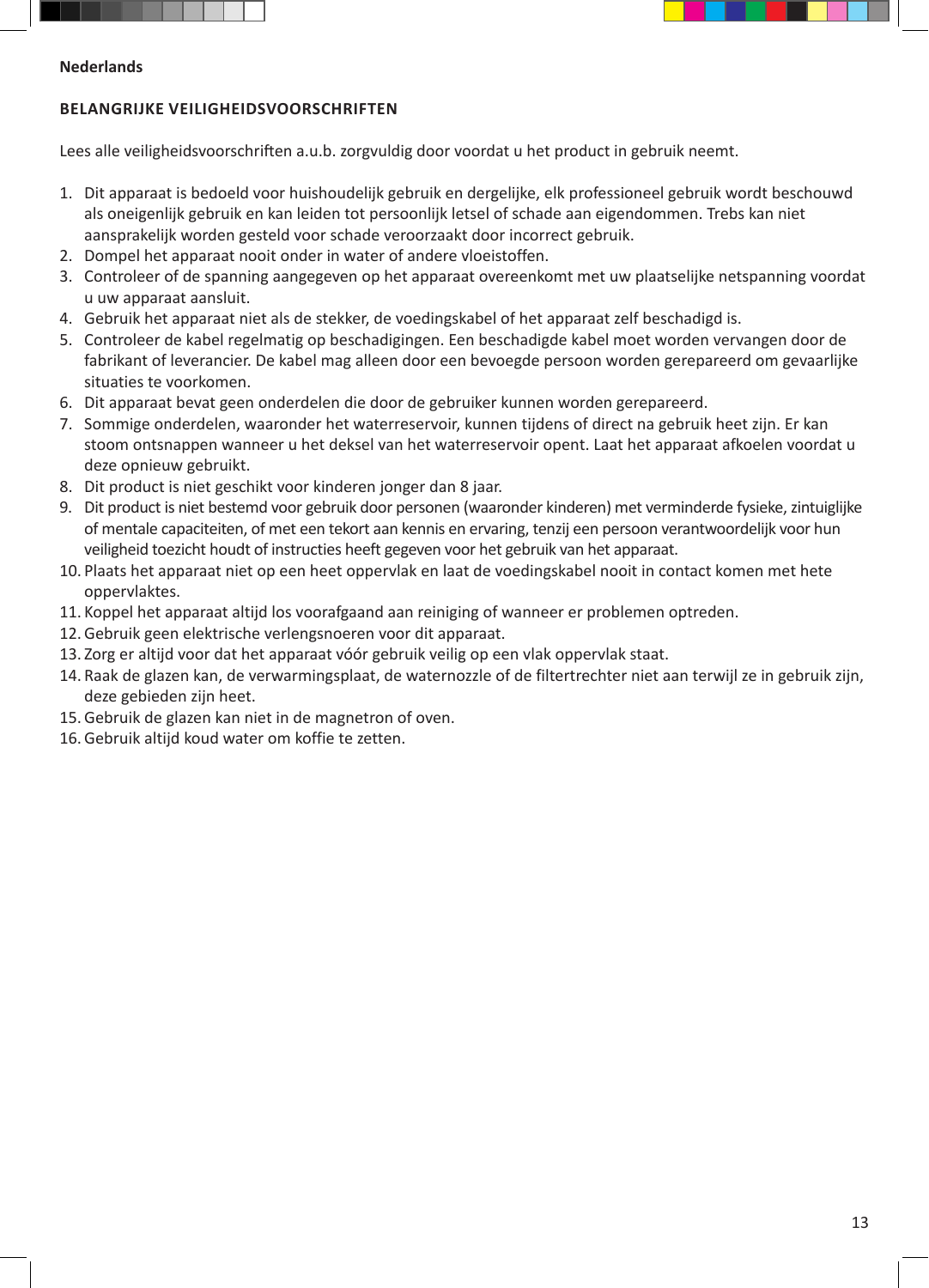



## **ONDERDELEN**



| 1.  | Waterreservoirdeksel                  |
|-----|---------------------------------------|
| 2.  | Waterreservoir (1,3 L/max. 12 kopjes) |
| 3.  | Filterhouder                          |
| 4.  | Aan/uit-schakelaar                    |
| 5.  | Doorlooppijp                          |
| 6.  | Koffiefilterdeksel                    |
| 7.  | Uitneembare koffiefiltertrechter      |
| 8.  | Snel kopje (30 sec)                   |
| 9.  | Deksel glazen kan                     |
| 10. | Glazen kan                            |
| 11. | Verwarmingsplaat                      |
|     |                                       |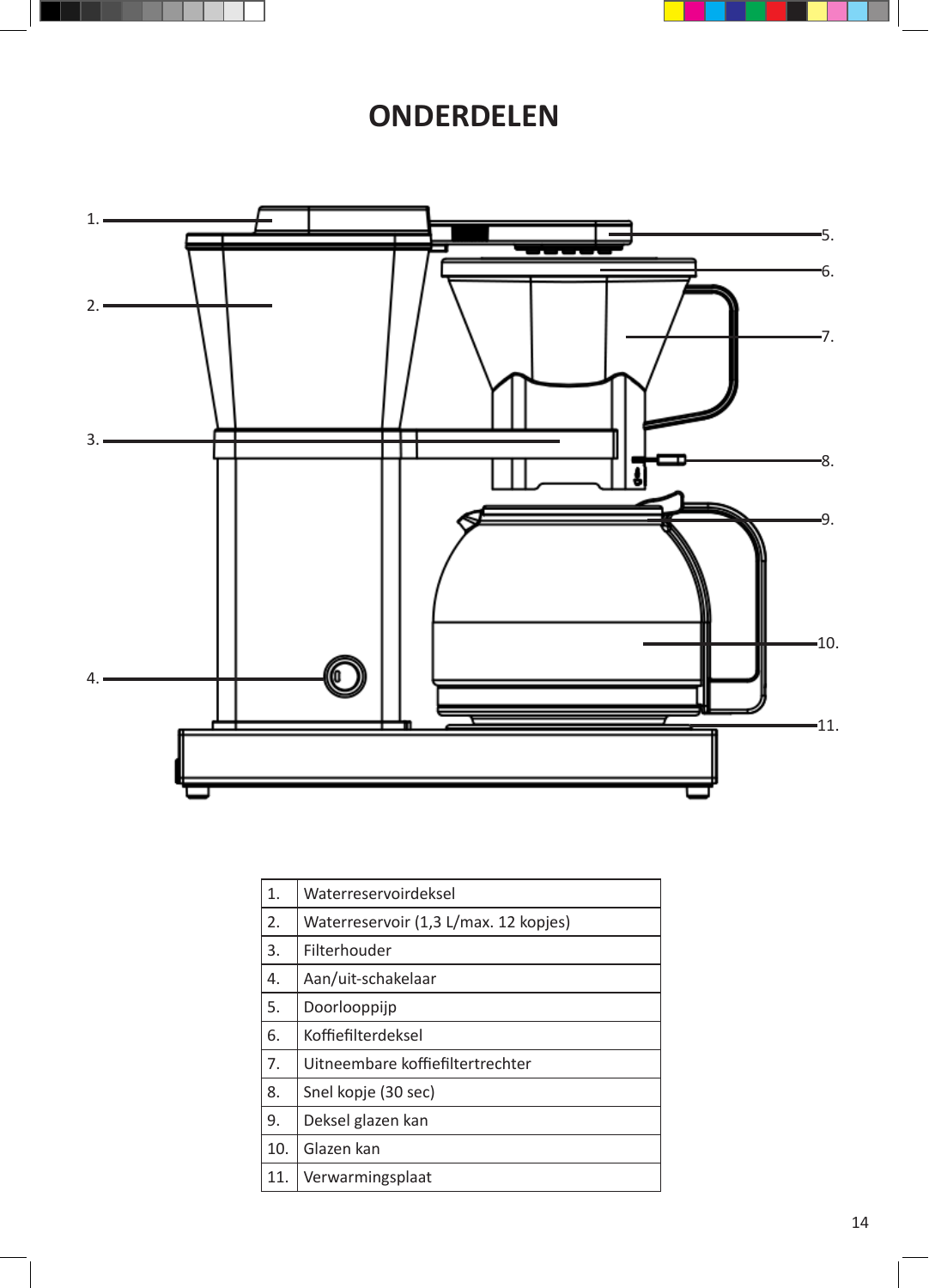



## **VÓÓR HET EERSTE GEBRUIK**

Controleer of alle accessoires aanwezig en onbeschadigd zijn.

Spoel het koffiezetapparaat voor het eerste gebruik tweemaal door het waterreservoir (2) met 10 kopjes koud water te vullen, steek de stekker in het stopcontact en schakel het koffiezetapparaat in door de aan/uit-schakelaar (4) in te drukken. Hierdoor zullen overgebleven restjes in het koffiezetapparaat worden verwijderd.

## **GEBRUIKSAANWIJZINGEN**

- 1. Zorg ervoor dat het apparaat schoon is, op een recht oppervlak is geplaatst, aangesloten is en dat de functie snel kopje (8) op close (gesloten) staat.
- 2. Vul de glazen kan (10) met koud water met behulp van de kopjesmarkering op de glazen kan (10).
- 3. Open het deksel (1) van het waterreservoir en giet de nodige hoeveelheid water uit de glazen karaf (10) in het waterreservoir (2) en houd daarbij de waterreservoirindicator in de gaten, zodat deze de MAX-markering niet overschrijdt.
- 4. Vul de uitneembare koffiefiltertrechter (7) met een passend koffiefilter (maat 4).
- 5. Voeg de benodigde hoeveelheid gemalen koffie toe aan de uitneembare koffiefiltertrechter (7).
- 6. Plaats het koffiefilterdeksel (6) op de uitneembare koffiefiltertrechter (7).
- 7. Zorg ervoor dat de uitneembare koffiefiltertrechter (7) correct op de filterhouder (3) is geplaatst, dat de functie snel kopje (8) op open staat, dat het waterreservoirdeksel is gesloten (1) en dat de glazen kan (10) correct op de verwarmingsplaat (11) is geplaatst.
- 8. Als u klaar bent, drukt u op de aan/uit-schakelaar (4) om het apparaat in te schakelen.
- 9. Het koffiezetapparaat zal na het brouwen nog 40 minuten actief blijven totdat het apparaat automatisch uitschakelt. Gedurende deze periode blijft de verwarmingsplaat (11) heet. Het koffiezetapparaat kan ook handmatig worden uitgeschakeld door de aan/uit-schakelaar (4) één keer in te drukken.

## **FUNCTIE SNEL EEN KOPJE - DRUPPELSTOP**

Het Trebs 24110 koffiezetapparaat is uitgerust met de functie snel kopje, waarmee de gebruiker een kopje koffie kan inschenken terwijl het apparaat nog in werking is.

Zet de druppelstop (8) op close (gesloten) voordat u de glazen kan (10) van de verwarmingsplaat (11) haalt. Dit geeft u ongeveer 30 seconden om uw kopje (opnieuw) te vullen.

Zorg er altijd voor dat u de functie snel kopje weer in de open stand zet om de koffiestroom voort te zetten.

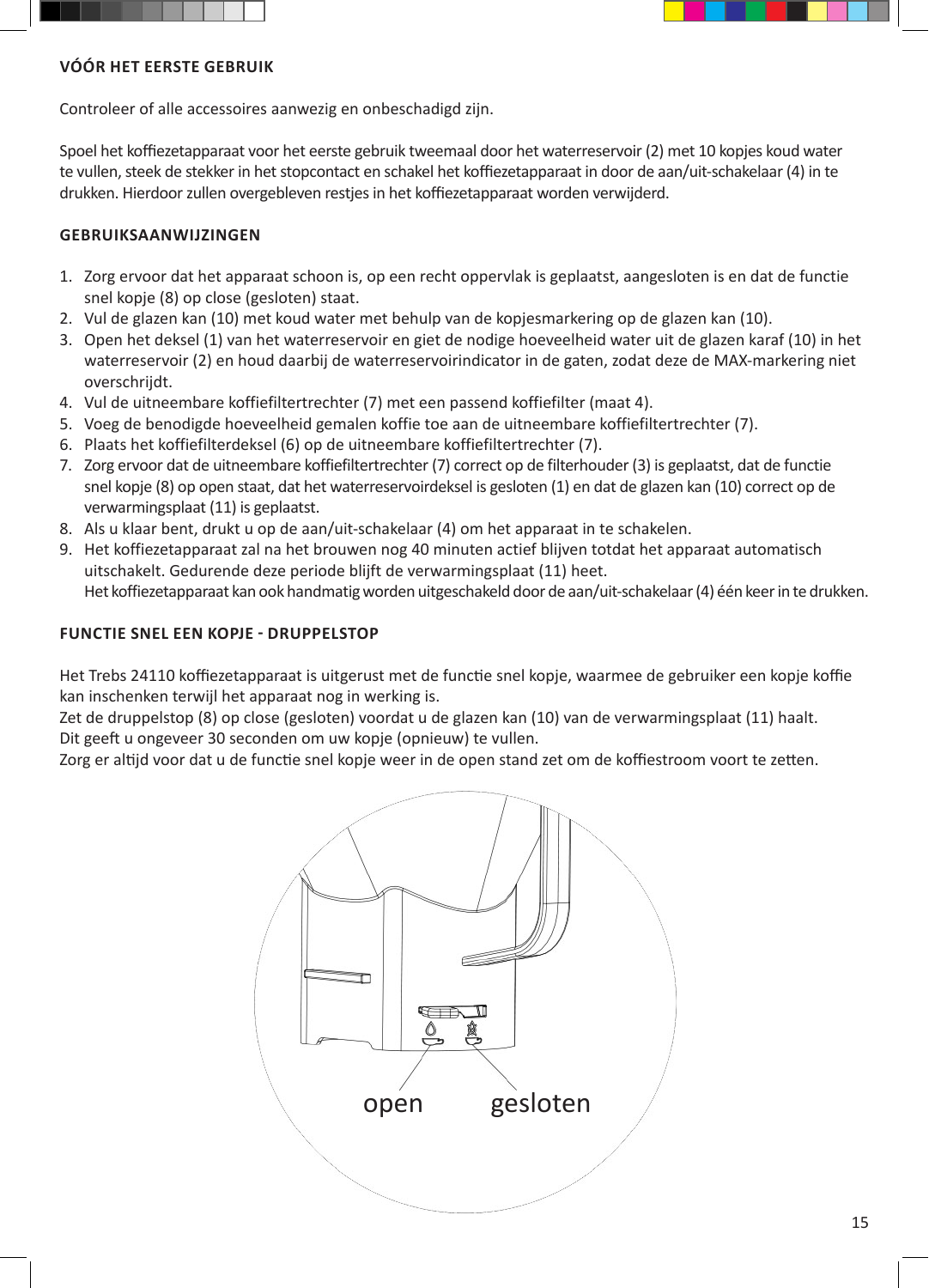



### **PRE-INJECTIEFUNCTIE**

Het Trebs 24110 koffiezetapparaat is uitgerust met een pre-injectiefunctie om een betere kwaliteit van het brouwsel te bereiken.

De pre-injectiefunctie plant een kort interval in de waterverdeling om de droge gemalen koffie een optimale staat van verzadiging te geven. Dit zorgt ervoor dat het koffiearoma in elk kopje volledig wordt geëxtraheerd.

Houd de aan/uit-schakelaar (4) vijf seconden ingedrukt om te schakelen tussen de standaardmodus en de pre-injectiemodus.

Na vijf seconden begint het lampje te knipperen, wat aangeeft dat de pre-injectiemodus is geactiveerd. Druk nogmaals kort op de aan/uit-schakelaar (4) om in de pre-injectiemodus te starten (zichtbaar door een knipperende aan/uit-schakelaar (4)).

Het apparaat kan worden teruggezet naar de standaardmodus door de aan/uit-schakelaar (4) nog eens vijf seconden in te drukken. De standaardmodus wordt aangegeven door een constant brandend lampje op de aan/ uit-schakelaar (4).

De gekozen modus blijft actief totdat het apparaat handmatig wordt uitgeschakeld of losgekoppeld. Bij het opstarten is de standaardmodus ingesteld.

## **REINIGING EN ONDERHOUD**

Een goede periodieke reiniging en ontkalking zorgen voor een jarenlange dient van het koffiezetapparaat. Haal altijd de stekker uit het stopcontact en zorg ervoor dat het apparaat is afgekoeld voordat u het oppervlak reinigd. Gebruik een zachte, vochtige doek zonder schurende reinigingsmiddelen om de buitenkant/verwarmingsplaat te reinigen.

Om de efficiëntie van het koffiezetapparaat en de kwaliteit van de koffie te behouden, is het noodzakelijk om het koffiezetapparaat periodiek te ontkalken. De frequentie van de ontkalking hangt af van de kwaliteit van het gebruikte water en de hoeveelheid mineraal die tijdens het gebruik wordt opgebouwd. Trebs raadt aan het apparaat elke twee maanden te ontkalken.

- 1. Maak een ontkalkingsmengsel van water en ontkalker, de voorgestelde verhouding is 4:1. De werkelijke verhouding is afhankelijk van het merk en de concentratie van de gebruikte ontkalker.
- 2. Giet het ontkalkingmengsel in het waterreservoir (2) en sluit het waterreservoirdeksel (1).
- 3. Zorg ervoor dat de uitneembare koffiefiltertrechter (7) correct in het koffiezetapparaat is geplaatst en plaats de glazen kan (10) correct onder de filterhouder (3).
- 4. Schakel het koffiezetapparaat in door de aan/uit-schakelaar (4) in te drukken en laat 1 kopje van het ontkalkingsmengsel door het koffiezetapparaat lopen.
- 5. Schakel na 1 kopje het koffiezetapparaat uit door op de aan/uit-schakelaar (4) te drukken.
- 6. Laat het koffiezetapparaat 15 minuten afkoelen en herhaal stap 4 en 5 tot het waterreservoir (2) volledig leeg is.
- 7. Na het reinigen is het belangrijk om het apparaat grondig te spoelen door het waterreservoir minstens drie keer met schoon water te vullen en het volledig door het koffiezetapparaat te laten lopen.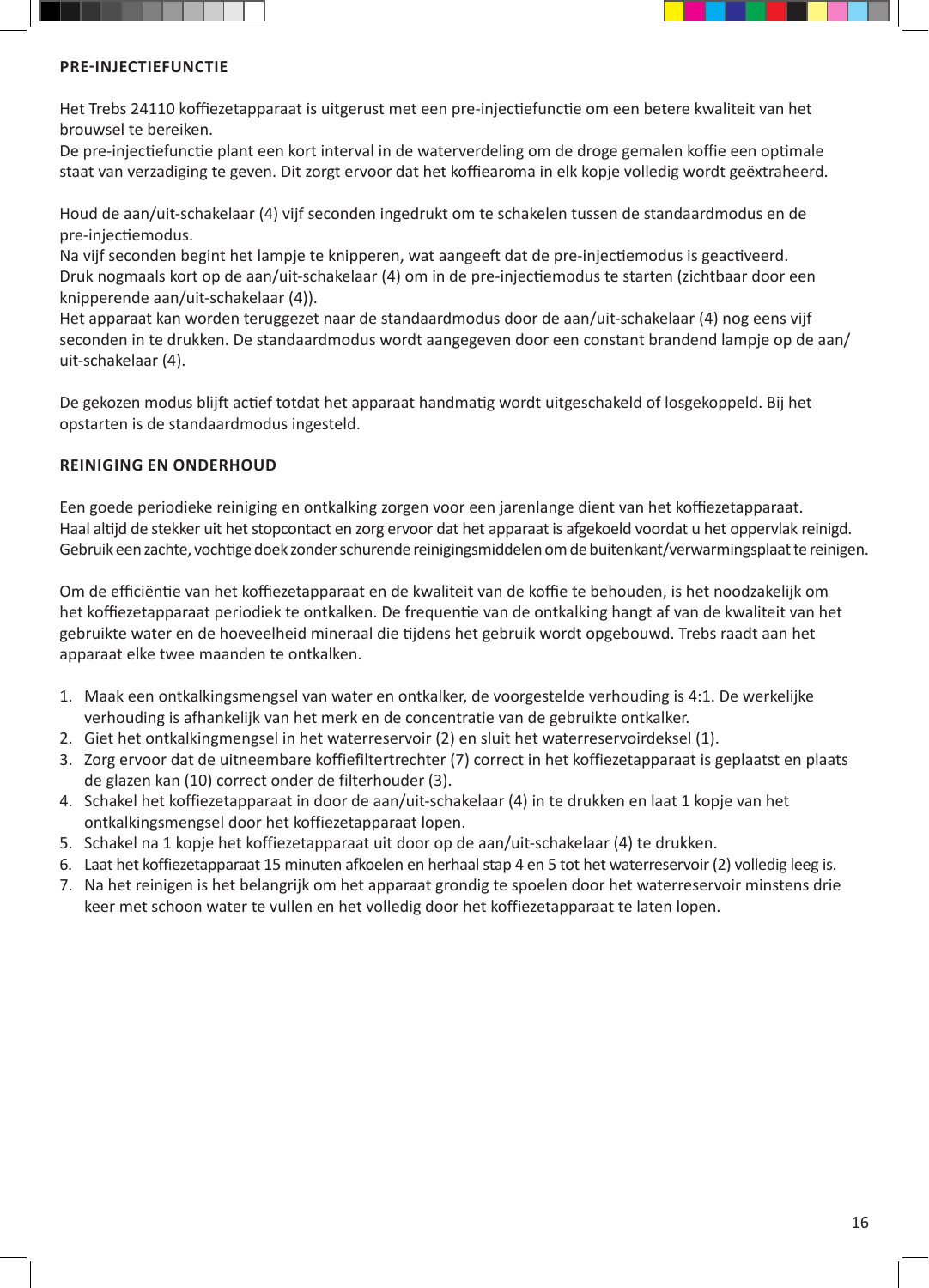



Oude elektrische en elektronische apparaten bevatten vaak waardevolle materialen. Ze bevatten echter ook schadelijke stoffen die nodig waren voor hun functionaliteit en veiligheid. Als deze incorrect of als niet-recycleerbaar afval worden afgedankt, dan kunnen ze schadelijk zijn voor de volksgezondheid en het milieu. Plaats uw apparaat nooit bij het niet-recycleerbare afval.

#### **OPMERKING**

- Gebruik de inzamelpunten beschikbaar in uw gemeente en recycle oude elektrische en elektronische apparaten. Neem voor meer informatie contact op met uw gemeentehuis, het plaatselijke afvalverwerkingsbedrijf of uw dealer.
- Zorg ervoor dat uw oude apparaat, totdat het wordt opgehaald, veilig buiten het bereik van kinderen wordt gehouden.

#### **GARANTIE**

- Wij verlenen voor dit product een garantie van 24 maanden. De garantie gaat in op de aankoopdatum en is bedoeld voor fouten als gevolg van productie of de gebruikte materialen.
- Uw wettelijke garantierechten in overeenstemming met § 439 ff. BGB-E wordt hierdoor niet beïnvloed.
- De garantie is niet van toepassing op schade als gevolg van onjuiste hantering of gebruik, noch op storingen die slechts een kleine invloed hebben op de functionaliteit of waarde van het product. Normale slijtage, transportschade, voor zover wij hiervoor niet verantwoordelijk zijn, evenals schade veroorzaakt door reparaties die niet door ons zijn uitgevoerd, zijn eveneens uitgesloten van de garantie.
- Dit apparaat is ontworpen voor huishoudelijk gebruik en biedt de juiste prestatieniveaus.
- Elk gebruik in commerciële situaties valt alleen onder de garantie als het apparaat niet zwaarder belast wordt dan in huishoudelijke situaties. Het apparaat is niet bedoeld voor aanvullend commercieel gebruik.
- In het geval van gegronde klachten zullen we het defecte apparaat naar eigen goeddunken repareren of vervangen door een apparaat dat geen problemen vertoont.

Alle mogelijke fabricagefouten moeten binnen 14 dagen na levering worden gemeld. Alle verdere claims zijn uitgesloten.

Neem bij claims onder garantie a.u.b. eerst contact op met ons voordat u het product naar ons opstuurt (u moet ons altijd een aankoopbewijs verstrekken).

#### **TECHNISCHE GEGEVENS**

- Model: 24110 koffiezetapparaat voor gemalen koffie
- Spanning: 220 V-240 V; 50 Hz
- Opgenomen vermogen: 1560 W
- Capaciteit: 1,3 liter, 10 kopjes
- Productafmetingen: 32,9x15,8x32,9 cm
- Gewicht: 3,1 kg

#### **SERVICE**

Als u na het lezen van de gebruikshandleiding nog vragen hebt over het product, neem dan a.u.b. contact op met de klantendienst van Trebs:

#### **CE-richtlijnen**

Trebs B.V., Thermiekstraat 1a, 6361 HB Nuth, Nederland, verklaart hierbij dat dit product in overeenstemming is met de essentiële vereisten van EU-richtlijnen.

De verklaring van conformiteit kan worden aangevraagd via techdoc@commaxxgroup.com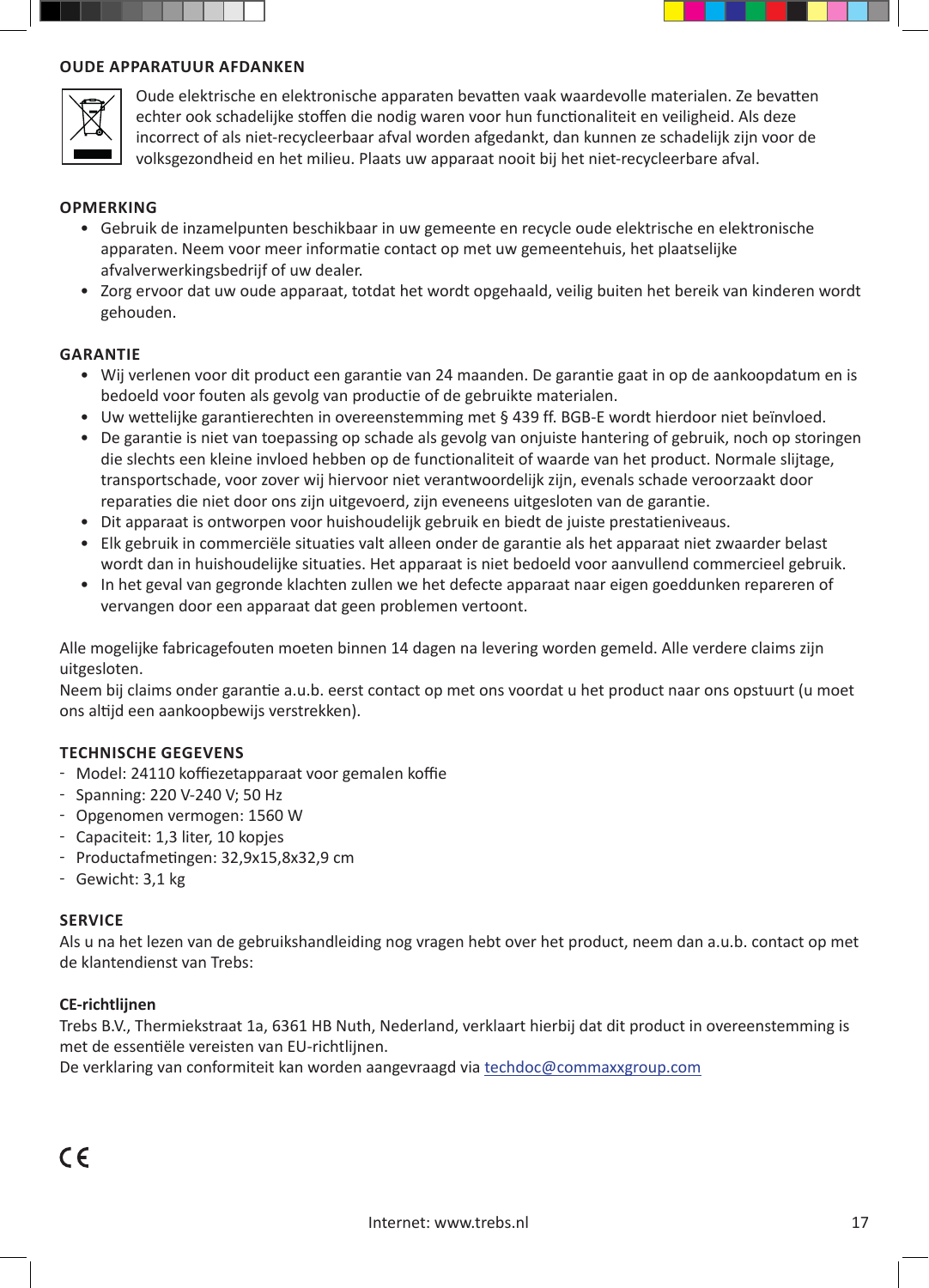



#### **Svenska**

#### **VIKTIGA SÄKERHETSFÖRESKRIFTER**

Läs alla säkerhetsföreskrifter noggrant innan du använder produkten.

- 1. Denna apparat är avsedd för att användas i hushåll och liknande områden. All professionell användning anses vara felaktig användning och kan leda till personskador eller skador på egendom. Trebs ansvarar inte för skador orsakade av felaktig användning.
- 2. Sänk aldrig ned apparaten i vatten eller någon annan vätska.
- 3. Kontrollera om den spänning som anges på apparaten motsvarar den lokala nätspänningen innan du ansluter den.
- 4. Använd inte apparaten om kontakten, nätsladden eller själva apparaten är skadad.
- 5. Kontrollera sladden regelbundet för skador. Om sladden är skadad måste den bytas ut av tillverkaren eller leverantören. Sladden får endast repareras av en kvalificerad person för att förhindra farliga situationer.
- 6. Inga delar av denna apparat får bytas ut av användaren.
- 7. Vid drift eller direkt efteråt kan vissa delar inklusive vattentanken vara heta. Ånga kan spruta ut när du öppnar locket till vattentanken. Låt alltid enheten svalna innan du använder den igen.
- 8. Denna produkt är inte lämplig för barn under 8 år.
- 9. Denna produkt är inte avsedd för att användas av personer (inklusive barn) med nedsatt fysisk, sensorisk eller mental förmåga eller med brist på kunskap och erfarenhet. Detta gäller såvida de inte är under övervakning av, eller har fått instruktioner om, enheten från en person som ansvarar för deras säkerhet.
- 10. Placera inte apparaten på en varm yta och låt inte nätsladden komma i kontakt med heta ytor.
- 11. Koppla alltid bort apparaten när problem uppstår och under rengöring.
- 12. Använd inte någon elektrisk förlängningssladd för den här apparaten.
- 13. Se alltid till att apparaten placeras säkert på en plan yta innan den används.
- 14. Vidrör inte glaskannan, värmeplattan, vattenmunstycket eller filtertratten under drift då dessa områden är heta.
- 15. Använd inte glaskannan i mikrovågsugnen eller ugnen.
- 16. Använd alltid kallt vatten för att göra kaffe.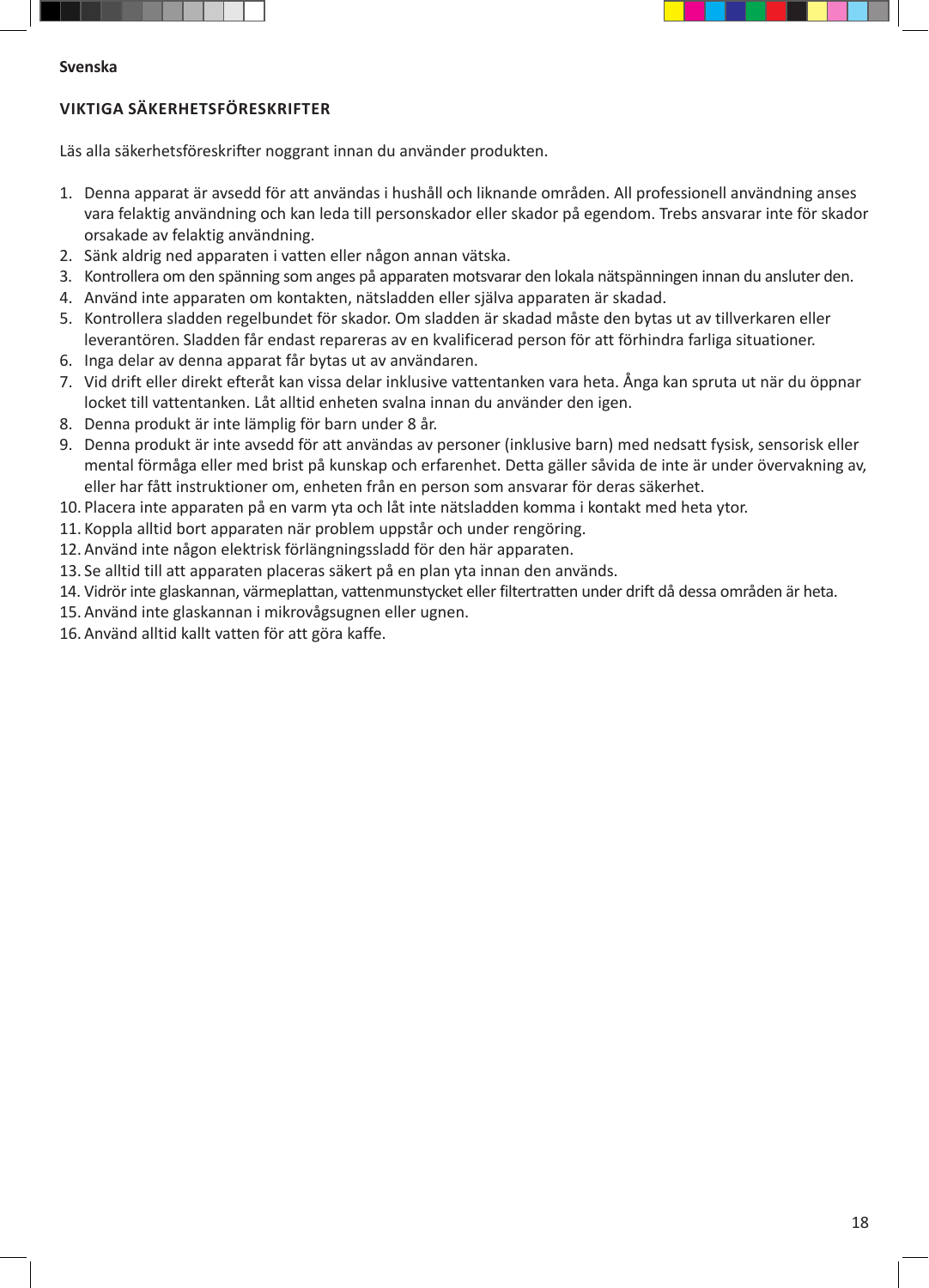



## **KOMPONENTER**



| 1.  | Vattentankens lock                 |
|-----|------------------------------------|
| 2.  | Vattentank (1,3 l/max. 12 koppar)  |
| 3.  | Filterhållare                      |
| 4.  | På/Av-knapp                        |
| 5.  | Vattenmunstycke                    |
| 6.  | Kaffefiltrets lock                 |
| 7.  | Borttagbar kaffefiltertratt        |
| 8.  | En kopp mitt i bryggandet (30 sek) |
| 9.  | Glaskannans lock                   |
| 10. | Glaskanna                          |
| 11. | Värmeplatta                        |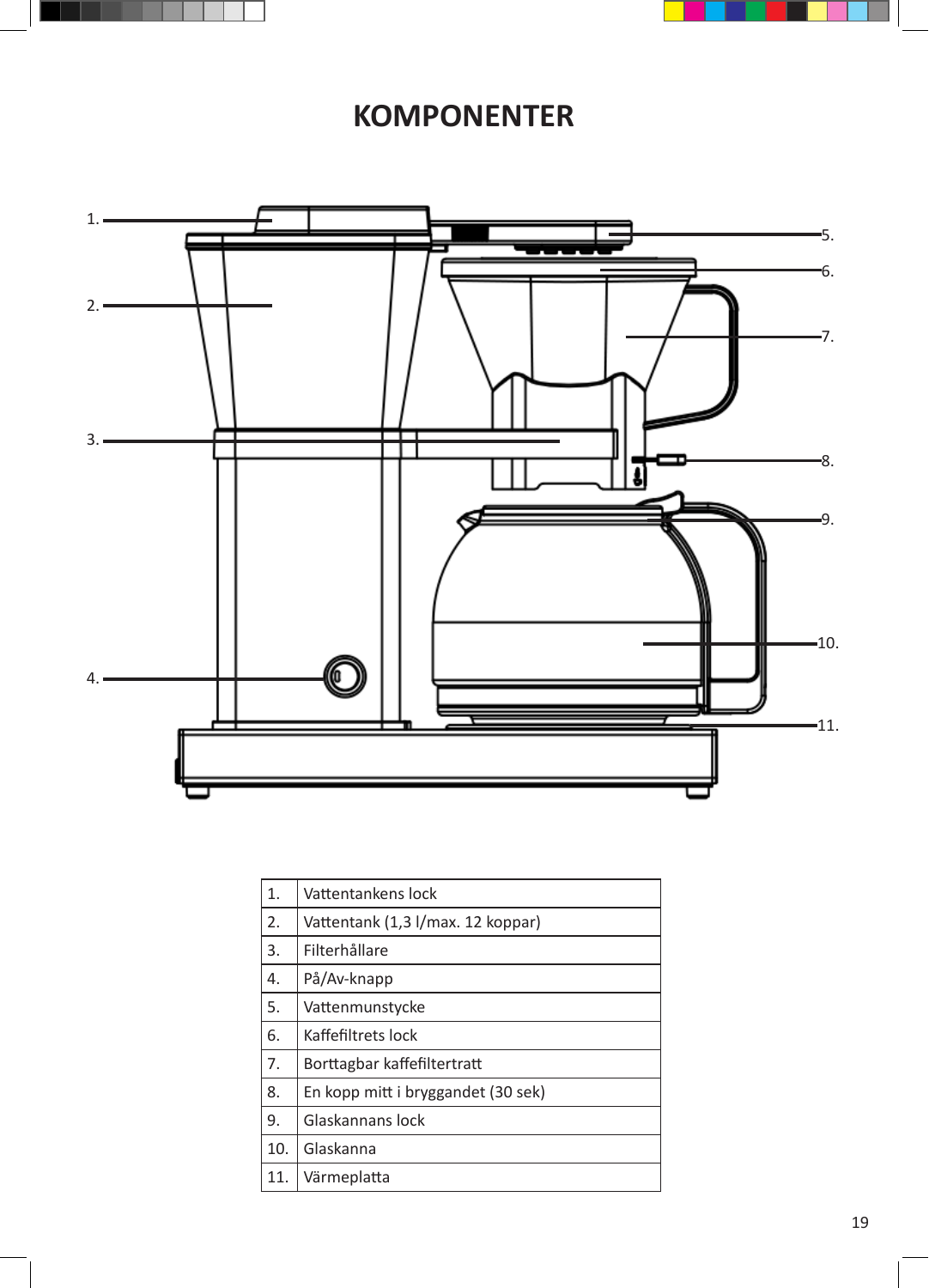



#### **FÖRE FÖRSTA ANVÄNDNING**

Kontrollera om alla tillbehör är finns med och är oskadade.

Spola igenom kaffebryggaren 2 gånger före användning genom att fylla vattentanken (2) till 10 koppar med vatten, koppla in stickkontakten och låta kaffebryggaren arbeta genom att trycka på knappen On/Off (4). Detta rensar bort resterande skräp i kaffebryggaren.

## **ANVÄNDARANVISNINGAR**

- 1. Se till att enheten är ren, placerad på en plan yta, ansluten och att funktionen En kopp mitt i bryggandet är inställd på öppen (8) inaktiverad.
- 2. Fyll glaskannan (10) med vatten med hjälp av indikationen för antal koppar på glaskannan (10).
- 3. Öppna locket till vattentanken (1) och häll det nödvändiga vattnet från glaskannan (10) i vattentanken (2) medan du håller ett öga på vattentankens indikatorn för att inte överskrida MAX-nivån.
- 4. Fyll den borttagbara kaffefiltertratten (7) med ett passande kaffefilter (Storlek 4).
- 5. Fyll i nödvändig mängd malt kaffe i den borttagbar kaffefiltertratten (7).
- 6. Placera kaffefiltrets lock (6) ovanpå den borttagbar kaffefiltertratten (7).
- 7. Se till att den borttagbara kaffefiltertratten (7) är placerad i rätt läge inuti filterhållaren (3), funktionen En kopp mitt i bryggandet (8) är inställd på öppen , vattentankens lock är stängt (1) och glaskannan (10) är korrekt placerad på värmeplattan (11).
- 8. Tryck på knappen On/Off (4) när du är redo att starta funktionen.
- 9. När den har bryggt kaffe förblir kaffebryggaren aktiv i 40 minuter innan den stängs av automatiskt. Under denna period förblir värmeplattan (11) varm.

Kaffebryggaren kan också stängas av manuellt genom att trycka på knappen On/Off (4) en gång.

## **FUNKTIONEN EN KOPP MITT I BRYGGANDET – DROPPSKYDD**

Kaffebryggaren Trebs 24110 är utrustad med funktionen En kopp mitt i bryggandet som låter användaren hälla en kopp kaffe medan enheten fortfarande är i drift.

Stäng En kopp mitt i bryggandet (8) innan du tar bort glaskanna (10) från värmeplattan (11).

Detta ger dig uppskattningsvis 30 sek för att fylla koppen.

Se alltid till att funktionen En kopp mitt i bryggandet återgår till sitt öppna läge för att möjliggöra flödet av kaffe.

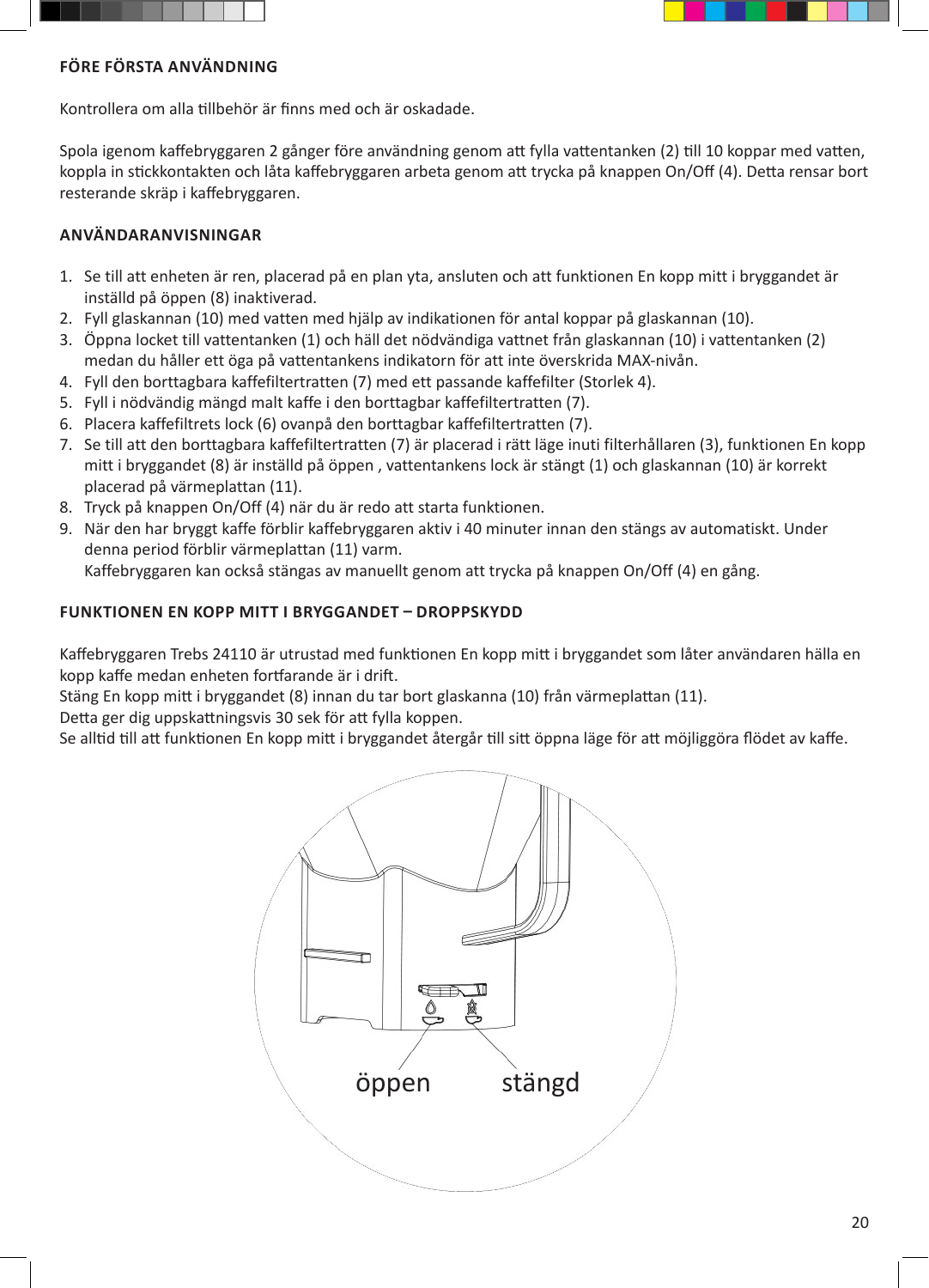



### **FUNKTIONEN FÖRINFUSION**

Kaffebryggaren Trebs 24110 är utrustad med funktion – förinfusion – som låter kaffet uppnå en bättre kvalitet. Funktionen Förinfusion planerar en kort intervall i vattenfördelningen så att det torra och malda kaffet uppnår ett optimalt mättnadstillstånd. Detta säkerställer att kaffearomen extraheras till fullo i varje kopp.

Tryck på och håll knappen On/Off (4) nedtryckt i fem sekunder för att växla mellan standardläget och läget förinfusion. Efter fem sekunder börjar lampan att blinka vilket indikerar att läget förinfusion har aktiverats.

Tryck på knappen On/Off (4) ännu en gång för att påbörja driften i läget förinfusion (synligt då knappen On/Off (4) blinkar)

Enheten kan återställas till standardläget genom att trycka på och hålla knappen On/Off (4) nedtryckt i ytterligare fem sekunder. Standardläget indikeras av att lampan på knappen On/Off (4) lyser konstant.

Det valda läget förblir aktivt till det manuellt ändras eller enheten kopplas bort från vägguttaget. Vid uppstart är standardläget aktivt.

## **RENGÖRING OCH UNDERHÅLL**

Korrekt periodisk rengöring och avkalkning garanterar kaffebryggarens drift under många år. Koppla alltid bort enheten från vägguttaget och se till att den har svalnat innan ytan rengörs. Använd en mjuk och fuktig trasa utan slipande rengöringsmedel för att rengöra utsidan/värmeplattan.

För att bibehålla effektiviteten hos kaffebryggaren och kaffekvaliteten är det nödvändigt att regelbundet avkalka kaffebryggaren. Avkalkningsfrekvensen beror på kvaliteten på det vatten som används och mängden mineraler som byggs upp under användning. Trebs rekommenderar att enheten avkalkas varannan månad.

- 1. Bered en avkalkningsblandning med vatten och avkalkningsmedel. Det föreslagna förhållandet är 4:1. Det faktiska förhållandet beror på märket och koncentrationen på det avkalkningsmedel som används.
- 2. Häll avkalkningsblandningen i vattentanken (2) och stäng vattentankens lock (1).
- 3. Se till att den avtagbara kaffefiltertratten (7) är korrekt placerad i kaffebryggaren och placera glaskanna (10) i rätt läge i filterhållaren (3).
- 4. Starta funktionen genom att trycka på knappen On/Off (4) och låt kaffebryggaren köra en kopp avkalknings-/ vattenblandningen.
- 5. Stäng av kaffebryggaren efter en kopp genom att trycka på knappen On/Off (4).
- 6. Låt kaffebryggaren svalna i 15 minuter och upprepa steg 4–5 till vattentanken (2) är helt tom.
- 7. Efter rengöring är det viktigt att skölja ur enheten noggrant genom att använda den med tio koppar rent vatten minst tre gånger.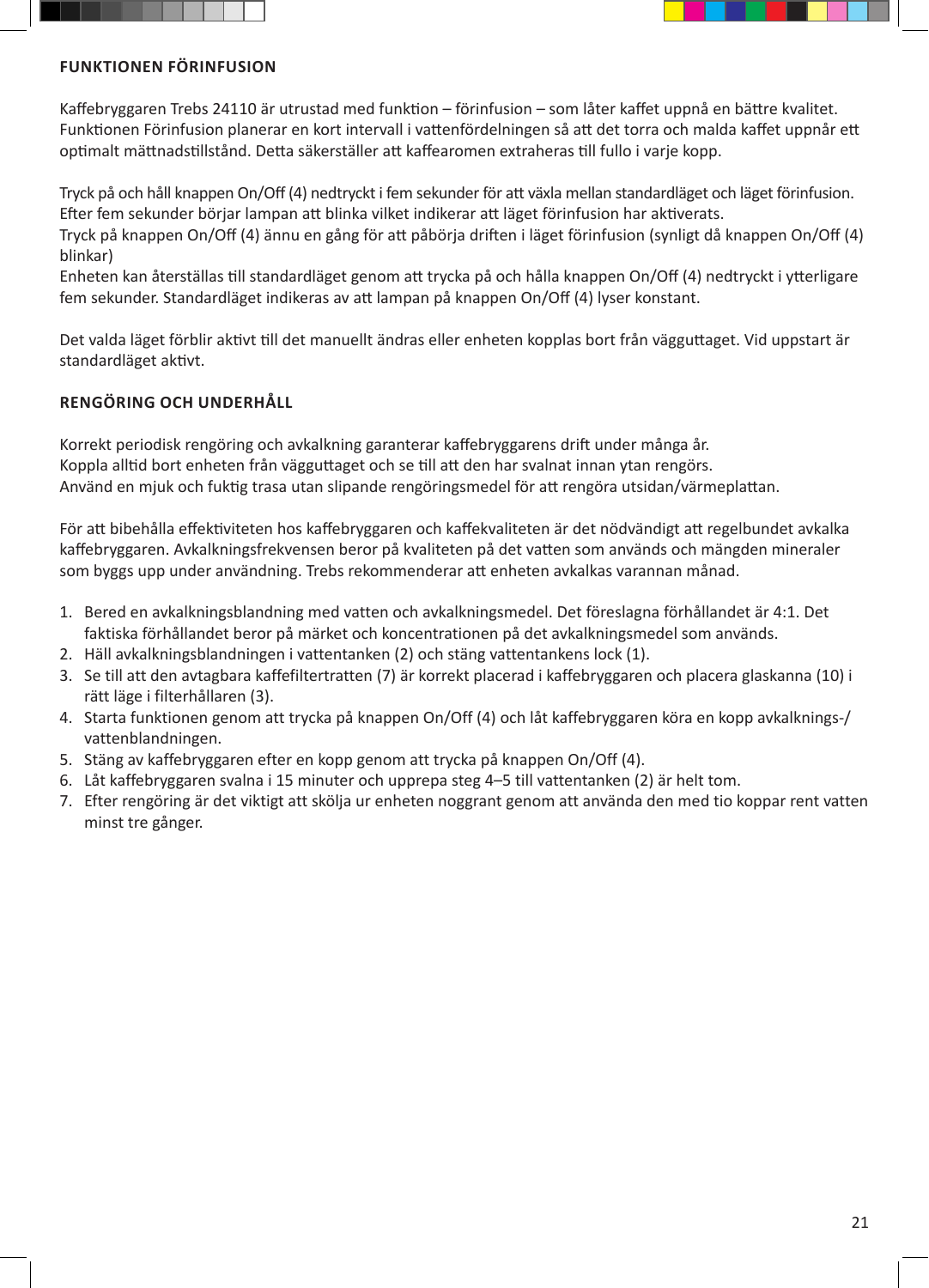



Gamla elektriska och elektroniska apparater innehåller ofta värdefulla material. De innehåller emellertid även skadliga ämnen som var nödvändiga för deras funktionalitet och säkerhet. Om dessa placeras i det icke återvinningsbara avfallet eller kasseras på fel sätt kan det vara skadligt för människors hälsa och miljön. Placera aldrig enheten med det icke återvinningsbara avfallet.

#### **ANMÄRKNING**

- Använd de insamlingspunkter som finns i ditt samhälle och återvinn gamla elektriska och elektroniska enheter. Kontakta din kommun, det lokala avfallsföretaget eller din återförsäljare för mer information.
- Se till att din gamla enhet förvaras utom räckhåll för barn till den plockas upp.

#### **GARANTI**

- Vi erbjuder en 24 månaders garanti för denna produkt. Garantin börjar på inköpsdatumet och är avsedd för fel på grund av produktion eller använt material.
- Dina lagstadgade garantirättigheter enligt § 439 ff. BGB-E påverkas inte av detta.
- Garantin gäller inte skador till följd av felaktig hantering eller användning och inte heller på fel som endast har en liten inverkan på produktens funktionalitet eller värde. Normalt slitage och transportskador – i den utsträckning som vi inte ansvarar för detta – samt skador orsakade av reparationer som inte utförs av oss är även undantagna från garantin.
- Den här enheten är utformad för hushållsbruk och har rätt prestandanivåer.
- All användning i kommersiella situationer täcks endast av garantin om enheten inte utsätts för större påfrestningar än i en hushållssituation. Enheten är inte lämplig för ytterligare kommersiellt bruk.
- Vid välgrundade klagomål reparerar vi den defekta enheten efter eget gottfinnande eller ersätter den med en felfri enhet.

Alla möjliga tillverkningsfel måste rapporteras inom 14 dagar efter leverans. Alla ytterligare anspråk är uteslutna. När du åberopar garantin ska du kontakta oss innan du skickar produkten (du måste alltid förse oss med ett köpbevis).

#### **TEKNISK INFORMATION**

- Modell: 24110 kaffebryggare för malt kaffe
- Spänning: 220–240 V/50 Hz
- Energiförbrukning: 1560 W
- Kapacitet: 1,3 L, 10 koppar
- Produktmått: 32,9 x 15,8 x 32,9 cm
- Vikt: 3,1 kg

#### **SERVICE**

Om du har ytterligare frågor angående produkten efter att ha läst användarhandboken bör du kontakta Trebs kundtjänst:

#### **CE-föreskrifter**

Härmed deklarerar Trebs B.V., Thermiekstraat 1a, 6361 HB Nuth, Nederländerna att denna produkt uppfyller EU:s väsentliga direktivkrav.

Försäkran om överensstämmelse kan läsas på techdoc@commaxxgroup.com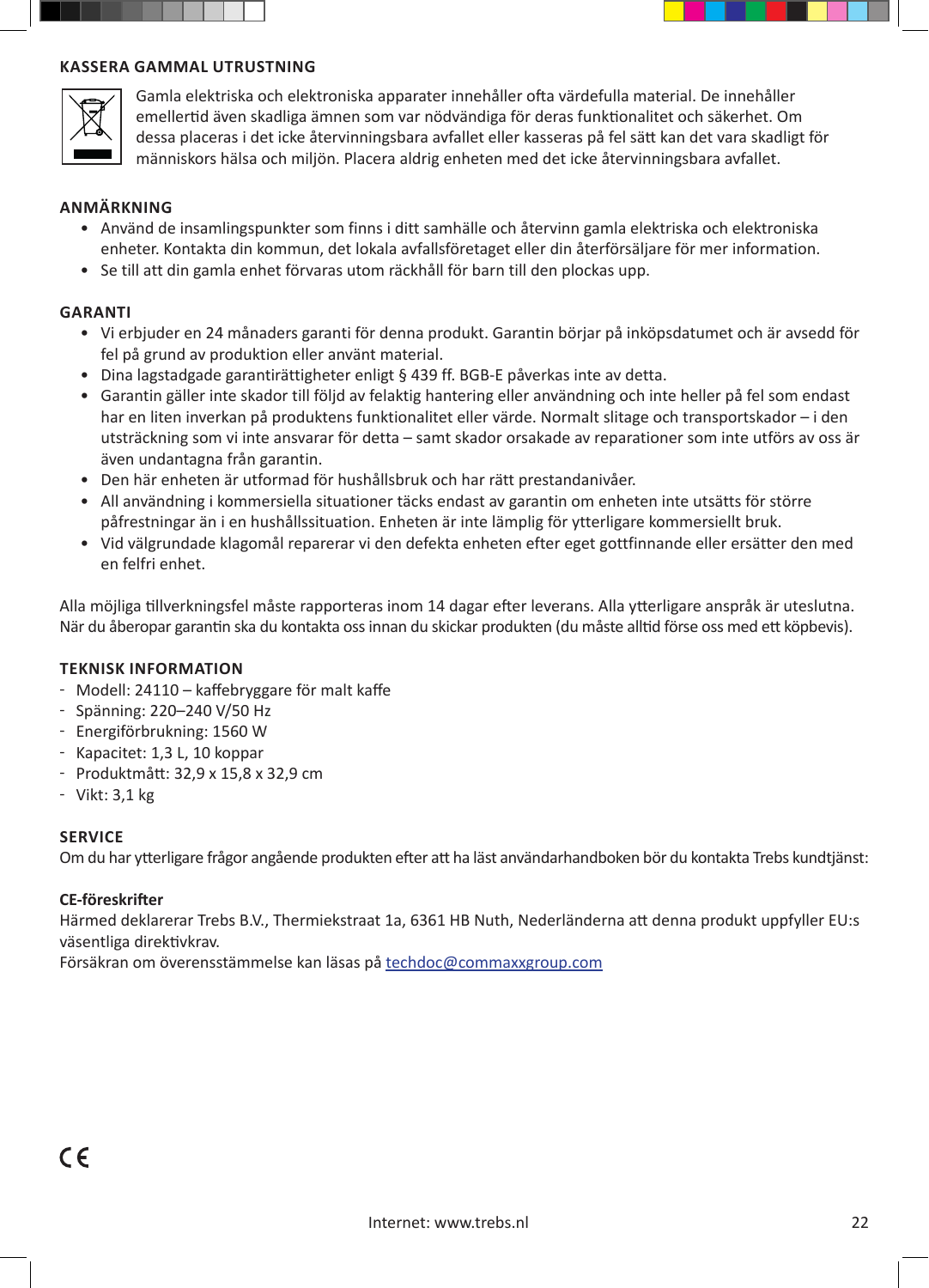



## **Français**

## **RÈGLES DE SÉCURITÉ IMPORTANTES**

Veuillez lire attentivement toutes les règles de sécurité avant d'utiliser le produit.

- 1. Cet appareil est destiné à être utilisé dans les habitations et endroits similaires, toute utilisation professionnelle est considérée comme une utilisation inappropriée et peut entraîner des blessures corporelles ou des dommages matériels. Trebs n'est pas responsable des dommages causés par une utilisation inappropriée.
- 2. Ne plongez jamais l'appareil dans de l'eau ou tout autre liquide.
- 3. Vérifiez si la tension indiquée sur l'appareil correspond à la tension du réseau local avant de brancher l'appareil.
- 4. N'utilisez pas l'appareil si la fiche, le cordon d'alimentation ou l'appareil proprement dit est endommagé.
- 5. Vérifiez régulièrement si le câble n'est pas endommagé. Si le câble est endommagé, il doit être remplacé par le fabricant ou le fournisseur. Le câble ne peut être réparé que par une personne qualifiée afin de prévenir les situations dangereuses.
- 6. Aucune pièce de cet appareil ne peut être remplacée par l'utilisateur.
- 7. Certaines pièces, dont le réservoir d'eau, peuvent chauffer pendant le fonctionnement ou directement après. De la vapeur peut se dégager lors de l'ouverture du couvercle du réservoir d'eau. Laissez toujours l'appareil refroidir avant de le réutiliser.
- 8. Ce produit ne convient pas aux enfants de moins de 8 ans.
- 9. Ce produit n'est pas destiné à être utilisé par des personnes (y compris des enfants) dont les capacités physiques, sensorielles ou mentales sont réduites, ou qui manquent de connaissances et d'expérience, sauf si elles sont sous la surveillance d'une personne responsable de leur sécurité ou si elles ont reçu de cette dernière des instructions concernant l'appareil.
- 10.Ne placez pas l'appareil sur une surface chaude et ne laissez pas le cordon d'alimentation entrer en contact avec des surfaces chaudes.
- 11.Débranchez toujours l'appareil en cas de problème et pendant le nettoyage.
- 12.N'utilisez pas de rallonge électrique pour cet appareil.
- 13. Assurez-vous toujours que l'appareil est placé en toute sécurité sur une surface plane avant de l'utiliser.
- 14.Ne touchez pas le pot en verre, la plaque chauffante, la buse à eau ou l'entonnoir de filtration pendant le fonctionnement, ces parties sont chaudes.
- 15.Ne mettez pas le pot en verre au micro-ondes ou au four.
- 16.Utilisez toujours de l'eau froide pour faire du café.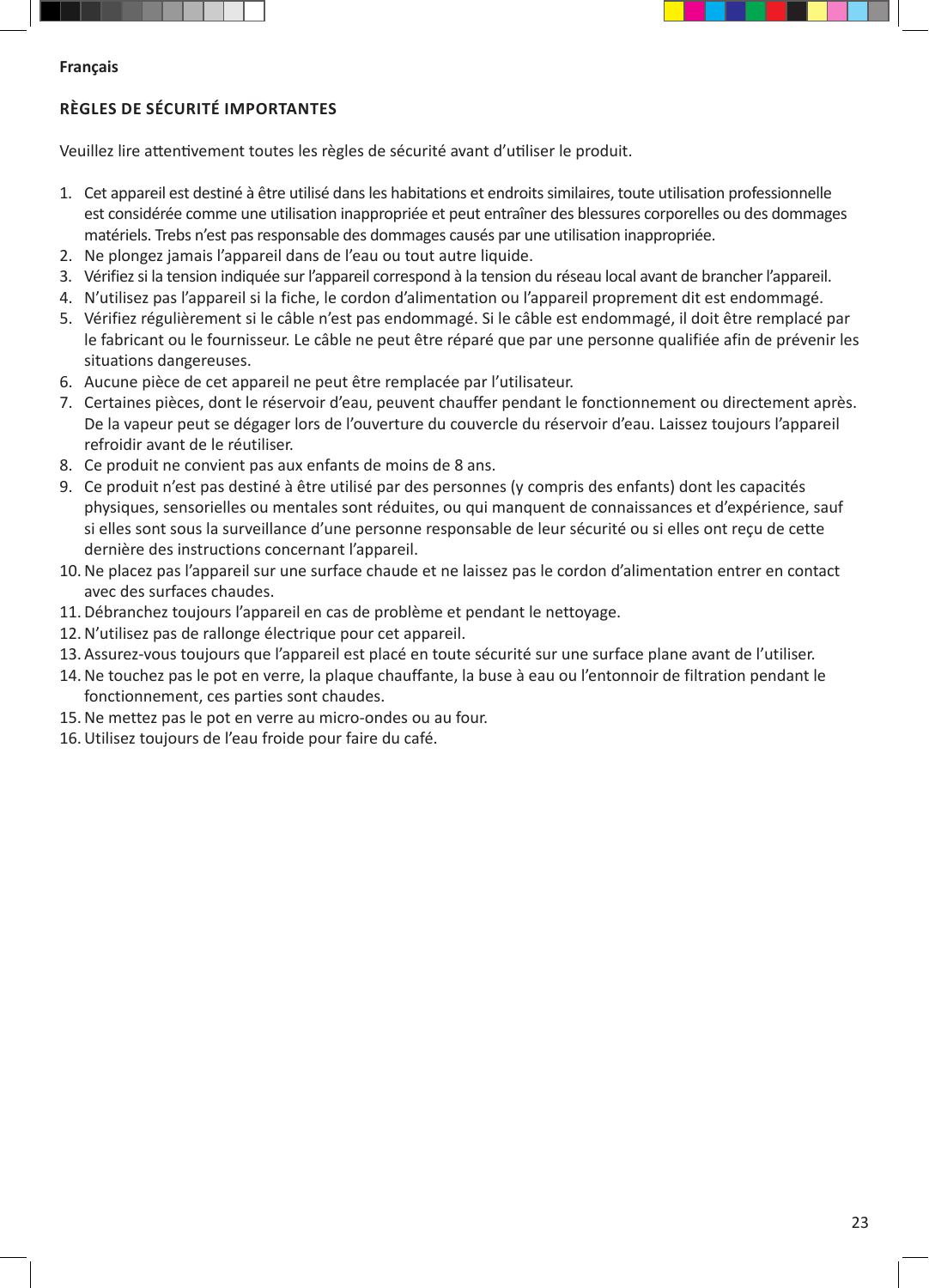



## **COMPOSANTS**



| 1.  | Couvercle du réservoir d'eau           |
|-----|----------------------------------------|
| 2.  | Réservoir d'eau (1,3 L/12 tasses max.) |
| 3.  | Porte-filtre                           |
| 4.  | Interrupteur Marche/arrêt              |
| 5.  | Buse douche                            |
| 6.  | Couvercle du filtre à café             |
| 7.  | Entonnoir de filtre à café amovible    |
| 8.  | Sneak-A-Cup (30 s)                     |
| 9.  | Couvercle du pot en verre              |
| 10. | Carafe en verre                        |
| 11. | Plaque chauffante                      |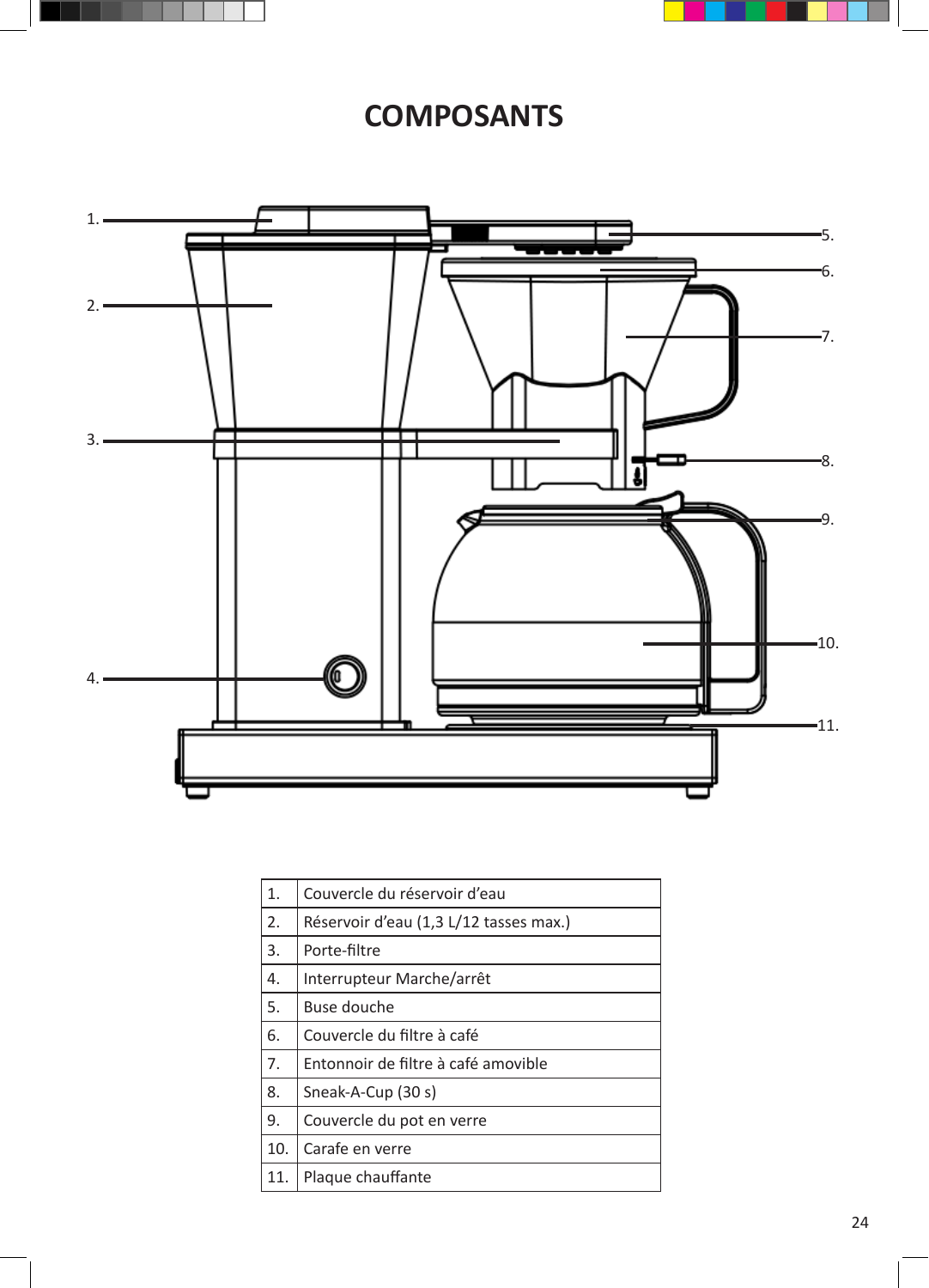



#### **AVANT LA PREMIÈRE UTILISATION**

Vérifiez si tous les accessoires sont complets et non endommagés.

Rincez la cafetière deux fois avant la première utilisation en remplissant le réservoir d'eau (2) de 10 tasses d'eau froide, branchez la fiche d'alimentation et laissez la cafetière fonctionner en appuyant sur l'interrupteur tactile marche/arrêt (4). Cela permet d'éliminer tous les résidus restants dans la machine à café.

#### **GUIDE D'UTILISATION**

- 1. Assurez-vous que l'appareil est propre, placé sur une surface horizontale, branché et que la fonction Sneak-A-Cup n'est pas réglée sur Ouverture (8).
- 2. Remplissez le pot en verre (10) avec de l'eau froide en utilisant l'indication des tasses sur le pot en verre (10).
- 3. Ouvrez le couvercle du réservoir d'eau (1) et versez la quantité d'eau nécessaire de la cruche en verre (10) dans le réservoir d'eau (2), tout en gardant un œil sur l'indicateur du réservoir d'eau pour ne pas dépasser la valeur MAX.
- 4. Remplissez l'entonnoir de filtre à café amovible (7) avec un filtre à café adapté (taille n° 4).
- 5. Ajoutez la quantité nécessaire de café moulu dans l'entonnoir du filtre à café amovible (7).
- 6. Placez le couvercle du filtre à café (6) sur le dessus de l'entonnoir de filtre à café amovible (7).
- 7. Assurez-vous que l'entonnoir de filtre à café amovible (7) est placé dans la bonne position à l'intérieur du porte-filtre (3), que la fonction Sneak-A-Cup (8) est réglée pour s'ouvrir, que le couvercle du réservoir d'eau est fermé (1) et que le pot en verre (10) est correctement placé sur la plaque chauffante (11).
- 8. Lorsque vous êtes prêt, appuyez sur l'interrupteur marche/arrêt (4) pour mettre en marche.
- 9. Après le fonctionnement, la machine à café reste active pendant 40 minutes avant de s'éteindre automatiquement. Pendant cette période, la plaque chauffante (11) restera chaude. La cafetière peut également être éteinte manuellement en appuyant une fois sur l'interrupteur marche/arrêt (4).

#### **FONCTION SNEAK-A-CUP - BUTÉE ANTI-ÉGOUTTEMENT**

La cafetière Trebs 24110 est équipée de la fonction Sneak-A-Cup qui permet à l'utilisateur de se verser une tasse de café pendant le fonctionnement de l'appareil.

Il suffit de fermer la butée anti-égouttement (8) avant de retirer le pot en verre (10) de la plaque chauffante (11). Cela donne vous donne environ 30 secondes de remplir (à nouveau) votre tasse.

Assurez-vous toujours que la fonction Sneak-A-Cup est ramenée à sa position ouverte pour que le café continue à s'écouler.

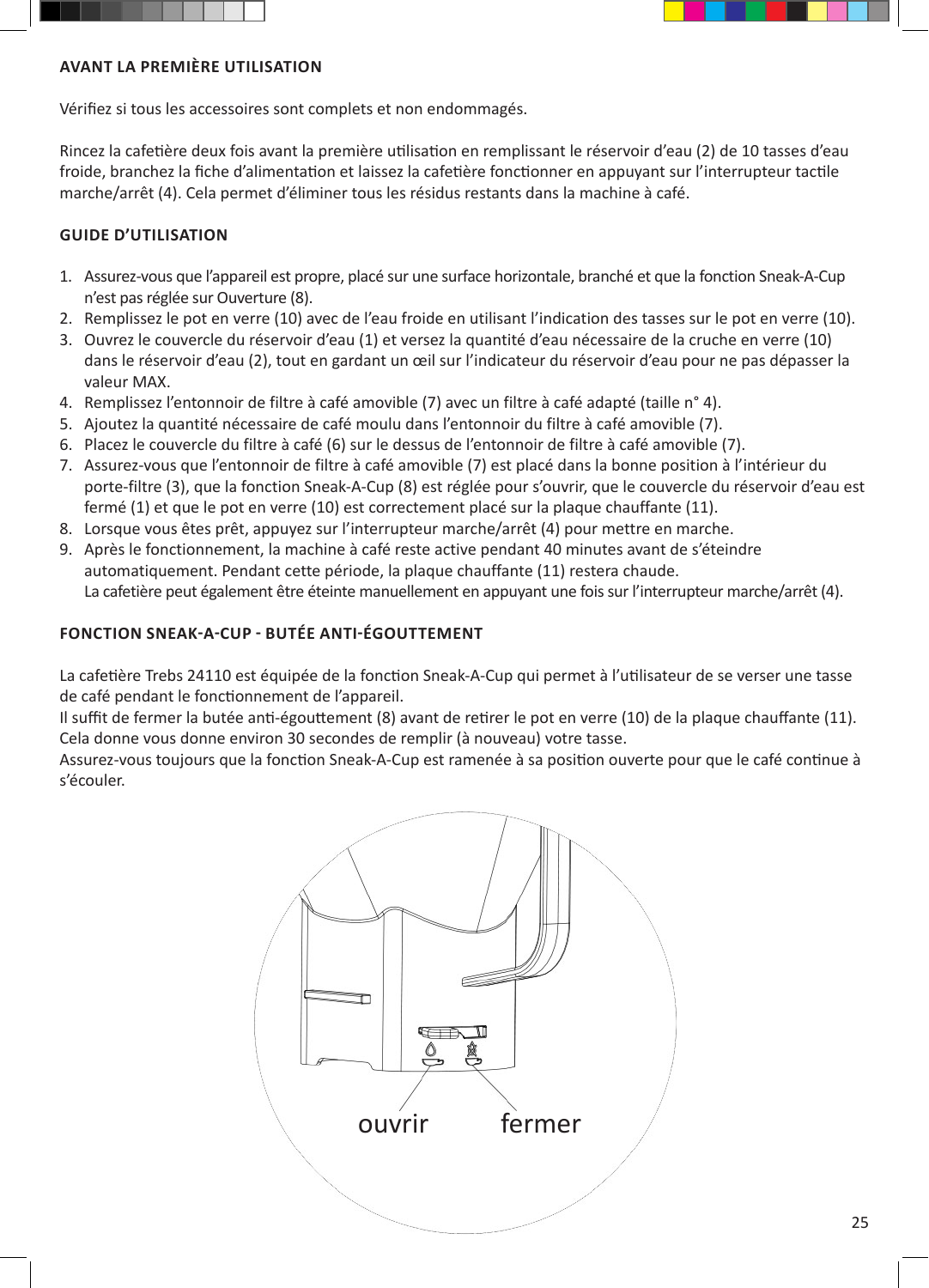



## **FONCTION DE PRÉINFUSION**

La cafetière Trebs 24110 est équipée d'une fonction de préinfusion pour obtenir une infusion de meilleure qualité. La fonction de préinfusion prévoit un court intervalle dans la distribution d'eau pour permettre au café moulu sec d'atteindre un état de saturation optimal. Cela garantit que l'arôme de café est complètement extrait dans chaque tasse.

Maintenez l'interrupteur marche/arrêt (4) enfoncé pendant cinq secondes pour alterner entre le mode par défaut et le mode préinfusion.

Après cinq secondes, le voyant clignotera, indiquant que le mode de préinfusion a été activé.

Appuyez à nouveau brièvement sur l'interrupteur marche/arrêt (4) pour mettre en marche en mode préinfusion (manifesté par le clignotement de l'interrupteur marche/arrêt (4))

L'appareil peut revenir au mode par défaut en appuyant sur l'interrupteur marche/arrêt (4) pendant cinq secondes supplémentaires. Le mode par défaut est indiqué par le voyant de l'interrupteur marche/arrêt (4) allumé de manière fixe.

Le mode choisi reste actif jusqu'à ce qu'il soit changé manuellement ou que l'appareil soit débranché. Au démarrage, le mode par défaut sera actif.

## **NETTOYAGE ET ENTRETIEN**

Un nettoyage et un détartrage périodiques adéquats assureront des années de fonctionnement de la cafetière. Débranchez toujours l'appareil et assurez-vous qu'il a refroidi avant de nettoyer sa surface. Utilisez un chiffon doux et humide sans nettoyant abrasif pour nettoyer l'extérieur/la plaque chauffante.

Pour maintenir l'efficacité de fonctionnement de la cafetière et la qualité du café, il est nécessaire de détartrer la cafetière périodiquement. La fréquence du détartrage dépend de la qualité de l'eau utilisée et de la quantité de minéraux accumulés lors de l'utilisation. Trebs recommande de détartrer l'appareil tous les deux mois.

- 1. Préparez un mélange détartrant d'eau et de détartrant, le rapport suggéré est de 4:1. Le ratio réel dépend de la marque et de la concentration du détartrant utilisé.
- 2. Versez le mélange détartrant dans le réservoir d'eau (2) et fermez le couvercle du réservoir d'eau (1).
- 3. Assurez-vous que l'entonnoir de filtre à café amovible (7) est correctement placé dans la cafetière et placez le pot en verre (10) dans la bonne position dans le porte-filtre (3).
- 4. Mettez en marche en appuyant sur l'interrupteur marche/arrêt (4) et faites la cafetière fonctionner avec 1 tasse du mélange de détartrage/eau.
- 5. Après 1 tasse, éteignez la cafetière en appuyant sur le bouton marche/arrêt (4).
- 6. Laissez refroidir la cafetière pendant 15 minutes et répétez les étapes 4 à 5 jusqu'à ce que le réservoir d'eau (2) soit complètement vide.
- 7. Après le nettoyage, il est important de rincer soigneusement l'appareil en l'utilisant au moins trois fois avec de l'eau propre.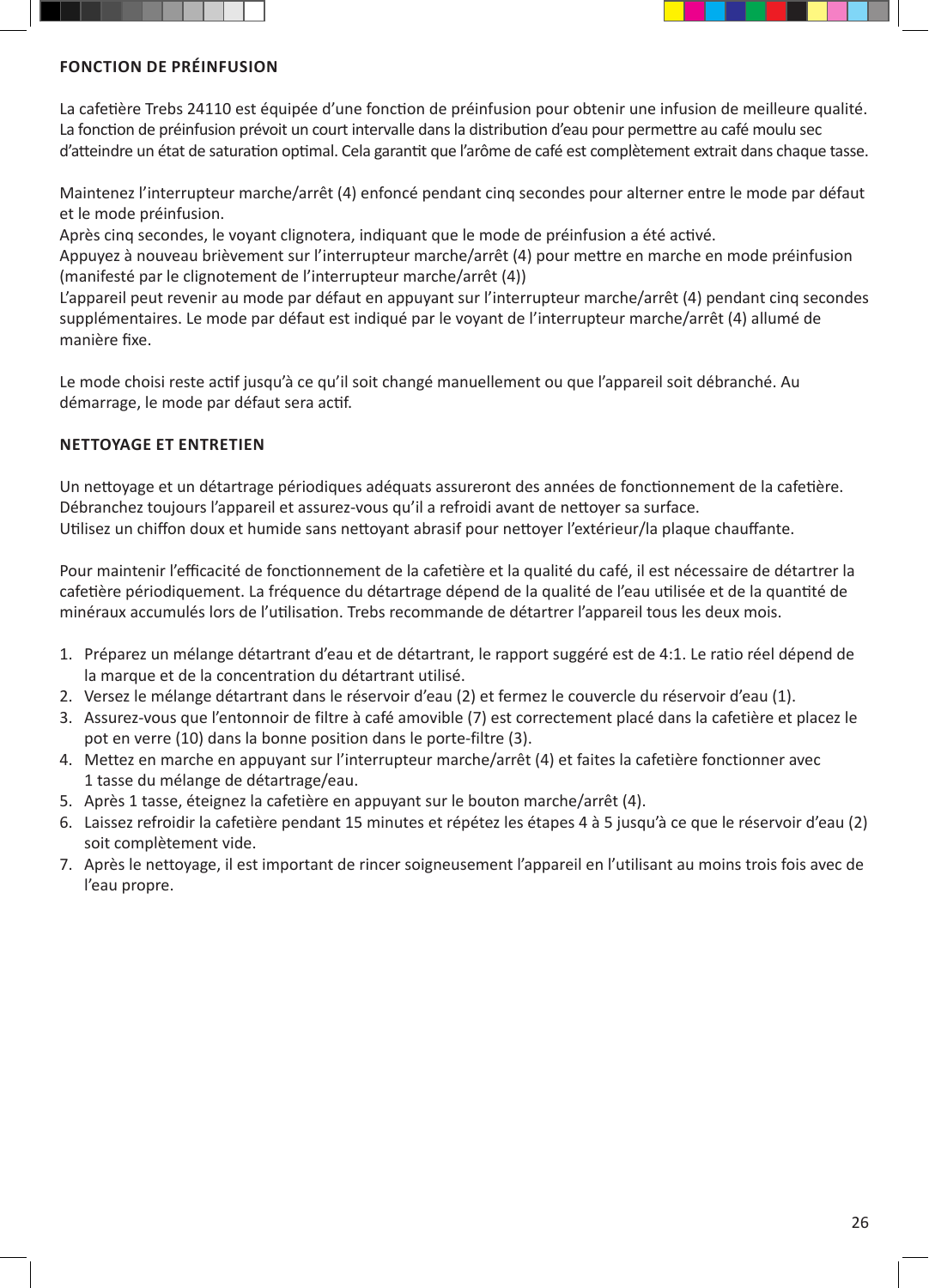



Les vieux appareils électriques et électroniques contiennent souvent des matériaux importants. Cependant, ils contiennent également des substances nocives qui étaient nécessaires à leur fonctionnement et à leur sécurité. Si ces équipements sont mis au rebut avec les déchets non recyclables ou éliminés de manière incorrecte, ils peuvent être nocifs pour la santé humaine et l'environnement. Ne jetez jamais votre appareil avec les déchets non recyclables.

#### **REMARQUE**

- Utilisez les points de collecte disponibles dans votre communauté et recyclez les vieux appareils électriques et électroniques. Pour plus d'informations, contactez votre municipalité, l'entreprise locale d'élimination des déchets ou votre revendeur.
- Jusqu'à ce que votre ancien appareil soit récupéré, Veillez à ce qu'il soit rangé en toute sécurité, hors de portée des enfants.

#### **GARANTIE**

- Nous offrons une garantie de 24 mois pour ce produit. La garantie commence à la date d'achat et concerne les défauts de fabrication ou ceux des matériaux utilisés.
- Vos droits de garantie légaux conformément aux articles 439 et suivants. Le BGB-E ne sera pas touché par cette mesure.
- La garantie ne s'applique pas aux dommages résultant d'une mauvaise manipulation ou d'une mauvaise utilisation, ni aux dysfonctionnements qui n'ont qu'un effet mineur sur la fonctionnalité ou la valeur du produit. L'usure normale, les dommages dus au transport, dans la mesure où nous n'en sommes pas responsables, ainsi que les dommages causés par des réparations que nous n'aurons pas effectuées, sont également exclus de la garantie.
- Cet appareil est conçu pour un usage domestique et possède les niveaux de performance appropriés.
- Toute utilisation dans des situations commerciales n'est couverte par la garantie que si l'appareil n'est pas soumis à une contrainte plus forte que dans une situation domestique. L'appareil n'est pas destiné à un usage commercial supplémentaire.
- En cas de plainte fondée, nous réparerons l'appareil défectueux à notre discrétion ou le remplacerons par un appareil qui ne présente aucun problème.

Tous les éventuels défauts de fabrication doivent être signalés dans les 14 jours suivant la livraison. Toute autre réclamation sera exclue.

Lorsque vous sollicitez la garantie, veuillez d'abord nous contacter avant de nous envoyer le produit (vous devez toujours nous fournir une preuve d'achat).

#### **DÉTAILS TECHNIQUES**

- Modèle : 24110 Cafetière pour café moulu
- Tension : 220 V-240 V ; 50 Hz
- Puissance consommée : 1 560 W
- Capacité : 1,3 litre, 10 tasses
- $-$  Dimensions du produit : 32,9 x 15,8 x 32,9 cm
- $-$  Poids : 3,1 kg

#### **SERVICE APRÈS-VENTE**

Si vous avez d'autres questions concernant le produit après avoir lu le manuel d'utilisation, veuillez contacter le service à la clientèle de Trebs :

#### **Réglementations CE**

Par la présente, Trebs B.V., Thermiekstraat 1a, 6361 HB Nuth, Pays-Bas, déclare que ce produit est conforme aux exigences principales des directives européennes.

La déclaration de conformité peut être consultée à l'adresse techdoc@commaxxgroup.com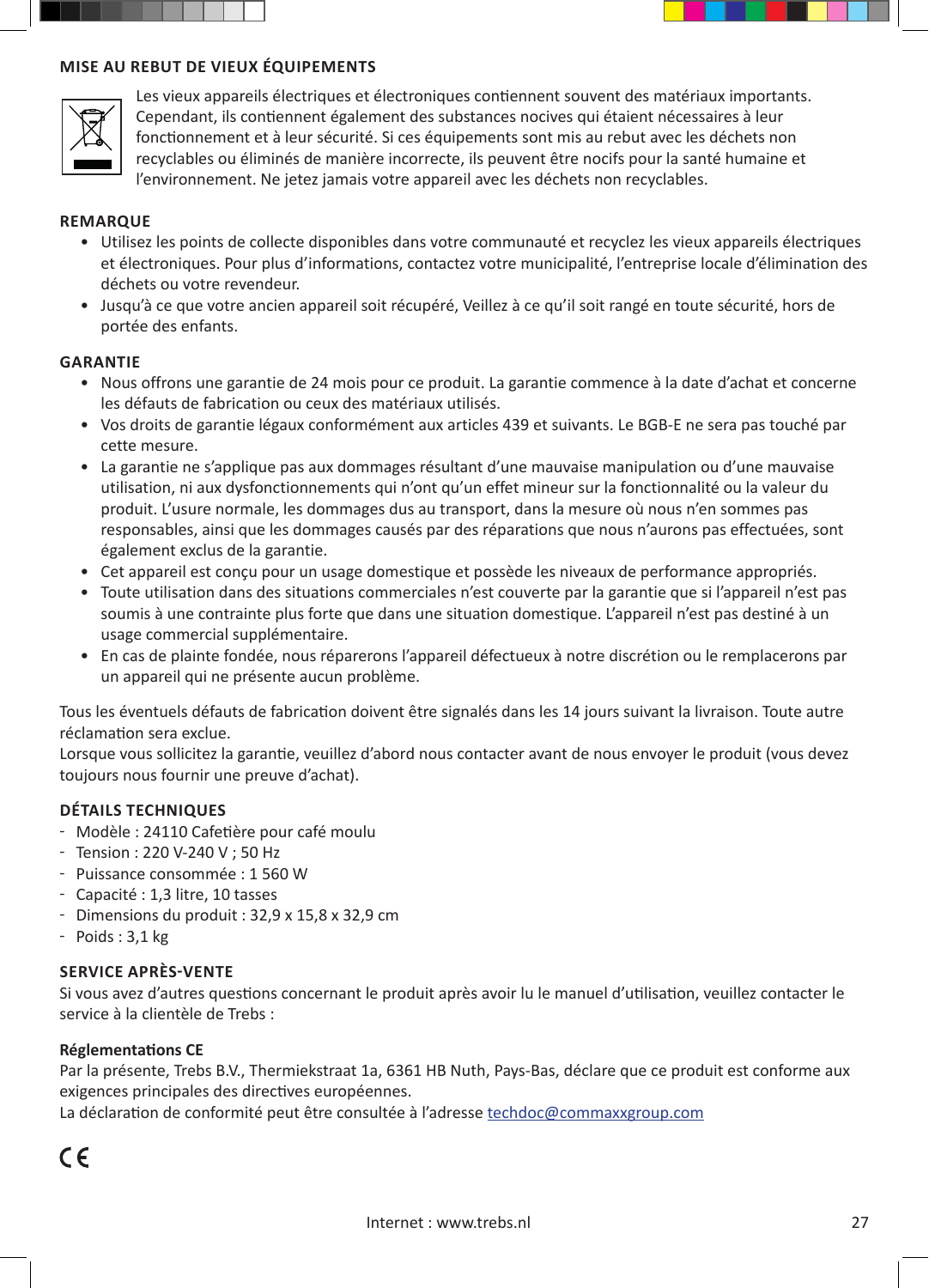



#### **Italiano**

## **INFORMAZIONI IMPORTANTI SULLA SICUREZZA**

Leggere attentamente tutte le informazioni sulla sicurezza prima di cominciare a usare il prodotto.

- 1. Questo apparecchio è destinato all'uso domestico e in ambienti simili; qualsiasi impiego professionale è da considerarsi non conforme e può causare lesioni alle persone o danni alle cose. Trebs non accetta responsabilità per danni causati da un utilizzo improprio.
- 2. Non immergere mai il prodotto in acqua o in altri liquidi.
- 3. Prima di collegare l'apparecchio alla presa elettrica, controllare che la tensione indicata sull'apparecchio corrisponda alla tensione della rete locale.
- 4. Non utilizzare l'apparecchio se il cavo elettrico o la spina sono danneggiati.
- 5. Controllare regolarmente che il cavo non sia danneggiato. Se il cavo è danneggiato, occorre farlo sostituire dal produttore o dal fornitore. Il cavo deve essere riparato solo da un tecnico qualificato per evitare situazioni pericolose.
- 6. Nessuna parte di questo apparecchio può essere sostituita dall'utente.
- 7. Durante l'uso o subito dopo, alcune parti, compreso il serbatoio dell'acqua, possono essere molto calde. Il vapore può fuoriuscire durante l'apertura del coperchio del serbatoio dell'acqua. Lasciare sempre raffreddare l'apparecchio prima di riutilizzarlo.
- 8. Questo prodotto non è adatto a bambini di età inferiore agli 8 anni.
- 9. Questo prodotto non è adatto all'uso da parte di persone (compresi i bambini) con ridotte capacità fisiche, sensoriali o mentali, o con una mancanza di conoscenza ed esperienza, a meno che non siano controllate o non abbiano ricevuto istruzioni in merito al dispositivo da una persona responsabile della loro sicurezza.
- 10.Non collocare l'apparecchio su una superficie calda e non lasciare che il cavo di alimentazione venga a contatto con oggetti molto caldi.
- 11. Scollegare sempre l'apparecchio quando si verificano problemi e durante la pulizia.
- 12.Non utilizzare prolunghe elettriche per questo apparecchio.
- 13. Prima di utilizzare l'apparecchio, assicurarsi sempre che esso venga posizionato in modo sicuro su una superficie piana.
- 14.Non toccare la caraffa di vetro, la piastra riscaldante, l'ugello dell'acqua o il cono del filtro durante il funzionamento, in quanto queste aree sono molto calde.
- 15.Non utilizzare la caraffa di vetro nel microonde o nel forno.
- 16.Utilizzare sempre acqua fredda per preparare il caffè.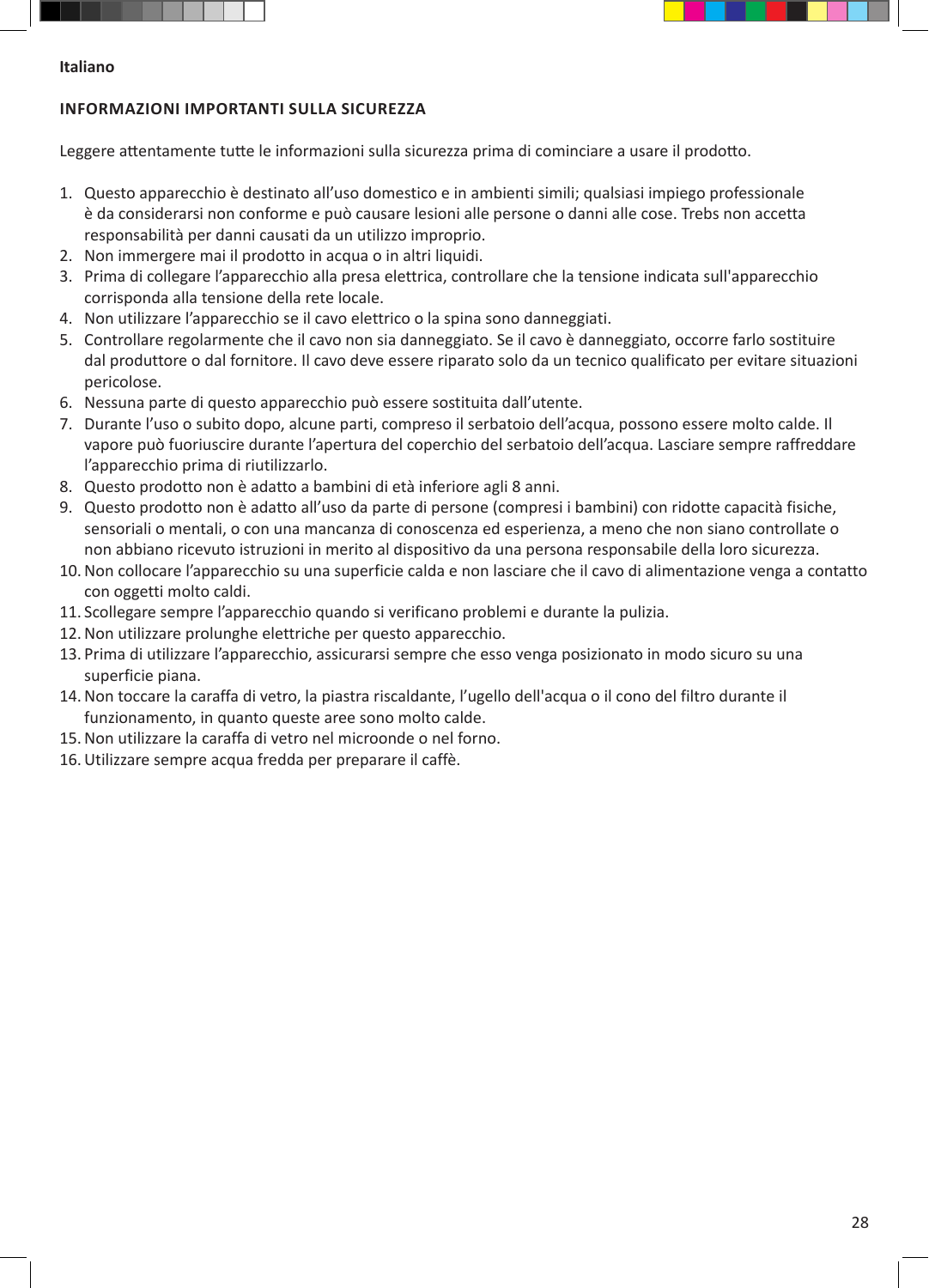



## **COMPONENTI**



| 1.  | Coperchio del serbatoio dell'acqua         |
|-----|--------------------------------------------|
| 2.  | Serbatoio dell'acqua (1,3 l/12 tazze max.) |
| 3.  | Supporto del filtro                        |
| 4.  | Interruttore On/Off                        |
| 5.  | Ugello a doccia                            |
| 6.  | Coperchio filtro caffè                     |
| 7.  | Imbuto filtro                              |
| 8.  | Blocco del flusso (30 sec.)                |
| 9.  | Coperchio caraffa                          |
| 10. | Caraffa in vetro                           |
| 11. | Piastra riscaldante                        |
|     |                                            |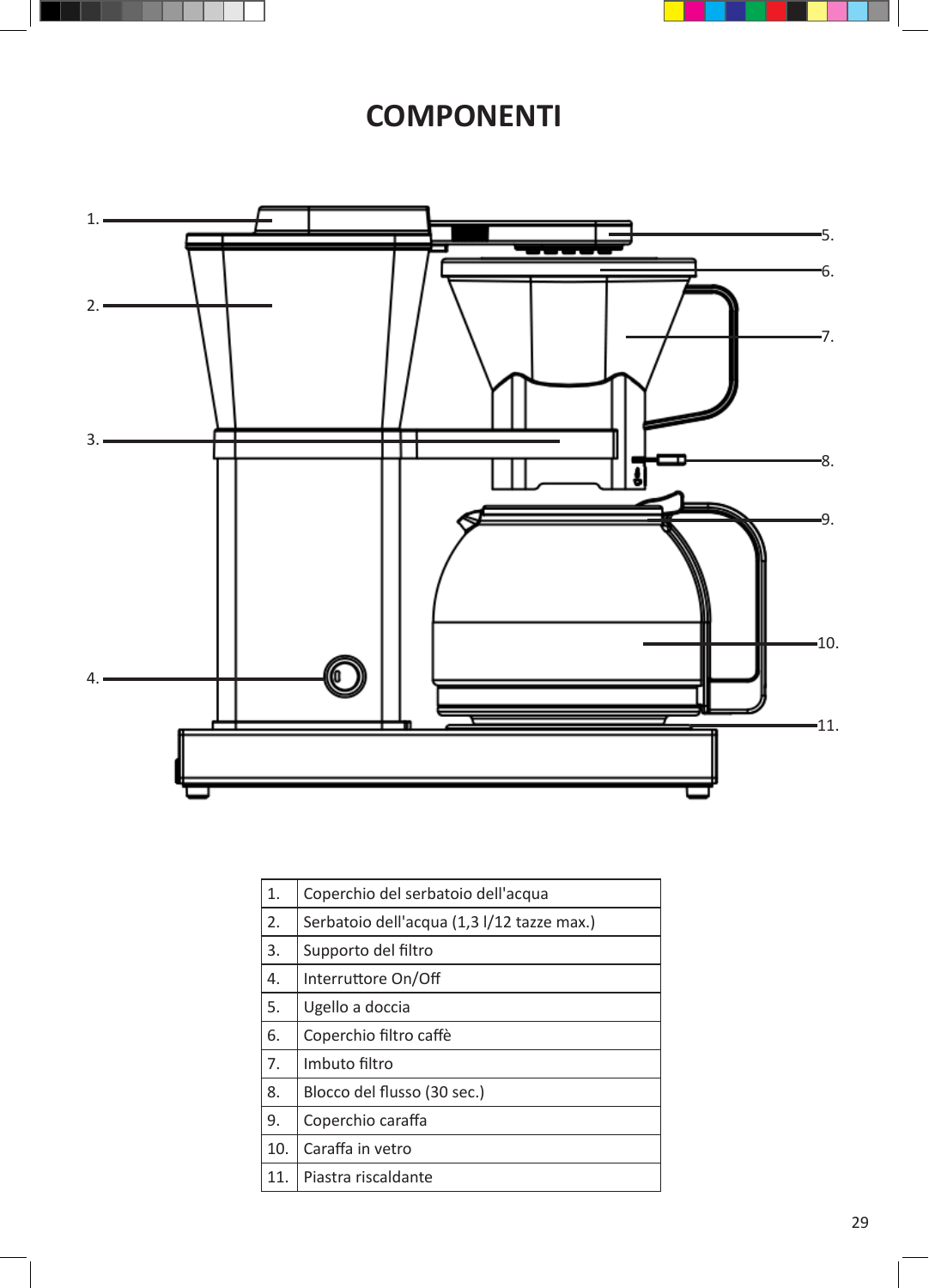



### **OPERAZIONI PRELIMINARI**

Controllare che tutti gli accessori siano integri e non presentino danni.

Sciacquare la macchina da caffè due volte prima dell'uso riempiendo il serbatoio dell'acqua (2) con 10 tazze d'acqua fresca, collegare la spina di alimentazione e accendere la macchina da caffè premendo l'interruttore a sfioramento On/Off (4). In questo modo si elimineranno tutti i residui presenti nella macchina del caffè.

## **ISTRUZIONI PER L'USO**

- 1. Assicurarsi che l'apparecchio sia pulito e posizionato su una superficie piana, collegato alla rete elettrica e che di blocco del flusso (8) sia disattivata (posizione aperta).
- 2. Riempire la caraffa di vetro (10) con acqua fresca utilizzando l'indicazione delle tazze riportata sulla caraffa (10).
- 3. Aprire il coperchio del serbatoio dell'acqua (1) e versare l'acqua necessaria dalla caraffa in vetro (10) nel serbatoio dell'acqua (2), facendo attenzione che l'indicatore del livello del serbatoio non superi il livello massimo.
- 4. Inserire un filtro per il caffè (n. 4) nel cono del filtro rimovibile (7).
- 5. Versare la giusta quantità di caffè macinato nell'imbuto del filtro del caffè rimovibile (7).
- 6. Posizionare l'apposito coperchio (6) sopra l'imbuto del filtro del caffè rimovibile (7).
- 7. Assicurarsi che l'imbuto del filtro rimovibile (7) sia posizionato correttamente nel supporto del filtro (3), la funzione di blocco del flusso (8) sia aperta, il coperchio del serbatoio dell'acqua sia chiuso (1) e la caraffa in vetro (10) sia correttamente posizionata sulla piastra riscaldante (11).
- 8. Quando tutto è pronto, premere l'interruttore On/Off (4) per avviare la preparazione del caffè.
- 9. Una volta preparato il caffè, la macchina rimane attiva per 40 minuti prima di spegnersi automaticamente. Durante questo periodo la piastra riscaldante (11) rimane calda. La macchina da caffè può anche essere spenta manualmente premendo una volta l'interruttore On/Off (4).

## **FUNZIONE DI BLOCCO DEL FLUSSO DEL CAFFÈ**

La macchina da caffè Trebs 24110 è dotata della funzione di blocco del flusso del caffè (sneak a cup), che consente di versare una tazza di caffè mentre il dispositivo è ancora in funzione.

È sufficiente chiudere il flusso del caffè (8) prima di rimuovere la caraffa di vetro (10) dalla piastra riscaldante (11). In questo modo si avranno circa 30 secondi di tempo per riempire la propria tazza.

Assicurarsi di impostare la funzione di blocco del caffè su aperto per continuare a far scorrere il caffè nella caraffa.

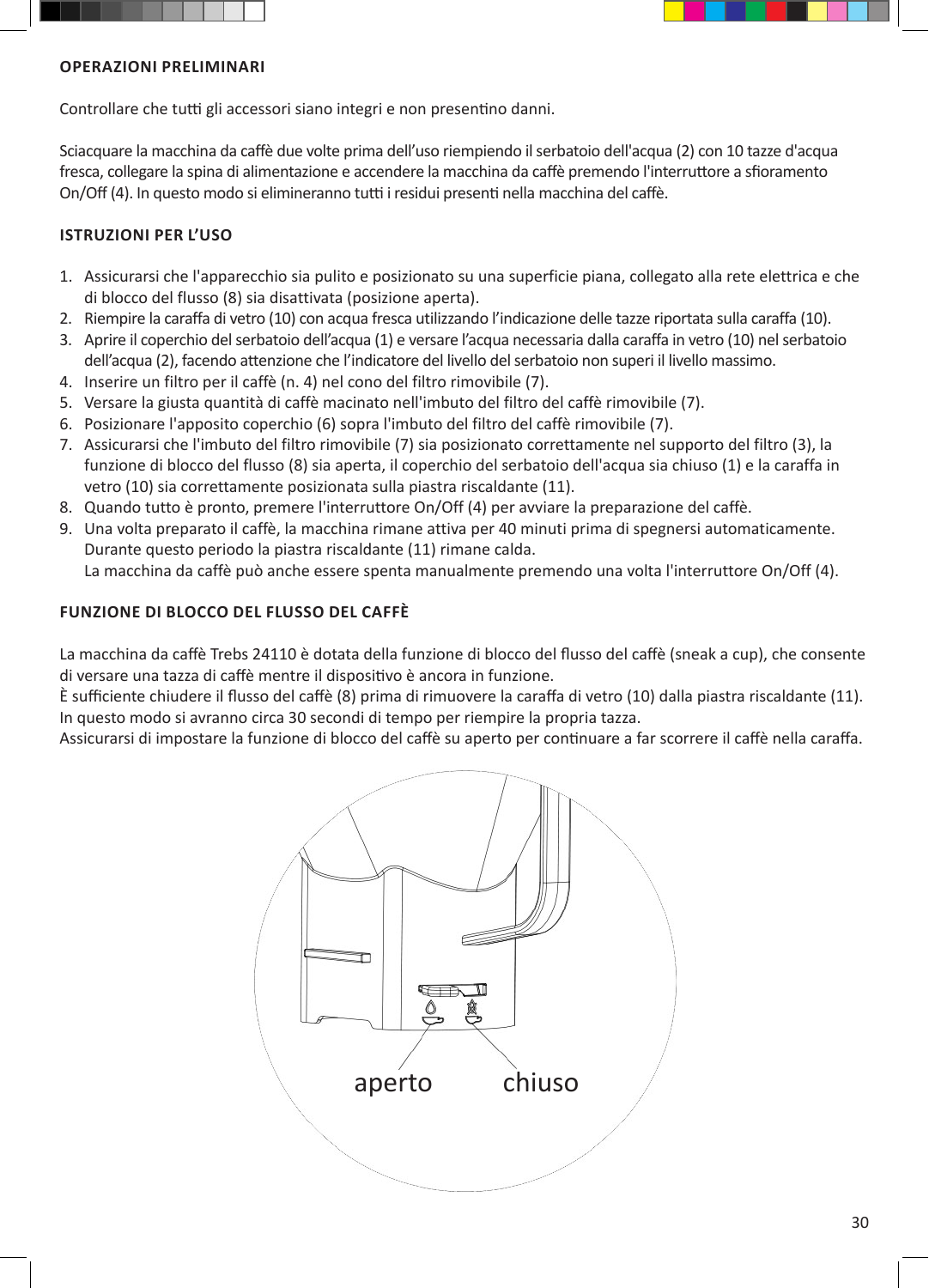



#### **PRE-INFUSIONE**

La macchina da caffè Trebs 24110 è dotata di una funzione di pre-infusione per ottenere un caffè di qualità migliore. La funzione di pre-infusione prevede un breve intervallo nella distribuzione dell'acqua per consentire al caffè macinato secco di raggiungere uno stato di saturazione ottimale. In questo modo viene garantito che l'aroma del caffè sia completamente estratto in ogni tazza.

Tenere premuto l'interruttore On/Off (4) per cinque secondi per passare dalla modalità predefinita a quella di pre-infusione.

Dopo cinque secondi la spia inizia a lampeggiare, indicando che la modalità pre-infusione è stata attivata. Premere di nuovo brevemente l'interruttore On/Off (4) per iniziare la preparazione del caffè in modalità di pre-infusione (indicato dall'interruttore On/Off (4) lampeggiante).

L'apparecchio può essere riportato alla modalità standard premendo l'interruttore On/Off (4) per altri cinque secondi. La modalità predefinita è indicata da una luce fissa sull'interruttore On/Off (4).

La modalità scelta rimane attiva fino a quando non viene commutata manualmente o fino a quando l'apparecchio non viene scollegato; al momento del nuovo avvio, sarà attiva la modalità predefinita.

#### **PULIZIA E MANUTENZIONE**

La pulizia e la decalcificazione regolari della macchina da caffè garantiranno anni di funzionamento senza problemi. Scollegare sempre l'apparecchio e assicurarsi che sia raffreddato prima di pulirne la superficie. Utilizzare un panno morbido e umido senza detergenti abrasivi per pulire la superficie esterna e la piastra riscaldante.

Per preservare il funzionamento ottimale della macchina da caffè e la qualità del caffè, occorre decalcificare regolarmente l'apparecchio. La frequenza della decalcificazione dipende dalla qualità dell'acqua utilizzata e dalla quantità di minerali accumulatisi durante l'uso. Trebs consiglia di decalcificare l'apparecchio ogni due mesi.

- 1. Preparare una miscela di acqua e decalcificante; la proporzione suggerita è di 4:1. La proporzione effettiva dipende dalla marca e dalla concentrazione del decalcificante utilizzato.
- 2. Versare la miscela di decalcificante nel serbatoio dell'acqua (2) e chiudere il coperchio dello stesso (1).
- 3. Assicurarsi che l'imbuto rimovibile del filtro del caffè (7) sia posizionato correttamente nella macchina da caffè e posizionare la caraffa di vetro (10) nella posizione corretta nel supporto del filtro (3).
- 4. Avviare il processo di decalcificazione premendo l'interruttore On/Off (4) e attendere che la macchina da caffè riempia una tazza con la miscela di decalcificante e acqua.
- 5. Dopo aver riempito la tazza, spegnere la macchina da caffè premendo il tasto On/Off (4).
- 6. Lasciare raffreddare la macchina da caffè per 15 minuti e ripetere le fasi 4 5 fino a quando il serbatoio dell'acqua (2) è completamente vuoto.
- 7. Dopo la pulizia, è importante sciacquare accuratamente l'apparecchio, facendolo funzionare con acqua pulita almeno tre volte.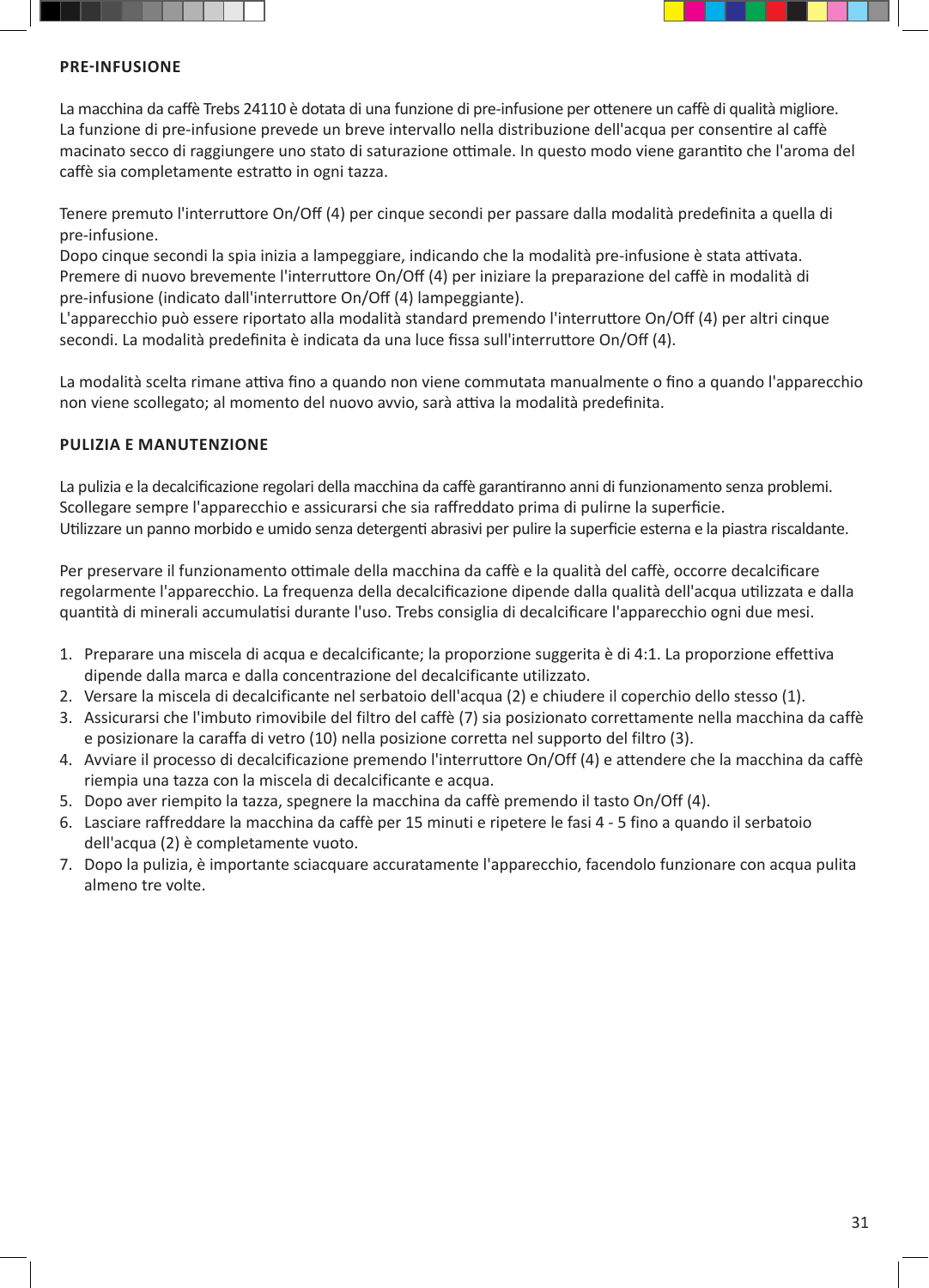

#### **SMALTIMENTO DELLE VECCHIE APPARECCHIATURE**



Vecchie apparecchiature elettriche ed elettroniche contengono spesso materiali preziosi. Tuttavia, esse contengono anche sostanze nocive che erano necessarie per il loro funzionamento e la loro sicurezza. Se queste vengono smaltite insieme ai rifiuti non riciclabili o in modo improprio, possono essere dannose per la salute dell'uomo e per l'ambiente. Non smaltire mai l'apparecchio con i rifiuti non riciclabili.

#### **NOTA**

- Utilizzare i punti di raccolta disponibili nella propria comunità e riciclare i vecchi apparecchi elettrici ed elettronici. Contattare il comune, l'azienda locale addetta allo smaltimento dei rifiuti o il proprio rivenditore per ulteriori informazioni.
- Assicurarsi che il vecchio dispositivo sia conservato in modo sicuro e fuori dalla portata dei bambini fino al momento del ritiro.

#### **GARANZIA**

- Per il presente prodotto forniamo una garanzia di 24 mesi. La garanzia decorre dalla data di acquisto ed è prevista per i difetti dovuti alla produzione o ai materiali utilizzati.
- I diritti di garanzia ai sensi del § 439 e seguenti BGB-E rimangono invariati.
- La garanzia non si applica ai danni derivanti da un uso o da un trattamento improprio, né ai malfunzionamenti che hanno solo un effetto minore sulla funzionalità o sul valore del prodotto. Sono inoltre esclusi dalla garanzia la normale usura, i danni da trasporto, nella misura in cui non ne siamo responsabili, nonché i danni causati da riparazioni effettuate da terzi.
- Questo apparecchio è stato progettato per l'uso domestico ed è dotato dei corrispondenti livelli di prestazione.
- Qualsiasi utilizzo in contesti commerciali è coperto dalla garanzia solo se l'apparecchio non è sottoposto ad una sollecitazione maggiore rispetto a quella in ambito domestico. L'apparecchio non è destinato ad un ulteriore uso commerciale.
- In caso di reclami fondati, ripareremo il dispositivo difettoso a nostra discrezione o lo sostituiremo con un dispositivo che non presenti alcun problema.

Tutti gli eventuali difetti di fabbricazione devono essere segnalati entro 14 giorni dalla consegna. Tutti gli altri reclami sono esclusi.

Quando si richiede la garanzia, si prega di contattarci prima di inviare il prodotto (è sempre necessario fornirci la prova d'acquisto).

#### **DETTAGLI TECNICI**

- Modello: Macchina per caffè macinato 24110
- Tensione: 220 V-240 V; 50 Hz
- Consumo: 1560 W
- Capacità: 1,3 litri, 10 tazze
- Dimensioni del prodotto: 32,9x15,8x32,9 cm
- $-$  Peso:  $3,1$  kg

#### **ASSISTENZA**

Per ulteriori domande sul prodotto dopo la lettura del manuale d'uso, contattare il servizio clienti Trebs:

#### **Normative CE**

Con la presente, Trebs B.V., Thermiekstraat 1a, 6361 HB Nuth, Paesi Bassi, dichiara che questo prodotto è conforme ai requisiti essenziali della Direttiva europea.

La dichiarazione di conformità può essere richiesta inviando una e-mail a: techdoc@commaxxgroup.com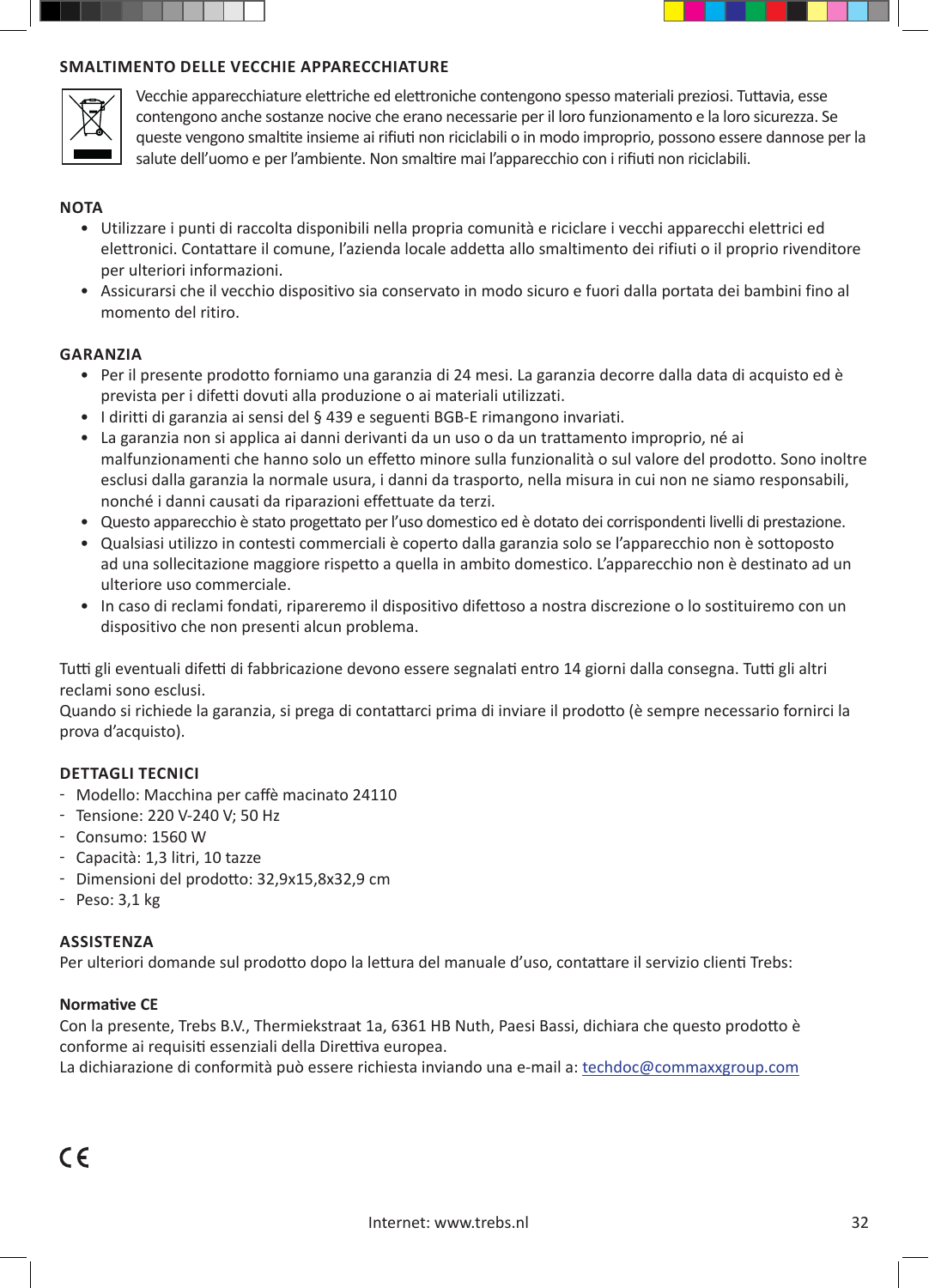



#### **Deutsch**

## **WICHTIGE SICHERHEITSVORSCHRIFTEN**

Bitte lesen Sie alle Sicherheitsvorschriften vor der Benutzung des Geräts sorgfältig durch.

- 1. Dieses Gerät ist für die Verwendung im Haushalt und ähnlichen Umgebungen bestimmt. Jede gewebsmäßige Nutzung wird als unsachgemäße Benutzung angesehen und kann zu Personenschäden und Sachbeschädigungen führen. Trebs übernimmt keine Haftung für Personenschäden und Sachbeschädigungen durch unsachgemäße Benutzung.
- 2. Tauchen Sie das Gerät niemals in Wasser oder andere Flüssigkeiten.
- 3. Überprüfen Sie, ob die auf dem Gerät angegebene Spannung mit der Spannung vor Ort übereinstimmt, bevor Sie das Gerät an das Stromnetz anschließen.
- 4. Benutzen Sie das Gerät nicht, wenn der Netzstecker, das Netzkabel oder das Gerät selbst beschädigt ist.
- 5. Überprüfen Sie regelmäßig das Netzkabel auf Beschädigungen. Wenn das Netzkabel beschädigt ist, dann muss es durch den Hersteller oder Händler ersetzt werden. Das Netzkabel darf nur durch eine qualifizierte Fachkraft ersetzt werden, um gefährlichen Situationen vorzubeugen.
- 6. Keine Teile dieses Geräts dürfen durch den/die Benutzer/-in ersetzt werden.
- 7. Während das Gerät in Betrieb ist oder kurz danach können einige Teile einschließlich des Wassertanks heiß sein. Wenn Sie den Wassertankdeckel öffnen, dann kann Wasserdampf entweichen. Lassen Sie das Gerät immer erst abkühlen, bevor Sie es erneut benutzen.
- 8. Das Produkt ist nicht für Kinder unter 8 Jahre geeignet.
- 9. Dieses Produkt ist nicht für die Benutzung durch Personen (einschließlich Kinder) mit eingeschränkten körperlichen, sensorischen oder geistigen Fähigkeiten oder Personen mit unzureichender Erfahrung und Wissen geeignet, es sei denn, sie werden von einer für ihre Sicherheit zuständigen Person beaufsichtigt oder bzgl. der Benutzung des Produkts angeleitet.
- 10. Stellen Sie das Gerät nicht auf heiße Oberflächen und halten Sie das Netzkabel von heißen Oberflächen fern.
- 11. Trennen Sie das Gerät immer vom Stromnetz, wenn Probleme auftreten oder bevor Sie es reinigen.
- 12. Benutzen Sie für dieses Gerät kein Verlängerungskabel.
- 13. Vergewissern Sie sich immer, dass das Gerät auf einer ebenen Oberfläche sicher steht, bevor Sie es in Betrieb nehmen.
- 14. Wenn das Gerät in Betrieb ist, dann berühren Sie weder die Glaskanne oder die Heizplatte noch die Wasserdüse oder den Filtertrichter, weil diese Teile heiß sind.
- 15. Benutzen Sie die Glaskanne weder in der Mikrowelle noch im Ofen.
- 16. Benutzen Sie für die Kaffeezubereitung immer kaltes Wasser.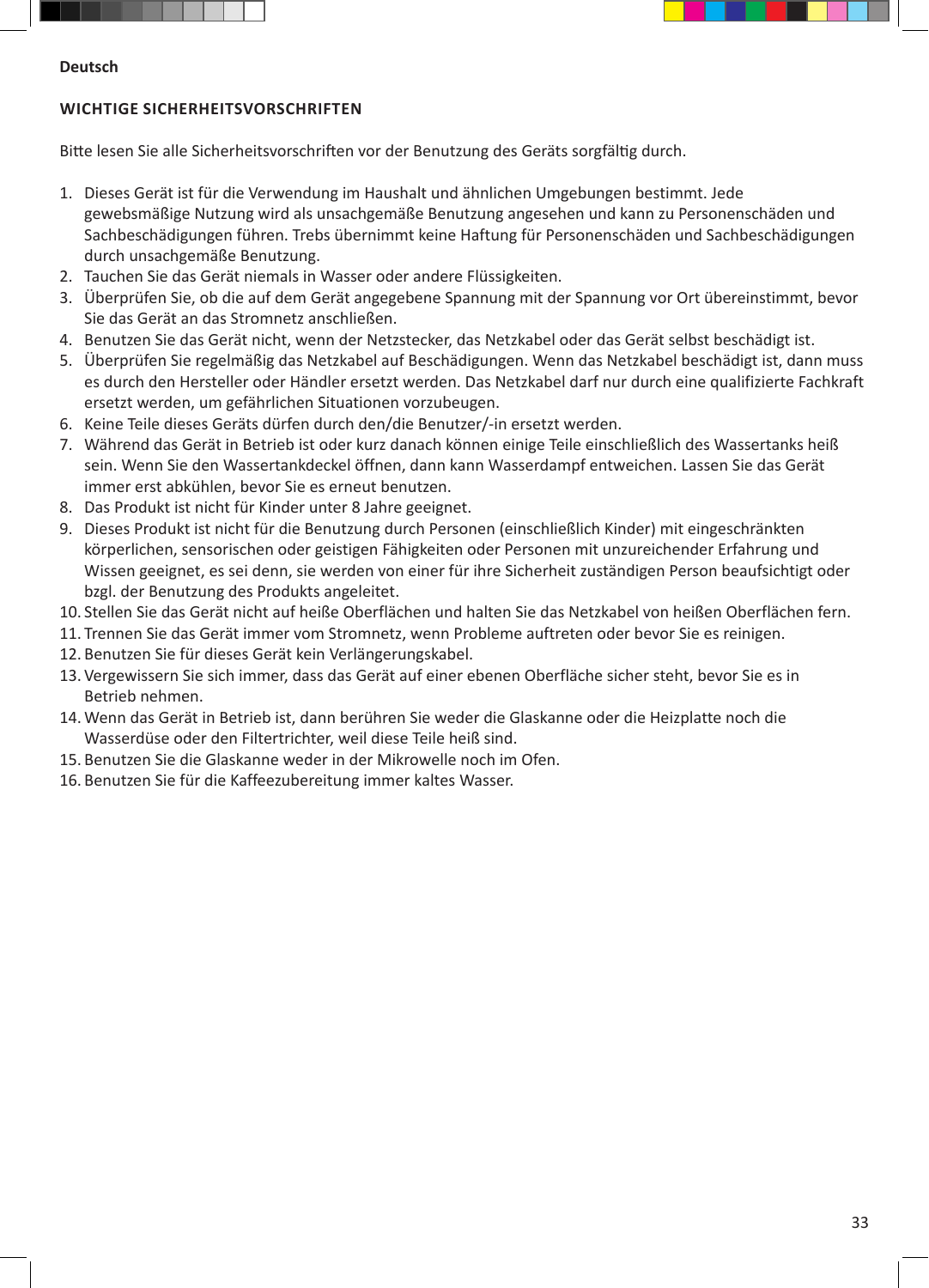



## **BESTANDTEILE**



| 1.  | Wassertankdeckel                             |
|-----|----------------------------------------------|
| 2.  | Wassertank (max. 1,3 l/12 Tassen)            |
| 3.  | Kaffeefilterhalter                           |
| 4.  | Ein-/Ausschalter                             |
| 5.  | Wassersprühdüse                              |
| 6.  | Kaffeefilterdeckel                           |
| 7.  | Herausnehmbarer Kaffeefiltertrichter         |
| 8.  | Schnelle Kaffeeentnahme zwischendurch (30 s) |
| 9.  | Glaskannendeckel                             |
| 10. | Glaskanne                                    |
| 11. | Heizplatte                                   |
|     |                                              |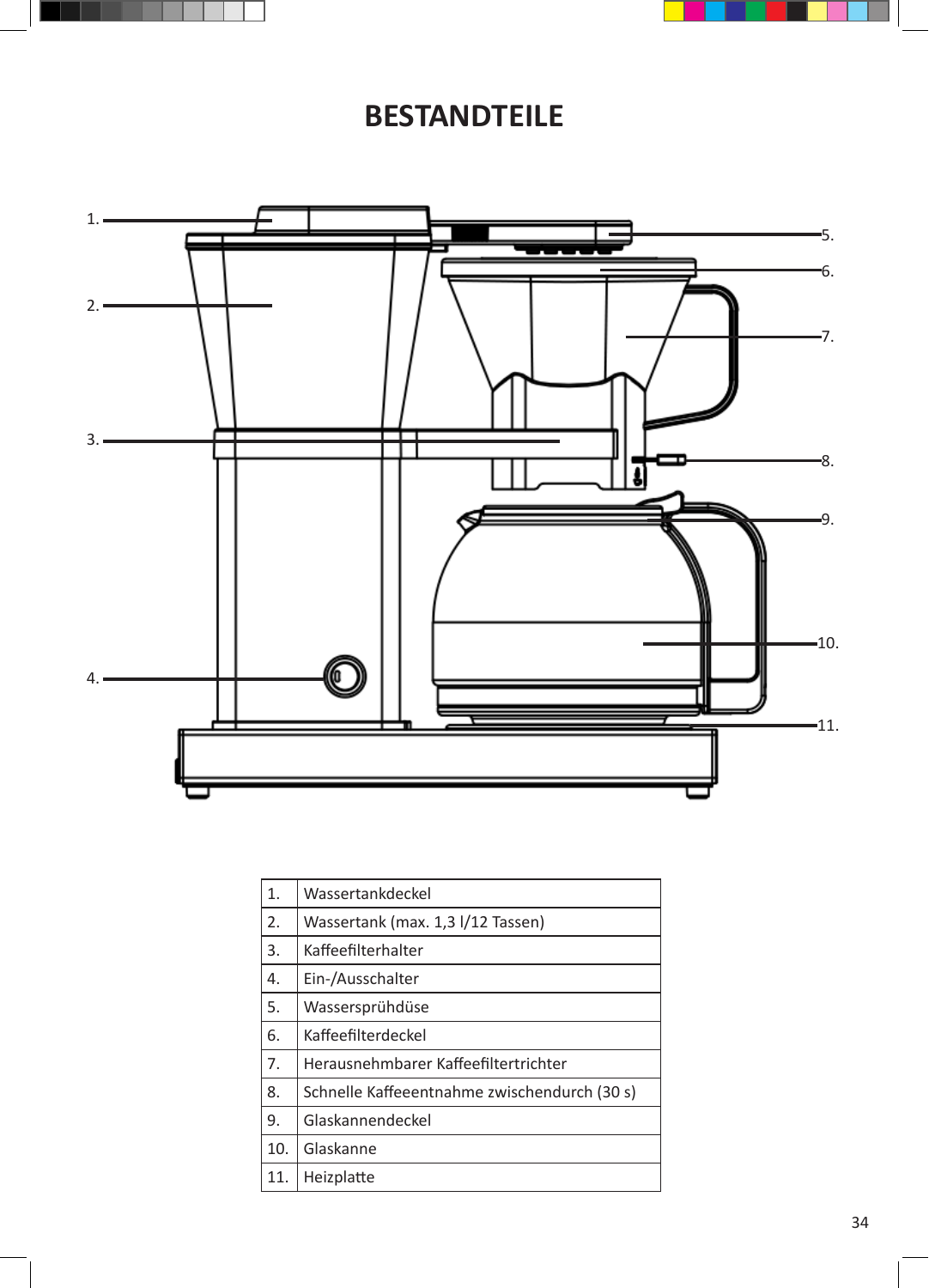



#### **VOR DER ERSTINBETRIEBNAHME**

Überprüfen Sie, ob alle Zubehörteile vollständig und unbeschädigt sind.

Spülen Sie die Kaffeemaschine vor der Erstbenutzung 2 Mal durch, indem Sie kaltes Wasser bis zur 10-Tassen-Markierung in den Wassertank (2) füllen, anschließend den Netzstecker in eine Netzsteckdose stecken und die Kaffeemaschine durch Drücken des Ein/Ausschalters (4) einschalten. Hierdurch werden evtl. verbliebene Verunreinigungen innerhalb der Kaffeemaschine entfernt.

#### **BEDIENUNGSANWEISUNGEN**

- 1. Vergewissern Sie sich, dass das Gerät sauber ist, auf einer ebenen Oberfläche steht, am Stromnetz angeschlossen ist und die Funktion Schnelle Kaffeeentnahme zwischendurch (8) auf Offen gestellt ist.
- 2. Füllen Sie mit Hilfe der Tassenmarkierungen auf der Glaskanne (10) die gewünschte Menge kaltes Wasser in die Glaskanne (10).
- 3. Öffnen Sie den Wassertankdeckel (1) und gießen Sie das Wasser in der Glaskanne (10) in den Wassertank (2). Behalten Sie dabei die Wasserstandsanzeige des Wassertanks im Auge. Der Wasserstand darf die MAX-Markierung nicht überschreiten.
- 4. Setzen Sie einen Kaffeefilter der Größe 4 in den herausnehmbaren Kaffeefiltertrichter (7) ein.
- 5. Geben Sie die gewünschte Menge an gemahlenen Kaffee in den herausnehmbaren Kaffeefiltertrichter (7).
- 6. Setzen Sie den Kaffeefilterdeckel (6) auf den herausnehmbaren Kaffeefiltertrichter (7).
- 7. Vergewissern Sie sich, dass der herausnehmbare Kaffeefiltertrichter (7) ordnungsgemäß in den Kaffeefilterhalter (3) eingesetzt, die Funktion Schnelle Kaffeeentnahme zwischendurch (8) auf Offen gestellt und der Wassertankdeckel (1) geschlossen ist und dass die Glaskanne (10) ordnungsgemäß auf der Heizplatte (11) sitzt.
- 8. Drücken Sie anschließend auf den Ein/Ausschalter (4), um das Kaffeebrühen zu beginnen.
- 9. Wenn die Kaffeezubereitung abgeschlossen ist, dann bleibt die Kaffeemaschine noch 40 Minuten eingeschaltet, bevor sie sich automatisch ausschaltet. Während dieser 40 Minuten bleibt die Heizplatte (11) warm. Sie können die Kaffeemaschine auch manuell ausschalten, indem Sie einmal auf den Ein/Ausschalter (4) drücken.

#### **FUNKTION SCHNELLE KAFFEEENTNAHME ZWISCHENDURCH – TROPFSTOPP**

Die Trebs Kaffeemaschine 24110 besitzt die Funktion Schnelle Kaffeeentnahme zwischendurch, mit der Sie eine Tasse Kaffee entnehmen können, während die Kaffeemaschine noch Kaffee brüht.

Stellen Sie die Funktion Schnelle Kaffeeentnahme zwischendurch (8) einfach auf Geschlossen und nehmen Sie anschließend die Glaskanne (10) von der Heizplatte (11) herunter.

Sie bekommen hierdurch 30 s Zeit, um Kaffee in Ihre Tasse zu füllen.

Vergewissern Sie sich anschließend immer, dass Sie nach Zurückstellen der Glaskanne die Funktion Schnelle Kaffeeentnahme zwischendurch wieder auf Offen gestellt haben, um den Fluss des Kaffees in die Glaskanne fortzusetzen.

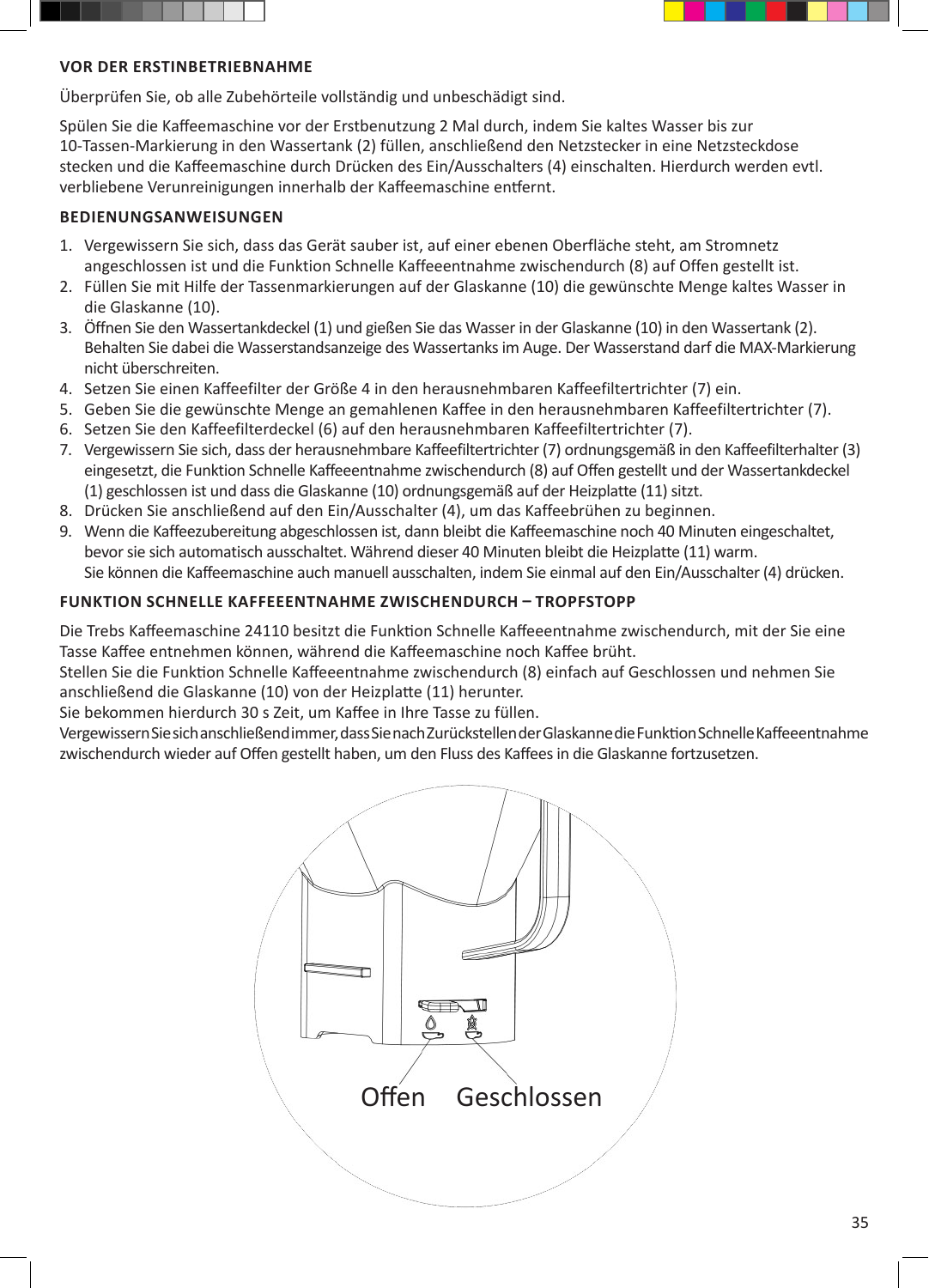



### **VORAUFGUSSFUNKTION**

Die Trebs Kaffeemaschine 24110 ist mit einer Voraufgussfunktion ausgestattet, um eine höhere Kaffeebrühqualität zu erreichen.

Die Voraufgussfunktion lässt ein kurzes Zeitintervall für die Wasserverteilung vergehen, durch die ermöglicht wird, dass der trockene gemahlene Kaffee einen optimalen Wassersättigungsgrad erreichen kann. Dadurch wird sichergestellt, dass das volle Kaffeearoma für jede Tasse zur Verfügung steht.

Halten Sie den Ein/Ausschalter (4) fünf Sekunden lang gedrückt, um zwischen dem Standardbrüh- und dem Voraufgussmodus umzuschalten.

Nach fünf Sekunden blinkt die Anzeige-LED, wodurch Ihnen angezeigt wird, dass jetzt der Voraufgussmodus aktiviert ist.

Drücken Sie den Ein/Ausschalter (4) noch einmal kurz, um das Kaffeebrühen im Voraufgussmodus zu starten, was durch einen blinkenden Ein/Ausschalter (4) angezeigt wird.

Wenn Sie den Ein/Ausschalter (4) erneut fünf Sekunden gedrückt halten, dann wechselt die Kaffeemaschine wieder in den Standardbrühmodus, was durch einen dauerhaft leuchtenden Ein/Ausschalter (4) angezeigt wird.

Der ausgewählte Modus bleibt solange aktiv, bis Sie manuell einen anderen Modus einstellen oder das Gerät vom Stromnetz getrennt wird. Nach dem Anschluss an das Stromnetz befindet sich die Kaffeemaschine immer im Standardbrühmodus.

## **REINIGUNG UND PFLEGE**

Wenn Sie die Kaffeemaschine ordnungsgemäß und regelmäßig reinigen und entkalken, dann können Sie mit ihr viele Jahre lang Kaffee brauen.

Trennen Sie die Kaffeemaschine immer vom Stromnetz und vergewissern Sie sich, dass sie ausreichend abgekühlt ist, bevor Sie mit der Reinigung beginnen.

Benutzen Sie für die Reinigung der Geräteaußenseite und der Heizplatte ein weiches angefeuchtetes Tuch.

Sie müssen die Kaffeemaschine regelmäßig entkalken, um sowohl die Arbeitseffizienz als auch die Kaffeequalität aufrechtzuerhalten. Die Häufigkeit des Entkalkens hängt von der Wasserhärte des benutzen Wassers und der Menge der entstehenden mineralischen Ablagerungen während der Benutzung ab. Trebs empfiehlt eine Entkalkung des Geräts alle zwei Monate.

- 1. Bereiten Sie eine Entkalkungslösung aus Wasser und Entkalker zu. Das empfohlene Mischungsverhältnis ist 4:1. Allerdings hängt das tatsächliche Mischungsverhältnis auch von der Marke und der benutzten Konzentration des Entkalkers ab.
- 2. Gießen Sie die Entkalkungslösung in den Wassertank (2) und schließen Sie anschließend den Wassertankdeckel (1).
- 3. Vergewissern Sie sich, dass der herausnehmbare Kaffeefiltertrichter (7) ordnungsgemäß in die Kaffeemaschine eingesetzt ist und setzen Sie anschließend die Glaskanne (10) ordnungsgemäß unter den Kaffeefilterhalter (3).
- 4. Starten Sie die Kaffeemaschine, indem Sie den Ein/Ausschalter (4) drücken und lassen Sie anschließend 1 Tasse Entkalkungslösung durch die Kaffeemaschine laufen.
- 5. Schalten Sie die Kaffeemaschine nach 1 Tasse durch Drücken des Ein/Ausschalters (4) aus.
- 6. Lassen Sie die Kaffeemaschine 15 Minuten abkühlen und wiederholen Sie die Schritte 4 und 5 solange, bis der Wassertank (2) vollständig leer ist.
- 7. Im Anschluss daran ist das Durchspülen der Kaffeemaschine mit klarem Wasser wichtig. Lassen Sie mindestens dreimal klares Wasser durch die Maschine laufen.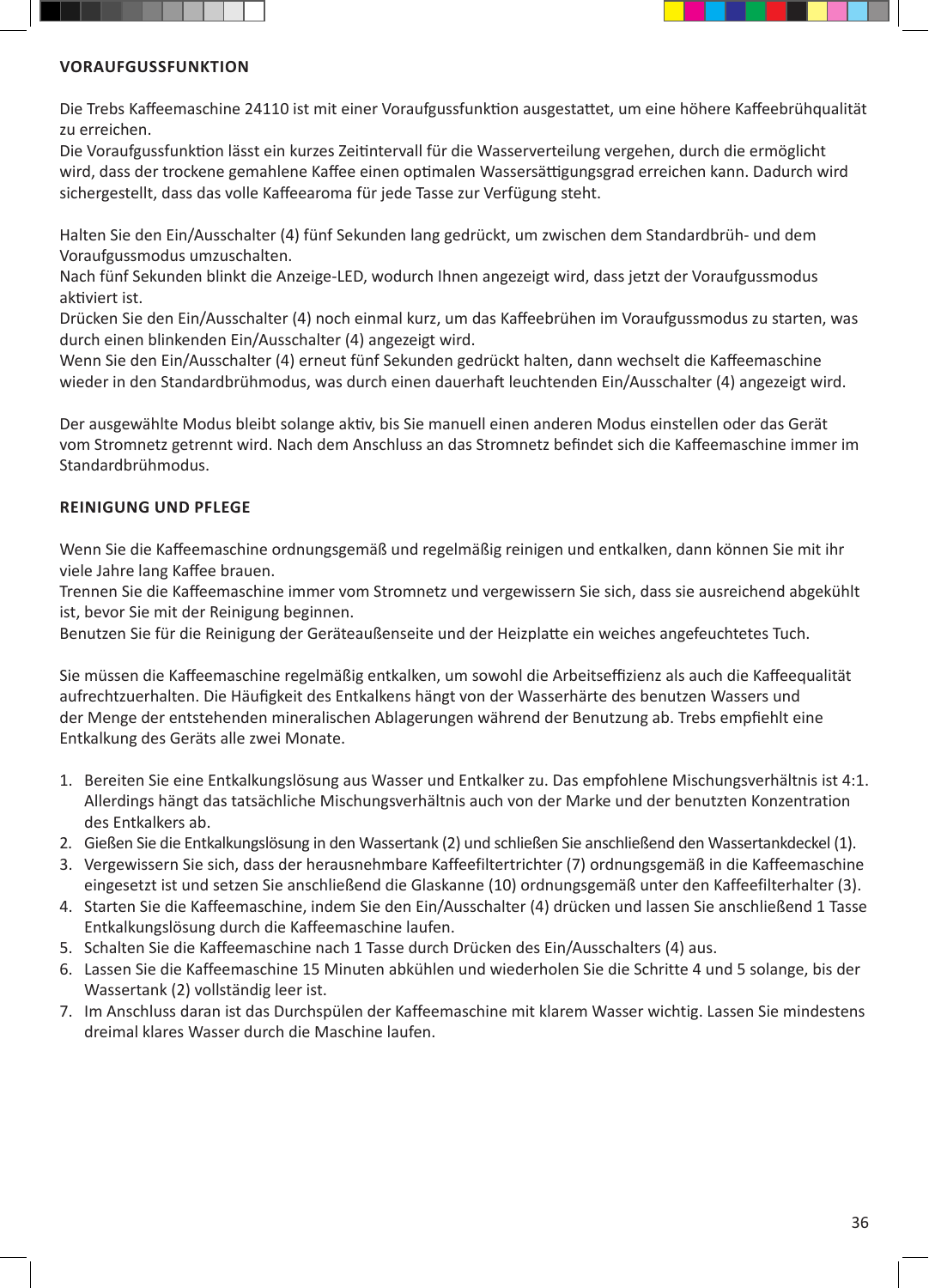



Elektrische und elektronische Altgeräte enthalten oft wertvolle Materialien. Allerdings enthalten Sie auch schädliche Substanzen, die für die Funktionalität und Sicherheit des Geräts notwendig gewesen sind. Gelangen diese Substanzen in den nicht recycelbaren Müll oder werden sie unsachgemäß entsorgt, dann können sie die menschliche Gesundheit gefährden und die Umwelt schädigen. Entsorgen Sie Ihr Gerät niemals über den nicht recyclebaren Hausmüll.

#### **HINWEIS**

- Nutzen Sie die in Ihrer Gemeinde bereitgestellten Sammelstationen für die Rückgabe und das Recycling elektrischer und elektronischer Altgeräte. Setzen Sie sich für weitere Informationen mit Ihrem Rathaus, dem örtlichen Entsorgungsunternehmen oder dem Geschäft in Verbindung, in dem Sie das Produkt erworben haben.
- Vergewissern Sie sich, dass Ihr Altgerät bis zur Abholung außerhalb der Reichweite von Kindern sicher aufbewahrt wird.

#### **GARANTIE**

- Wir geben Ihnen auf dieses Produkt eine 24-monatige Garantie. Die Garantie beginnt mit dem Kauf des Produkts und deckt Herstellungs- und Materialfehler ab.
- Ihr gesetzlicher Garantieanspruch steht in Übereinstimmung mit § 439 ff. Das BGB-E bleibt hiervon unberührt.
- Von der Garantie ausgeschlossen sind durch unsachgemäße Handhabung oder Nutzung entstandene Schäden sowie Störungen, die nur eine geringe Auswirkung auf die Funktionalität oder den Wert des Produkts haben. Des Weiteren liegen normale Abnutzung und Transportschäden außerhalb unserer Verantwortung. Durch nicht durch uns durchgeführte Reparaturen verursachte Schäden sind von der Garantie ausgeschlossen.
- Dieses Gerät ist für die Nutzung im Haushalt bestimmt und besitzt ein hierfür angemessenes Leistungsniveau.
- Jede Nutzung in gewerblichen Situationen wird nur durch die Garantie abgedeckt, wenn durch die Nutzung das Gerät keiner stärkeren Beanspruchung aussetzt wird, als es bei einer Nutzung im Haushalt ausgesetzt gewesen wäre. Für jede darüber hinausgehende gewerbliche Nutzung ist das Gerät nicht bestimmt.
- Bei berechtigter Beanstandung behalten wir uns im eigenen Ermessen vor, das fehlerhafte Gerät zu reparieren oder es gegen ein fehlerfreies Gerät umzutauschen.

Alle eventuellen Herstellungsfehler sind innerhalb von 14 Tagen ab Tag der Zustellung anzuzeigen. Alle weitergehenden Ansprüche sind ausgeschlossen.

Wenn Sie die Garantie in Anspruch nehmen möchten, dann setzen Sie sich bitte zuerst mit uns in Verbindung, bevor Sie das Produkt zu uns senden (der Kaufbeleg muss immer beigelegt werden).

#### **TECHNISCHE DATEN**

- Modell: 24110 Kaffeemaschine für gemahlenen Kaffee
- Versorgungsspannung: 220 240 V/50 Hz
- Leistungsaufnahme: 1560 W
- Fassungsvermögen: 1,3 Liter/10 Tassen
- $-$  Produktabmessung: 32,9 x 15,8 x 32,9 cm
- Gewicht: 3,1 kg

#### **SERVICE**

Wenn Sie nach dem Lesen dieser Bedienungsanleitung noch weitere Fragen zum Produkt haben, dann setzen Sie sich bitte mit dem Trebs-Kundendienst in Verbindung unter:

#### **CE-Richtlinien**

Hiermit erklärt Trebs B.V., Thermiekstraat 1a, 6361 HB Nuth, The Netherlands, dass dieses Produkt den grundsätzlichen Anforderungen der EU-Richtlinien entspricht.

Die Konformitätserklärung kann unter folgendem Link abgerufen werden: techdoc@commaxxgroup.com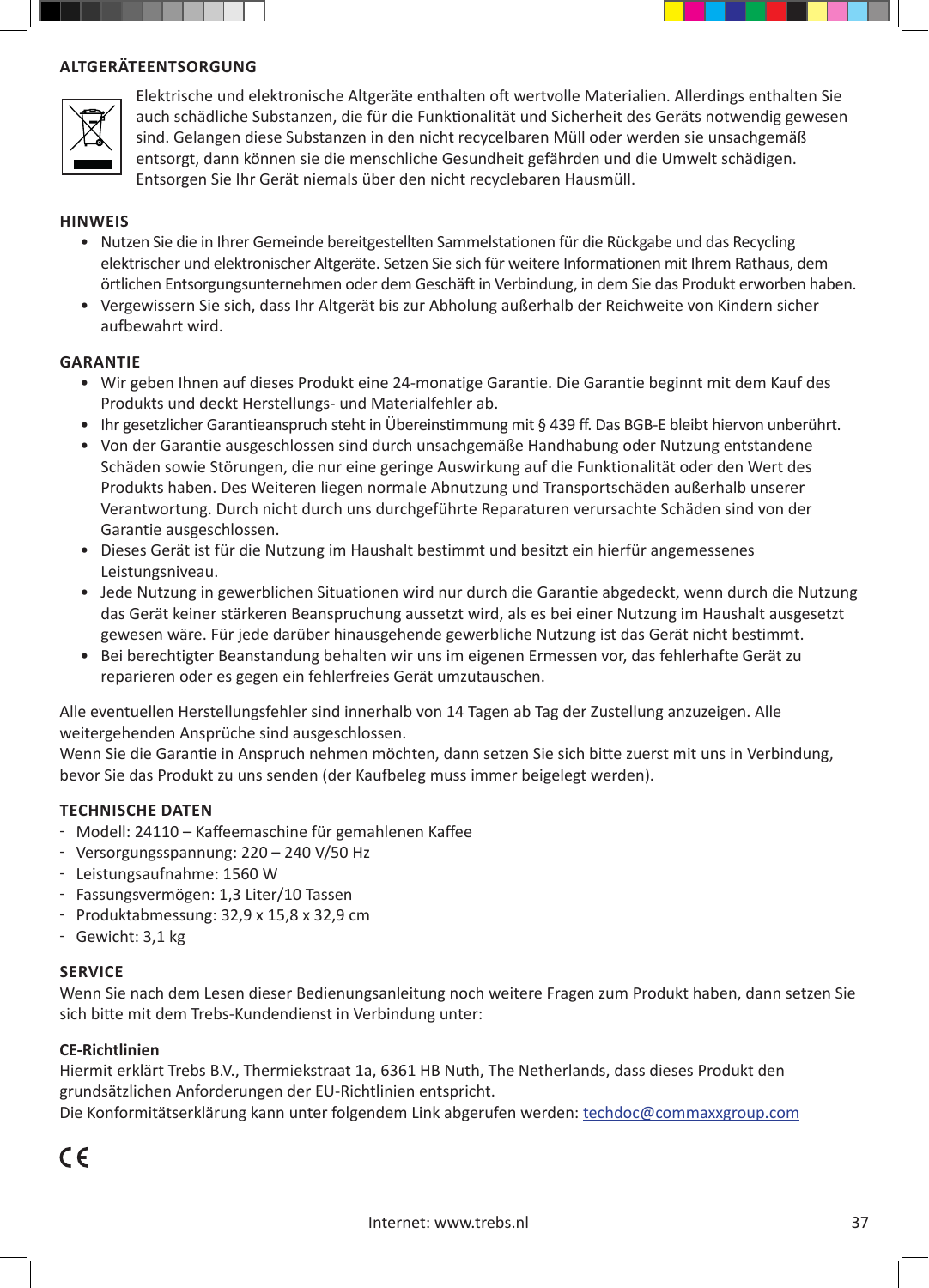

### **ÖNEMLİ GÜVENLİK KURALLARI**

Lütfen ürünü kullanmadan önce tüm güvenlik kurallarını dikkatlice okuyun.

- 1. Bu cihaz, evlerde ve benzer alanlarda kullanılmak üzere tasarlanmıştır, tüm profesyonel kullanımlar, hatalı kullanım olarak değerlendirilir ve fiziksel yaralanmalara veya eşyaların zarar görmesine neden olabilir. Trebs, yanlış kullanımdan kaynaklanan hasardan sorumlu değildir.
- 2. Cihazı asla suya veya başka bir sıvının içine batırmayın.
- 3. Cihazı bağlamadan önce, cihazda belirtilen voltajın yerel şebeke voltajına uygun olup olmadığını kontrol edin.
- 4. Fiş, ana kablo veya cihazın kendisi hasar görmüşse cihazı kullanmayın.
- 5. Düzenli olarak, kabloda hasar olup olmadığını kontrol edin. Kablo hasar görmüşse, üretici veya tedarikçi tarafından değiştirilmelidir. Tehlikeli bir duruma neden olmamak için, kablo yalnızca kalifiye bir kişi tarafından tamir edilmelidir.
- 6. Bu cihazın hiçbir parçası kullanıcı tarafından değiştirilemez.
- 7. Çalışırken veya hemen sonrasında su haznesi dâhil bazı parçalar sıcak olabilir. Su haznesi kapağını açarken buhar çıkabilir. Cihazı tekrar kullanmadan önce daima soğumasını bekleyin.
- 8. Bu ürün 8 yaşından küçük çocuklar için uygun değildir.
- 9. Bu ürün, sorumlu bir kişinin gözetimi altında olmadıkça veya emniyetlerinden sorumlu bir kişiden cihazla ilgili talimatlar almadıkça, fiziksel, duyusal veya zihinsel kabiliyetleri kısıtlı veya bilgi ve deneyim eksikliği olan kişiler (çocuklar dahil) tarafından kullanılmak üzere tasarlanmamıştır.
- 10. Cihazı sıcak bir yüzeye koymayın ve elektrik kablosunun sıcak yüzeylerle temas etmesini engelleyin.
- 11.Herhangi bir sorun meydana geldiğinde ve temizlik sırasında daima cihazın fişini prizden çıkarın.
- 12. Bu cihaz için herhangi bir elektrik uzatma kablosu kullanmayın.
- 13. Çalıştırmadan önce cihazın düz bir yüzeye güvenli bir şekilde yerleştirildiğinden emin olun.
- 14. Cihazın çalışması esnasında cam sürahiye, ısıtma plakasına, su deliğine veya filtre hunisine dokunmayın, bu kısımlar sıcaktır.
- 15. Cam sürahiyi, mikrodalga fırında veya fırında kullanmayın.
- 16. Kahve yapmak için daima soğuk su kullanın.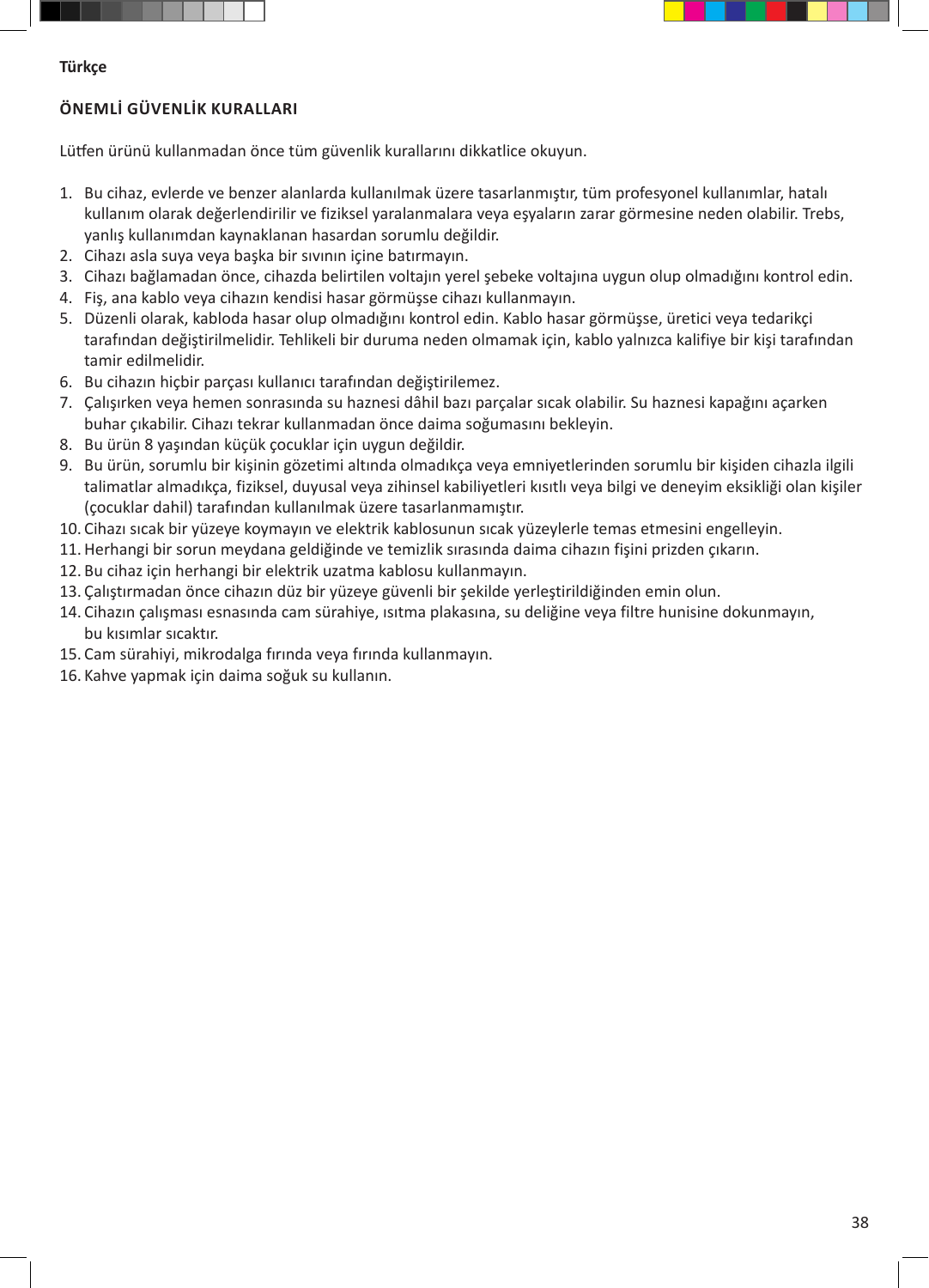



# **BİLEŞENLER**



| 1.  | Su haznesi kapağı                     |
|-----|---------------------------------------|
| 2.  | Su haznesi (1,3 L / 12 Fincan maks.)  |
| 3.  | Filtre tutucu                         |
| 4.  | Açma/Kapama düğmesi                   |
| 5.  | Çoklu su deliği                       |
| 6.  | Kahve filtresi kapağı                 |
| 7.  | Çıkarılabilir kahve filtresi hunisi   |
| 8.  | Bir fincan kahve doldurma (30 saniye) |
| 9.  | Cam sürahi kapağı                     |
| 10. | Cam sürahi                            |
| 11. | Isitma plakası                        |
|     |                                       |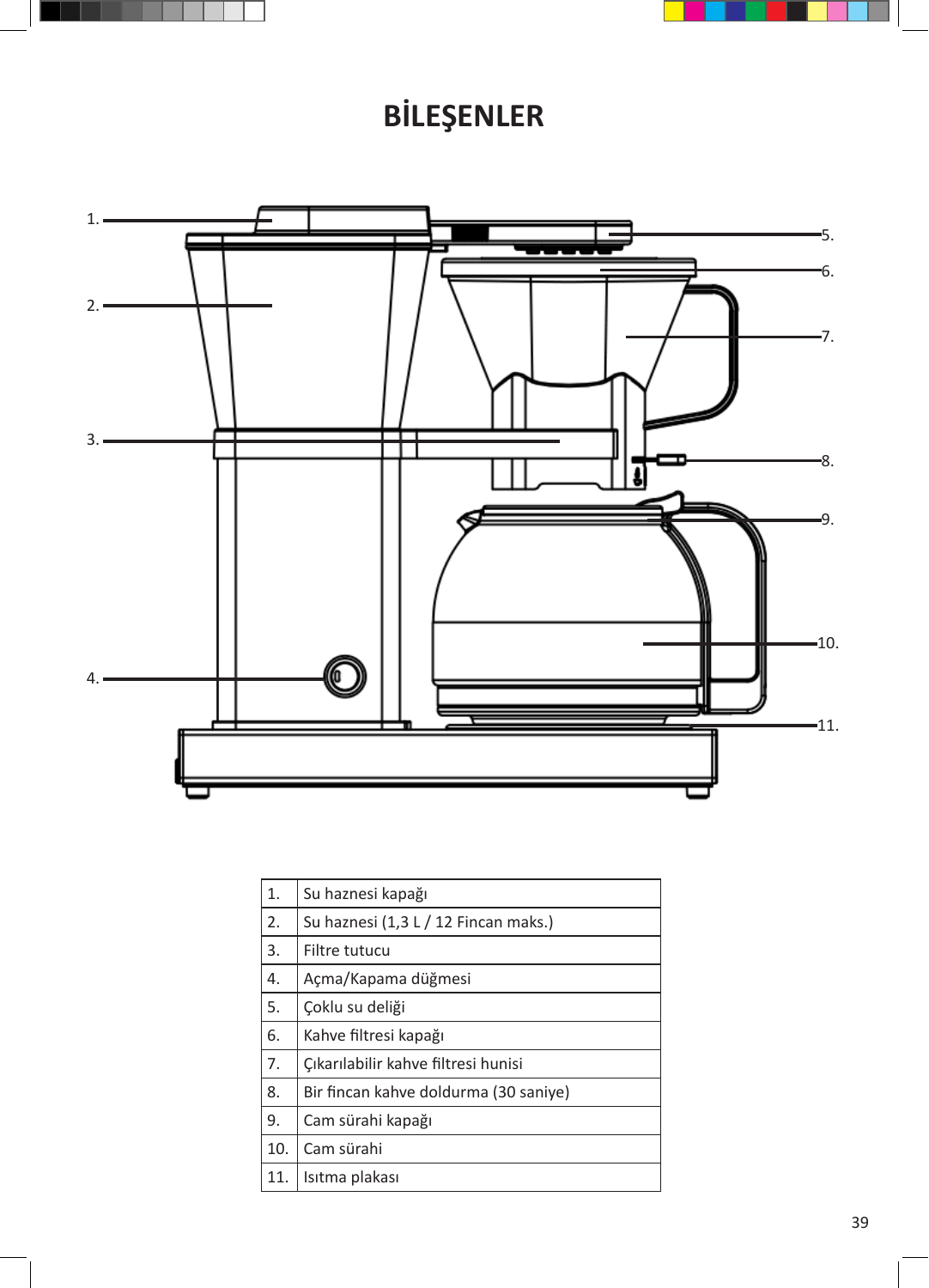



## **İLK KULLANIMDAN ÖNCE**

Tüm aksesuarların eksiksiz ve hasarsız olup olmadığını kontrol edin.

İlk kullanımdan önce su haznesine (2) 10 fincan soğuk su doldurarak kahve makinesini iki kez temizleyin. Cihazın fişini prize takın ve Açma/Kapama dokunmatik düğmesine (4) basarak kahve makinesinin çalışmasını bekleyin. Bu, kahve makinesinde kalan kalıntıları temizleyecektir.

## **KULLANIM TALIMATLARI**

- 1. Cihazın temiz olduğundan, düz bir yere yerleştirildiğinden, fişinin prize takılı olduğundan ve bir fincan kahve doldurma fonksiyonunun (8) açık yani devre dışı olduğundan emin olun.
- 2. Cam sürahinin (10) üzerindeki fincan göstergesini kullanarak Cam sürahiyi (10) soğuk suyla doldurun.
- 3. Su haznesi kapağını (1) açın ve MAX. işaretini geçmemek için Su haznesi göstergesine bakarken Cam sürahiden (10) gereken miktardaki suyu su haznesine (2) dökün.
- 4. Çıkarılabilir kahve filtresi hunisine (7) bir kahve filtresi (Ebat #4) yerleştirin.
- 5. Çıkarılabilir kahve filtresi hunisine (7) gereken miktardaki çekilmiş kahveyi doldurun.
- 6. Çıkarılabilir kahve filtresi hunisinin (7) üst kısmına kahve filtresi kapağını (6) yerleştirin.
- 7. Çıkarılabilir kahve filtresi hunisinin (7) filtre tutucunun içinde doğru konuma yerleştirildiğinden (3), hızlı kahve yapma fonksiyonunun (8) açık olarak ayarlandığından, Su haznesi kapağının (1) kapalı olduğundan ve Cam sürahinin (10) ısıtma plakasının (11) üzerine doğru şekilde yerleştirildiğinden emin olun.
- 8. Her şey hazır olduğunda, işlemi başlatmak için Açma/Kapama düğmesine (4) basın.
- 9. Çalıştırmadan sonra, kahve makinesi cihaz otomatik olarak kapatılmadan önce 40 dakika aktif kalacaktır. Bu süre boyunca ısıtma plakası (11) sıcak kalacaktır.

## Kahve makinesi aynı zamanda Açma/Kapama düğmesine (4) bir kez basılarak manuel olarak kapatılabilir.

## **BIR FINCAN KAHVE DOLDURMA FONKSIYONU - NON DRIP STOP**

Trebs 24110 Kahve Makinesinde, hızlı kahve yapma fonksiyonu bulunmaktadır, bu fonksiyon kullanıcının cihaz çalışırken bir fincan kahve doldurmasını sağlar.

Sadece Cam sürahiyi (10) ısıtma plakasından (11) almadan önce Non drip stop'u (8) kapalı olarak ayarlayın. Bu fonksiyon, fincanınızı doldurmak için yaklaşık 30 saniyelik bir fırsat verir.

Kahve akışının devam etmesi için daima Bir fincan kahve doldurma fonksiyonunun açık konumuna çevrildiğinden emin olun.

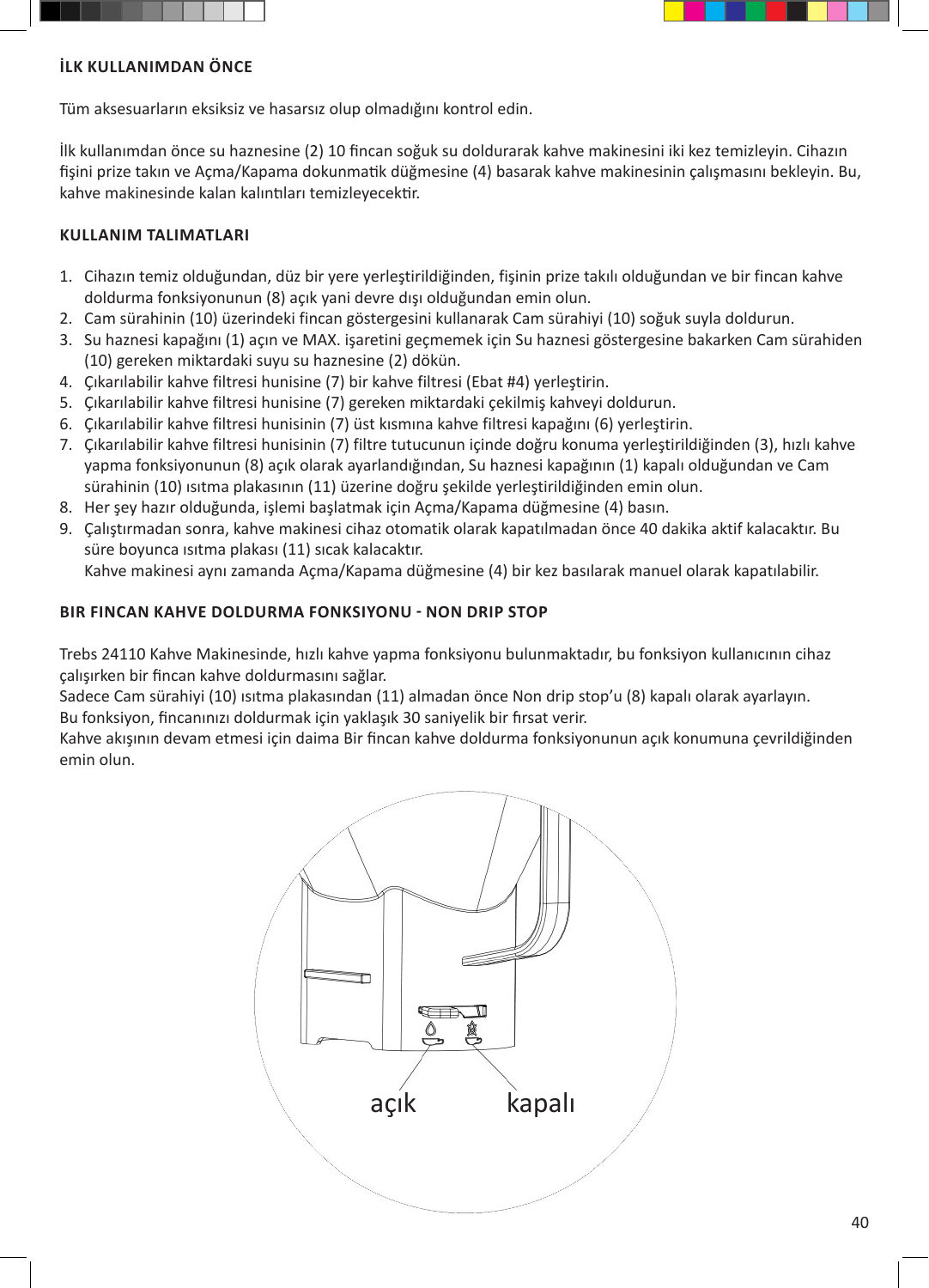



## **ÖN DEMLEME FONKSIYONU**

Trebs 24110 kahve makinesinde daha iyi kalitede bir kahve hazırlanması için bir ön demleme fonksiyonu bulunmaktadır.

Ön demleme fonksiyonu, kuru çekilmiş kahvenin en iyi doyum durumuna ulaşması için su verme işleminde kısa bir aralık zamanlar. Bu işlem, her fincana kahve aromasının tam olarak çıkartılmasını sağlar.

Varsayılan mod ile ön demleme modu arasında geçiş yapmak için Açma/Kapama düğmesini (4) beş saniye basılı tutun. Beş saniye sonra ön demleme modunun etkinleştirildiğini gösteren ışık yanıp sönmeye başlar.

Cihazı, ön demleme modunda çalıştırmaya başlamak için Açma/Kapama düğmesine (4) bir kez daha kısa süreli basın (yanıp sönen Açma/kapatma düğmesi (4) ile görülebilir)

Açma/Kapama düğmesi (4) tekrar beş saniye basılı tutularak cihaz, varsayılan moduna geri getirilebilir. Varsayılan mod, Açma/Kapama düğmesinde (4) sabit yanan ışıkla gösterilir.

Manuel olarak değiştirilene ya da cihazın fişi prizden çekilene kadar seçilen mod devrede kalır, cihazın başlatılmasından sonra varsayılan mod devrede olur.

## **TEMIZLIK VE BAKIM**

Uygun periyodik temizlik ve kireç çözme, kahve makinesinin yıllarca hizmet vermesini sağlar. Cihazın yüzeylerini temizlemeden önce daima cihazın fişini çekin ve cihazın soğuduğundan emin olun. Cihazın dışını / ısıtma plakasını temizlemeden önce aşındırıcı temizlik maddeleri olmadan yumuşak nemli bir bez kullanın.

Kahve makinesinin çalışma verimliliğini ve kahve kalitesini devam ettirmek için kahve makinesinin kirecinin çözülmesi gereklidir. Kireç çözme işleminin sıklığı, kullanılan suyun kalitesine ve kullanım esnasında biriken mineral miktarına bağlıdır. Trebs olarak, kireç çözme işleminin her iki ayda bir yapılmasını öneriyoruz.

- 1. Su ve kireç çözücüden oluşan bir kireç çözücü karışımı hazırlayın, önerilen oran 4: 1'dir. Gerçek oran, kullanılan kireç çözücünün markasına ve konsantrasyonuna bağlıdır.
- 2. Kireç çözücü karışımını su haznesine (2) dökerek su haznesi kapağını (1) kapatın.
- 3. Çıkarılabilir kahve filtresi hunisinin (7) kahve makinesine ve cam sürahinin (10) filtre tutucusuna (3) doğru şekilde yerleştirildiğinden emin olun.
- 4. Açma/Kapama düğmesi (4) düğmesine basarak işlemi başlatın ve kahve makinesinin 1 fincan kireç çözücü / su karışımını boşaltmasını bekleyin.
- 5. 1 fincandan sonra Açma/Kapama düğmesine (4) basarak kahve makinesini kapatın.
- 6. 15 dakika kahve makinesinin soğumasını bekleyin ve su haznesi (2) tamamen boşalana kadar 4. ve 5. adımları tekrar edin.
- 7. Temizleme işlemi bittikten sonra cihazın, en az üç kez temiz suyla çalıştırarak iyice durulanması önemlidir.